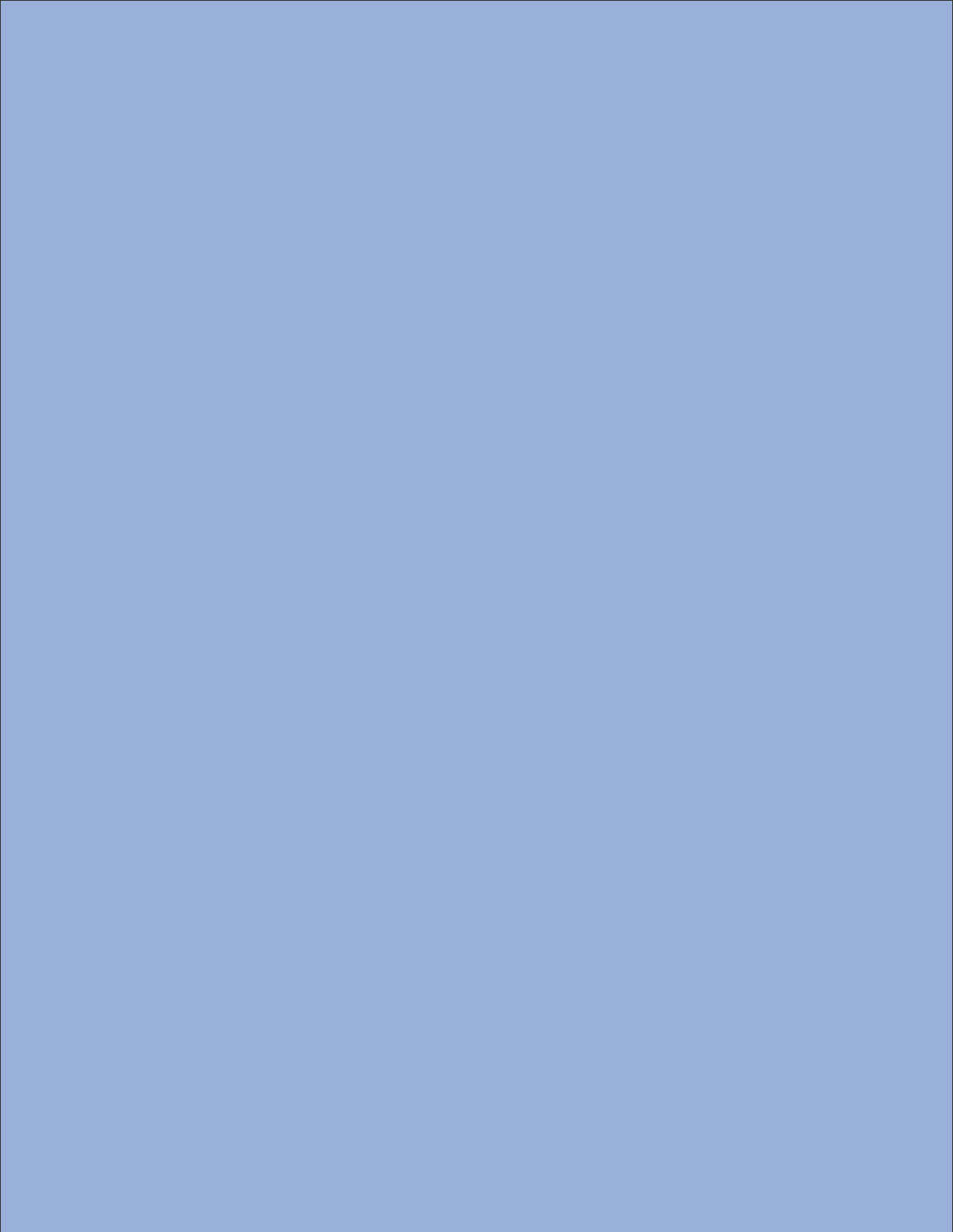# **Sustainable Development Goal 5: A Legislative and Policy Gap Analysis for Khyber Pakhtunkhwa**

**OCTOBER 2017**



**Centre for Governance and Public Accountability (CGPA)**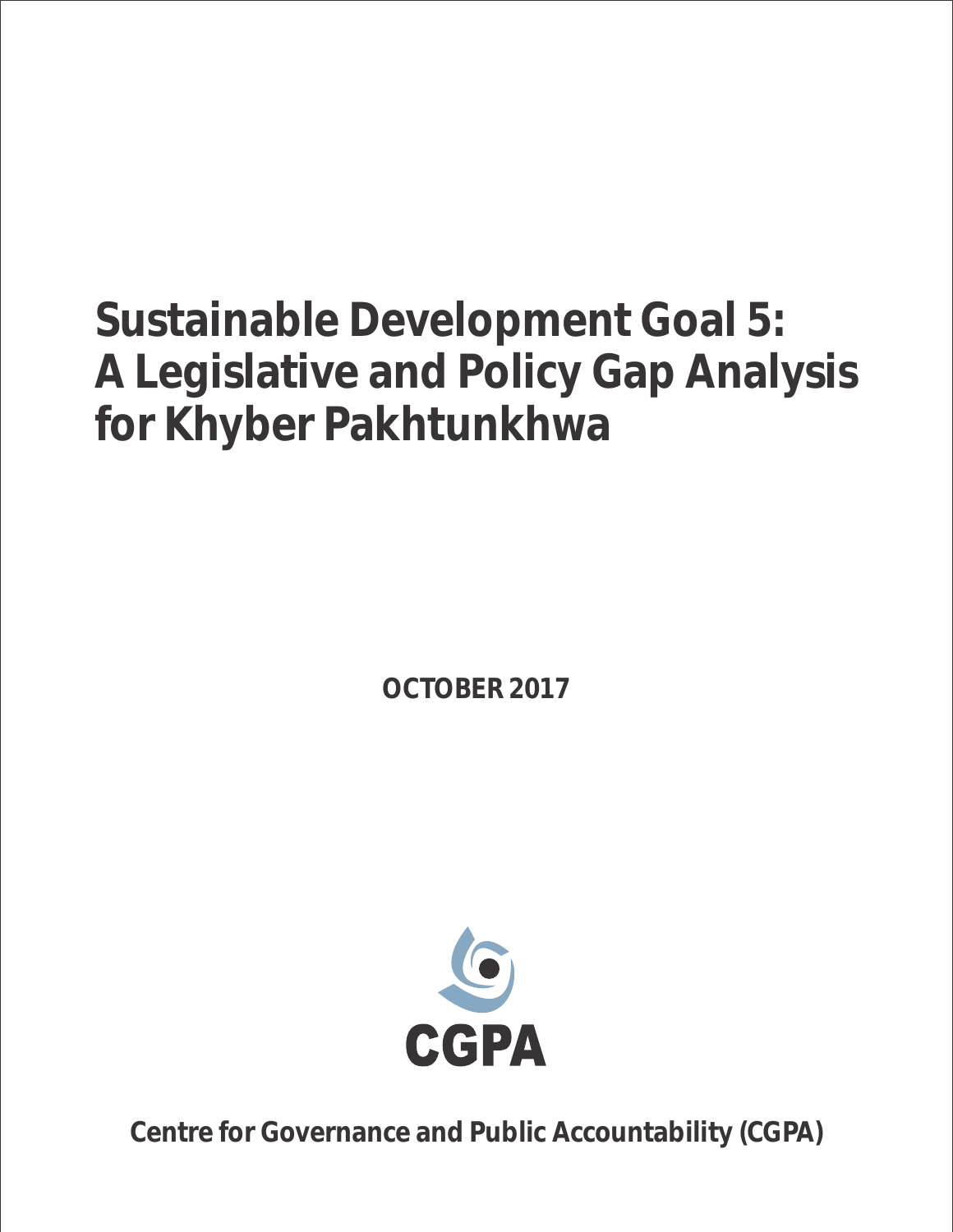

**Sustainable Development Goal 5**

Achieve gender equality and empower all women and girls.

**Disclaimer:**

The views expressed in this publication are those of the author(s)—and the respondents interviewed during the research of which this report is a product—and do not necessarily represent those of the United Nations, including UNDP, or UN Member States."

**www.pk.undp.org**

**United Nations Development Programme Pakistan**  4th Floor, Serena Business Complex, Khayaban-e-Suharwardy, Sector G-5/1, P.O. Box 1051, Islamabad, Pakistan.



This report has been produced with technical and financial support from UNDP and UKaid in Pakistan

Research conducted and report produced by: **Centre for Governance and Public Accountability (CGPA)**

Design & Print: **Agha Jee Printers**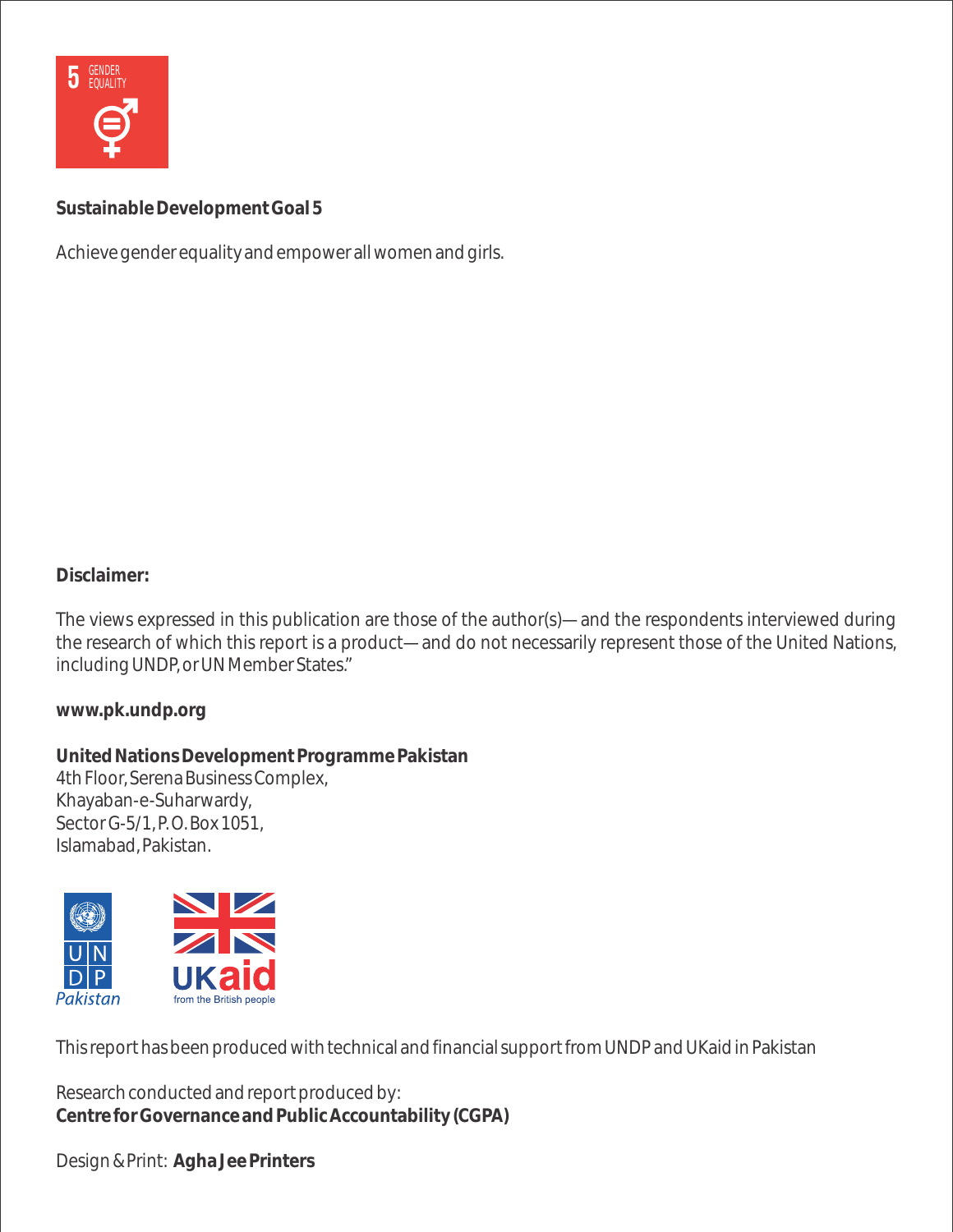# **Table of Contents**

|                                                                                | Chapter 1. |                                                                                                                                                                                                                                                                                                                                                                                                                                                                                                                                               |  |
|--------------------------------------------------------------------------------|------------|-----------------------------------------------------------------------------------------------------------------------------------------------------------------------------------------------------------------------------------------------------------------------------------------------------------------------------------------------------------------------------------------------------------------------------------------------------------------------------------------------------------------------------------------------|--|
|                                                                                | Chapter 2. | SDG 5.1: End all Forms of Discrimination Against all Women and Girls<br>Everywhere 2008                                                                                                                                                                                                                                                                                                                                                                                                                                                       |  |
| 2.1<br>2.1.1<br>2.1.2<br>2.2<br>2.3<br>2.3.1<br>2.3.2<br>$2.4\,$<br>2.4.1      |            | The Convention on Elimination of All Forms of Discrimination Against Women (CEDAW) _____________ 08<br>International Convention on Elimination of All Forms of Racial Discrimination (ICERD) ______________ 08<br>The Khyber Pakhtunkhwa Commission on the Status of Women Act, 2016 [1984] [2010] 09                                                                                                                                                                                                                                         |  |
|                                                                                |            | CHAPTER 3. Goal 5.2: Eliminate All Forms of Violence Against All Women and Girls _________________ 11                                                                                                                                                                                                                                                                                                                                                                                                                                         |  |
| 3.1<br>3.1.1<br>3.1.2<br>3.2<br>3.3<br>3.3.1<br>3.3.2<br>3.3.3<br>3.3.4<br>3.4 |            | The Convention on Elimination of All Forms of Discrimination Against Women (CEDAW) _____________ 11<br>The Criminal Law (Amendment) Act 2010 <b>Construction Construction</b> 11<br>The Protection Against Harassment of Women at the Workplace Act, 2010<br>The Criminal Law (Amendment) Act 2011 (Prevention of Acid Crimes Incidents) ________________________ 12<br>CHAPTER 4. SDG 5.3: ELIMINATE ALL HARMFUL PRACTICES, SUCH AS CHILD, EARLY AND<br>FORCED MARRIAGE AND FEMALE GENITAL MUTILATION ___________________________________ 14 |  |
| 4.1<br>4.1.1<br>4.2<br>4.3<br>4.3.1<br>4.4                                     |            |                                                                                                                                                                                                                                                                                                                                                                                                                                                                                                                                               |  |

Sustainable Development Goal 5: A Legislative and Policy Gap Analysis for Khyber Pakhtunkhwa

i

**START START START START START**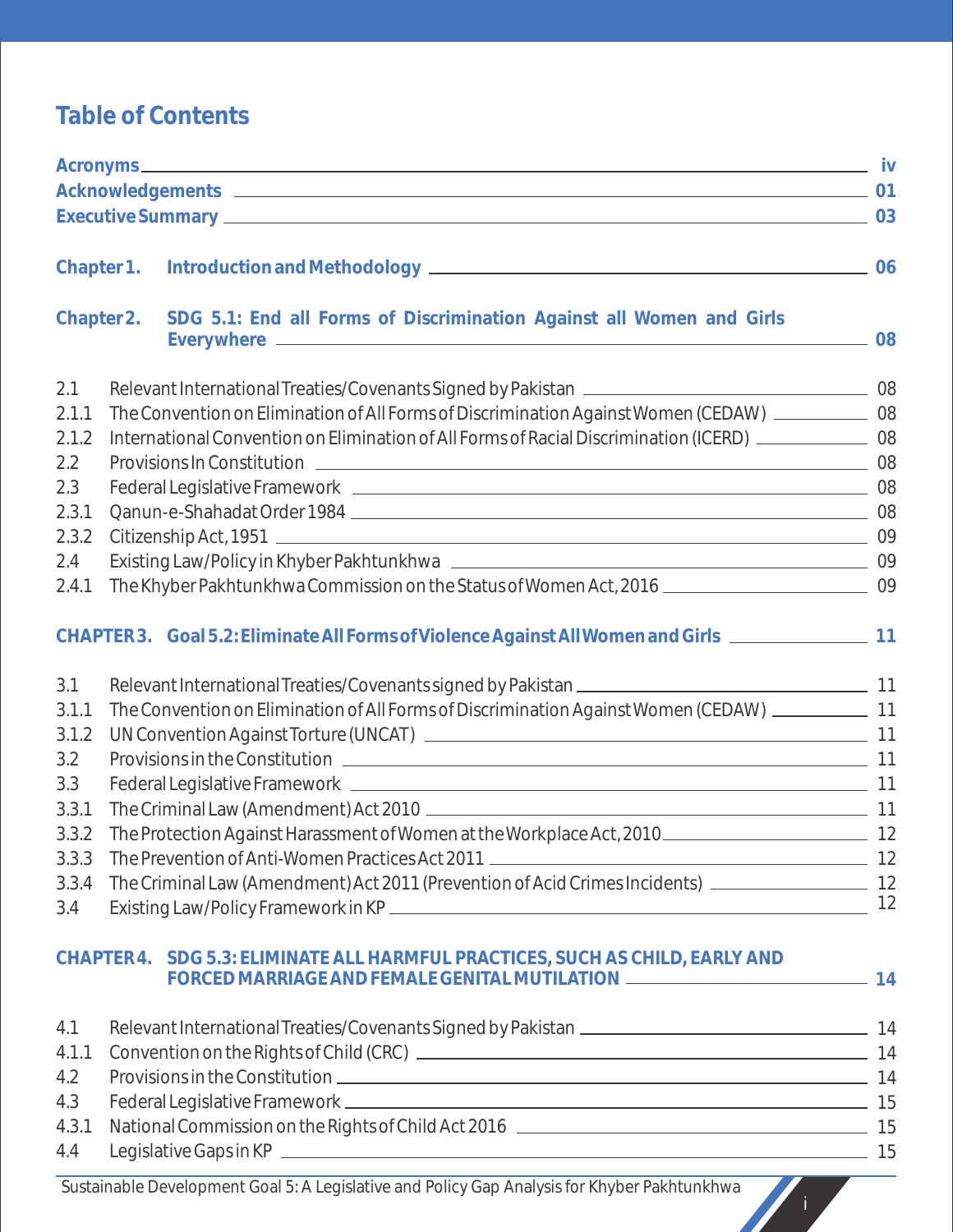| 4.4.1      |                                                                                                                                                                                                                            |    |
|------------|----------------------------------------------------------------------------------------------------------------------------------------------------------------------------------------------------------------------------|----|
| 4.4.2      |                                                                                                                                                                                                                            |    |
| 4.4.3      |                                                                                                                                                                                                                            |    |
| 4.4.4      |                                                                                                                                                                                                                            |    |
| 4.4.5      |                                                                                                                                                                                                                            |    |
| Chapter 5. | SDG 5.4: Recognize and Value Unpaid Care and Domestic Work ______________________ 19                                                                                                                                       |    |
| 5.1        |                                                                                                                                                                                                                            |    |
| 5.2        |                                                                                                                                                                                                                            |    |
| 5.3        |                                                                                                                                                                                                                            |    |
| Chapter 6. | SDG 5.5: Ensure Women's Full and Effective Participation and Equal<br>Opportunities for Leadership At All Levels Of Decision-Making in Political,                                                                          | 20 |
| 6.1        |                                                                                                                                                                                                                            |    |
| 6.2        |                                                                                                                                                                                                                            |    |
| 6.3        |                                                                                                                                                                                                                            |    |
| 6.3.1      |                                                                                                                                                                                                                            |    |
| 6.3.2      |                                                                                                                                                                                                                            |    |
| 6.4        |                                                                                                                                                                                                                            |    |
| 6.4.1      |                                                                                                                                                                                                                            |    |
| 6.4.2      |                                                                                                                                                                                                                            |    |
| Chapter 7. | SDG 5.6: Ensure Universal Access to Sexual and Reproductive Health and                                                                                                                                                     | 23 |
|            |                                                                                                                                                                                                                            |    |
| 7.1.1      |                                                                                                                                                                                                                            |    |
| 7.1.2      |                                                                                                                                                                                                                            |    |
| 7.1.3      | Universal Declaration of Human Rights (UDHR) 23                                                                                                                                                                            |    |
| 7.1.4      |                                                                                                                                                                                                                            |    |
| 7.2        | Federal Legislative Framework 23                                                                                                                                                                                           |    |
| 7.2.1      |                                                                                                                                                                                                                            |    |
| 7.3        |                                                                                                                                                                                                                            |    |
| 7.3.1      | The Khyber Pakhtunkhwa Maternity Benefit Act, 2013 with (Amendment 2015) ___________________________ 24                                                                                                                    |    |
| Chapter 8. | 5.a: Undertake Reforms to Give Women Equal Rights to Economic Resources,<br>As Well As Access to Ownership and Control Over Land and other Forms of<br>Property, Financial Services, Inheritance and Natural Resources, in |    |
|            |                                                                                                                                                                                                                            |    |
| 8.1        |                                                                                                                                                                                                                            |    |
| 8.1.1      |                                                                                                                                                                                                                            |    |
|            | Sustainable Development Goal 5: A Legislative and Policy Gap Analysis for Khyber Pakhtunkhwa                                                                                                                               |    |

ii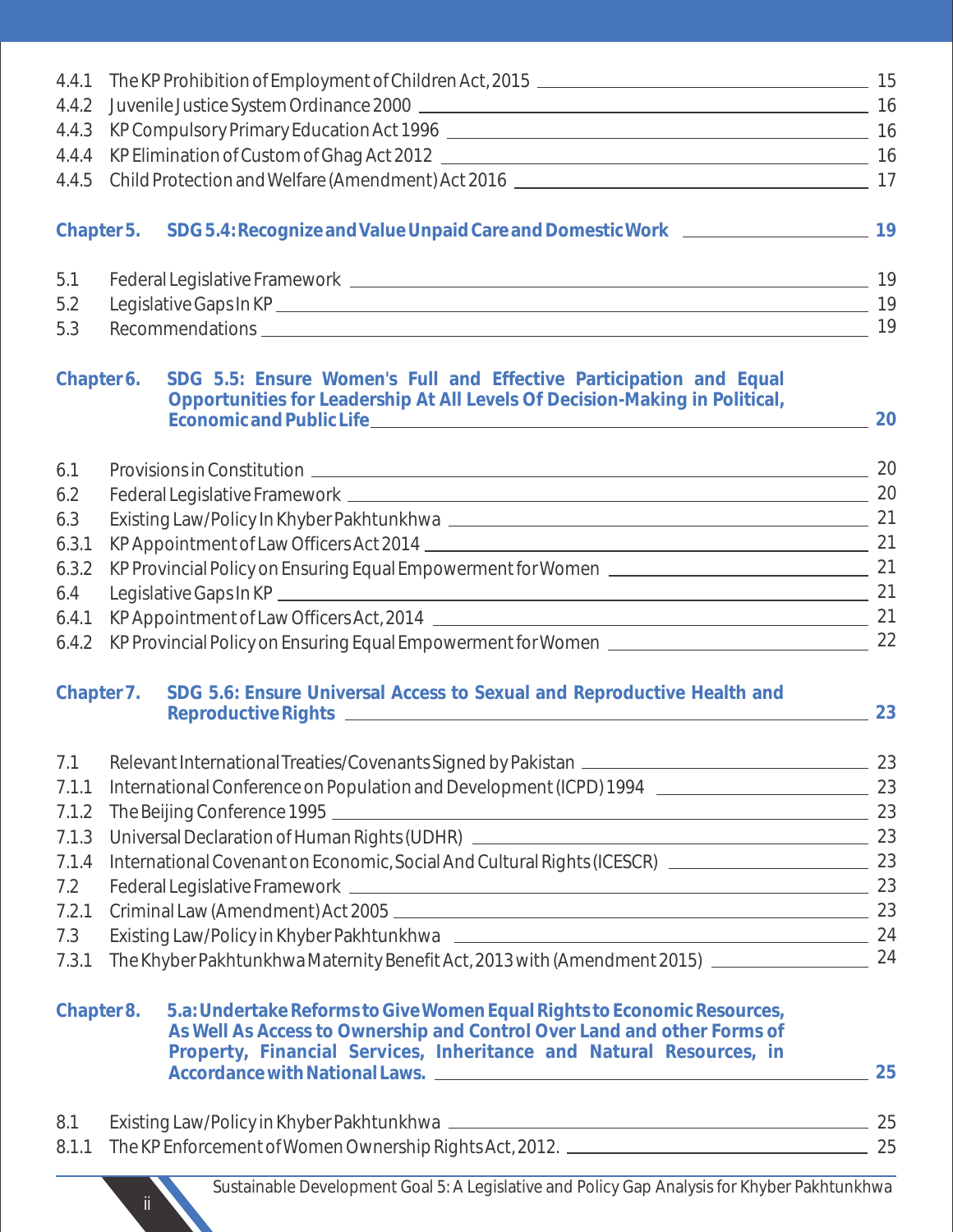| Chapter 9.       | 5.b: Enhance the Use of Enabling Technology, in Particular Information and<br>Communications Technology, to Promote the Empowerment of Women                  | 26 |
|------------------|---------------------------------------------------------------------------------------------------------------------------------------------------------------|----|
| 9.1              |                                                                                                                                                               | 26 |
| 9.2              |                                                                                                                                                               | 26 |
| 9.2.1            | KPEstablishment of Information Technology Board/Amendment Act, 2015 [1984] 2015 [1984] 26                                                                     |    |
|                  | Chapter 10. 5.c: Adopt and Strengthen Sound Policies and Enforceable Legislation for<br>the Promotion of Gender Equality and the Empowerment of All Women and | 27 |
| 10.1             | Relevant International Treaties/Conventions Signed by Pakistan __________________                                                                             | 27 |
| 10.2             |                                                                                                                                                               | 27 |
| 10.3             |                                                                                                                                                               | 27 |
|                  | 10.3.1 National Commission on Status of Women Act 2012 \\equirement control number of 10.3.1 National Commission on Status of Women Act 2012                  | 27 |
| 10.4             |                                                                                                                                                               | 27 |
|                  | 10.4.1 Provincial Women Development Department (WDD) ___________________________                                                                              | 27 |
|                  | 10.4.2 Integrated Development Strategy 2014-18 _________________________________                                                                              | 27 |
| 10.5             |                                                                                                                                                               | 28 |
|                  | 10.5.1 Provincial Women Development Department (WDD) [Content Content of Provincial Women Development Content                                                 | 28 |
|                  | 10.5.2 Integrated Development Strategy 2014-18 _________________________________                                                                              | 28 |
|                  |                                                                                                                                                               | 29 |
|                  | ANNEXES<br><u> 1989 - Johann Stoff, amerikansk politiker (d. 1989)</u>                                                                                        | 30 |
| ANNEX-I          | <b>Consolidated Recommendations</b>                                                                                                                           | 30 |
| <b>ANNEX-II</b>  | GAP ANALYSIS IN KP LEGISLATIVE AND POLICY FRAMEWORK VIS-À-VIS SDG-5                                                                                           | 35 |
| <b>ANNEX-III</b> | MINUTES OF MEETING<br><u> 1989 - Johann Harry Harry Harry Harry Harry Harry Harry Harry Harry Harry Harry Harry Harry Harry Harry Harry</u>                   | 40 |
| <b>ANNEX-IV</b>  |                                                                                                                                                               | 43 |
| <b>ANNEX-V</b>   |                                                                                                                                                               | 44 |
| <b>ANNEX-VI</b>  | PARTICIPANT LIST OF FGD<br><u> 1989 - Johann Stoff, deutscher Stoff, der Stoff, der Stoff, der Stoff, der Stoff, der Stoff, der Stoff, der S</u>              | 46 |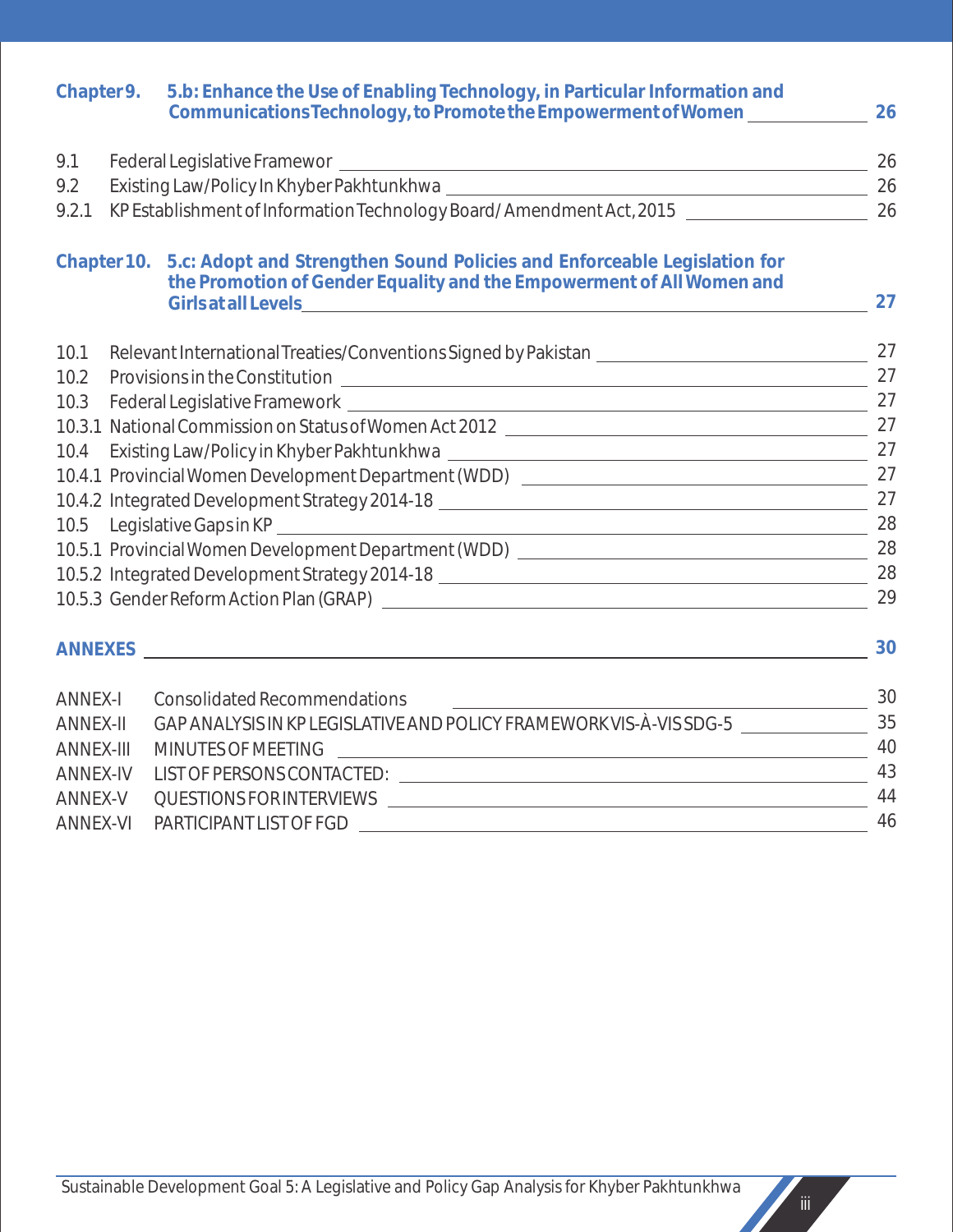# **Acronyms**

| <b>CEDAW</b> | Convention on Elimination of All Forms of Discrimination Against Women        |
|--------------|-------------------------------------------------------------------------------|
| <b>CRC</b>   | Convention on Rights of Child                                                 |
| <b>DDA</b>   | Drawing and Disbursement Authority                                            |
| <b>FATA</b>  | Federally Administered Tribal Area                                            |
| <b>GRAP</b>  | <b>Gender Reform Action Plan</b>                                              |
| <b>ICERD</b> | International Convention on Elimination of all forms of Racial Discrimination |
| <b>ICCPR</b> | International Convention on Civil & Political Rights                          |
| <b>ICESR</b> | International Covenant on Economic                                            |
| <b>ICPD</b>  | International Conference on Population Development                            |
| <b>IDS</b>   | <b>Integrated Development Strategy</b>                                        |
| <b>JJSO</b>  | Juvenile Justice System Ordinance                                             |
| <b>KP</b>    | Khyber Pakhtunkhwa                                                            |
| <b>PCSW</b>  | Provincial Commission on Status of Women                                      |
| <b>PSCA</b>  | Punjab Safe Cities Authority                                                  |
| <b>PPC</b>   | Pakistan Penal Code                                                           |
| <b>UDHR</b>  | Universal Declaration on Human Rights                                         |
| <b>UNCAT</b> | United Nation Convention Against Torture                                      |
| <b>WDD</b>   | Women Development Department                                                  |
|              |                                                                               |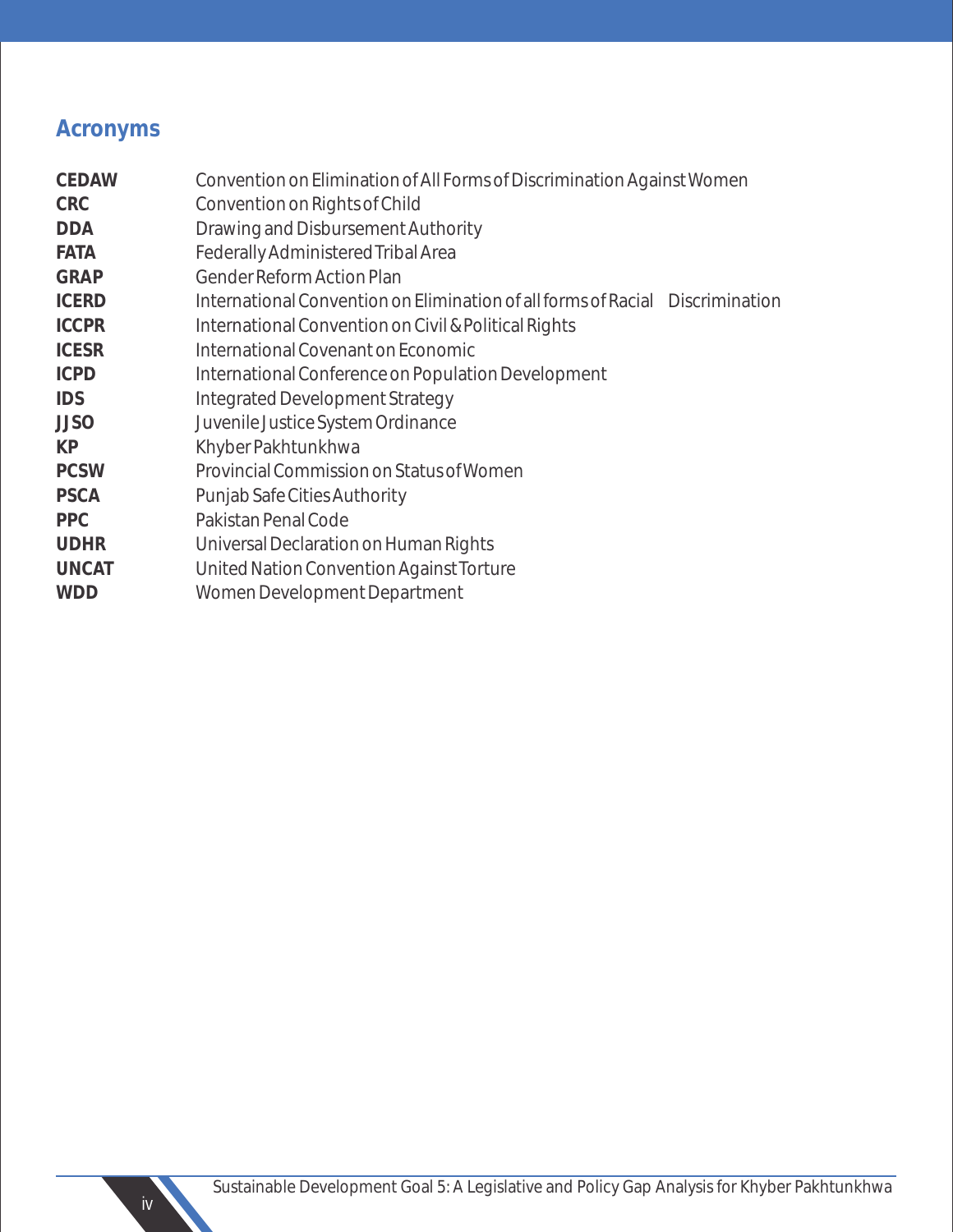# **Acknowledgement**

This study titled 'Legislative/Policy Review and Gaps Analysis in Khyber Pakhtunkhwa on SDG-5 (Achieve Gender Equality and Empower All Women and Girls)' would not have been possible without immense support and facilitation of many learned individuals. Governance and Public Accountability (CGPA) thanks all those individuals who contributed to this study by providing data and information on key issues. We are particularly thankful to all the participants of Focus Group Discussion (FGD) especially Ms. Meher Taj Roghani, Deputy Speaker KP Assembly, Ms. Neelum Toru, Chairperson KP Provincial Commission on Status of Women, Chairperson Parliamentary Women Caucus KP, Ms. Meraj Humayun,. We are also thankful to representatives from civil society organizations, media and legal professions who provided their valuable inputs during interviews. The reflections and the inputs shared by them provided useful insights, which contributed greatly to the final report. We also like to express our gratitude to all government officers from Provincial Police Department, Sustainable Development Unit KP, and Social Welfare Department KP for their invaluable support in providing data and reflections on the key issues identified during course of the study.

CGPA extends its gratitude to its core research team, which includes Mr. Muddassar Alam Tahirkheli, Research Fellow CGPA, who managed to collect all the data by meeting individually with key stakeholders and drafted the report. Ms. Amina Hassan, Legal Consultant provided key legal inputs and coordinated in holding FGD. The lead researcher, Mr. Muhammad Anwar, Executive Director CGPA, ensured that the research is carried out according to its true spirit.

CGPA is thankful to the core team of Strengthening Electoral and Legislative Processes (SELP) Project of UNDP for supporting this research. Mr. Karim Gabol, Project Officer SELP, remained thoroughly engaged during the research and provided continuous guidance to the team. Without his editing, the report may not have been in this shape. Last but not the least, Mr. James Littleton, Chief Technical Adviser from SELP, contributions to the report were very instrumental in finalization of the study.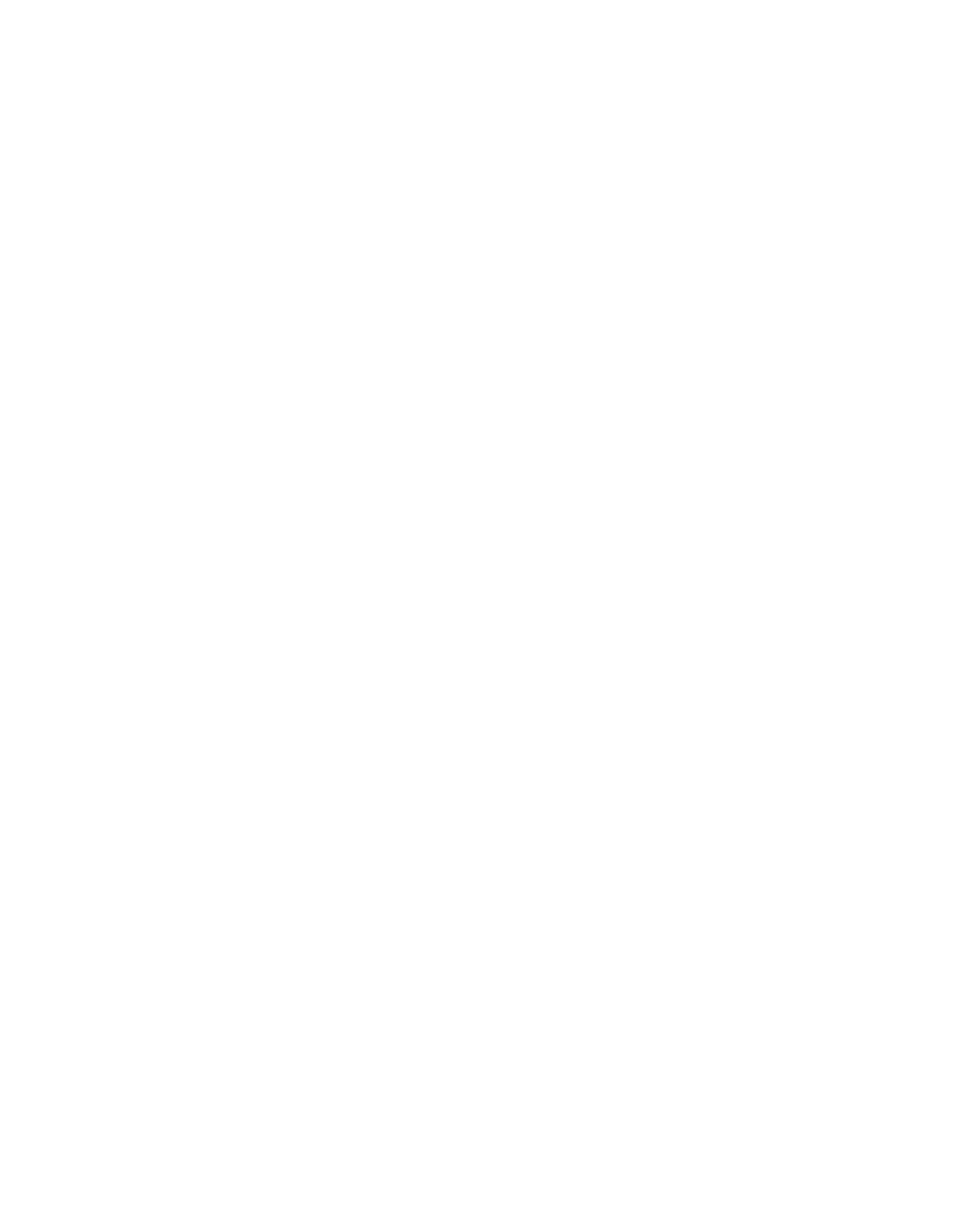# **Executive Summary**

This report assesses the responsiveness of the legislative and policy framework of Khyber Pakhtunkhwa province of Pakistan to the Sustainable Development Goals (SDG) 5. The Goal-5 aims at achieving gender equality and empowering all women and girls. The report deals with all 6 targets of SDG-5, mentioning relevant international treaties, constitutional provisions, federal and provincial laws, identifying gaps and recommendations for effective legislative and policy framework in Khyber Pakhtunkhwa (KP) vis-à-vis SDG-5.

The report covers 10 chapters, each dedicated to a target under the Goal-5. Chapter 1 is about introduction and elaborates upon the SDG 5 and its Targets. Chapter 2 deals with Target 5.1. The Target focuses on ending all forms of discrimination against women. The KP's Provincial Commission on Status of Women (PCSW) has to play a pivotal role for achieving the Goal-5. However, the PCSW remains dysfunctional due to the fact that the previous governing legislation PCSW Act, 2009 was week law with some inherent deficiencies like insufficient autonomy of the commission and lack of financial powers of the chairperson coinciding with the Secretary of the Commission, instigated to amend the 2009 legislation with new one in 2016. Despite the new legislation on the Provincial Commission, the new setup under the legislation is yet to kick start for effective monitoring and recommending on the status of women in KP. For achieving the Goal-5, this report strongly recommends that the commission be made functional and Drawing and Disbursement Authority (DDA) be given to the Chairperson of the Commission to make it more autonomous. Moreover, the role of women members of KP Assembly in the Commission should be reduced and instead the focus should be on having more experts related to the field. It is because of the fact that, the assembly members having a political background would be, under a compulsion of social debt in return to their respective parties who further down the line are indebted to the voters or their supporters, to oblige a section of society who may be naïve about or insensitive to the equal/equitable status of women in the province. To support the legislative work Commission should be supported by "Legislative Cell' for which necessary amendments should be made in the new legislation.

Under Chapter 3, legislative and policy gaps related to Target 5.2 have been, discussed. The target focuses on ending all kinds of violence and exploitation against women. The international treaties Pakistan ratified include the Convention on Elimination of All Forms of Discrimination Against Women (CEDAW), the United Nations Convention Against Torture and Other Cruel, Inhuman or Degrading Treatment or Punishment (UNCAT) which are directly related to Target 5.2. The Constitution of Pakistan, 1973 Article 11 provides against human trafficking, forced labor and hazardous employment. Art. 9 provides, that no person shall be deprived of life or liberty save in accordance with law. Article 14 ensures the dignity of man and, subject to law, the privacy of home, shall be inviolable. However, there has been no Legislation in KP in this regard and most of the fulfillment of target 5.2 is, left to the KP PCSW. In light of this it is recommended that the Commission be made fully functional at its earliest and a provincial ombudsperson be appointed. In addition, that provincial government focuses on pending bills that include Domestic Violence Bill, Provincial legislation on Acid and Burns and Prevention and Control of Internal Trafficking of Women Bill.

Chapter 4 deals with Target 5.3, which aims to end harmful practices such as child and forced marriages and genital mutilation. At international level, the Convention on Rights of Child deals with the matter. Constitution of Pakistan ensures achievement of target 5.3 in Articles 25-A, 11, 37(e). While there are couple of legislations pertaining to Target 5.3 in KP, all of them have inherent lacunas, especially, lack of relevant rules, which have not been, notified under respective Legislations and comprehensive implementation mechanisms, which make them incapable of attaining the desired results, for which these laws have been, enacted. It has been, recommended that under KP Prohibition of Employment of Children Act, 2015 fully functional Inspectors, who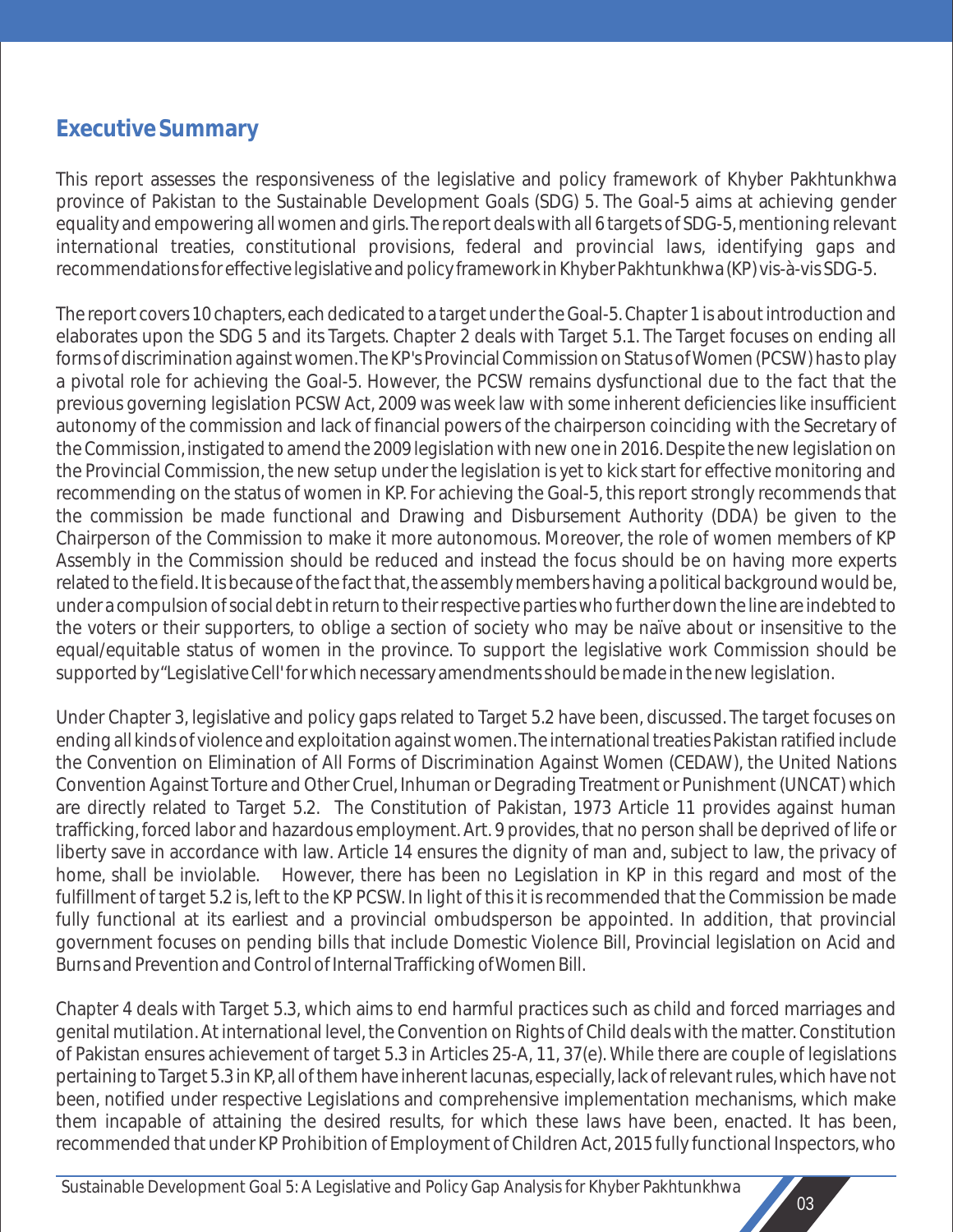have pivotal role to ensure that no organization should employ children under age of 12 years. Rules to determine powers of these inspectors should also be notified under the law. Similarly, Schedules attached to the legislation lack the occupations as well as different process such as children working in Auto workshops should also be amended. As far as JJSO 2000 is concerned, Legal Aid must be provided to the accused juvenile under the Act, Juvenile Courts must be notified as a long time has passed and there seems to be no progress on that issue. The law must be amended in order to add provision to safeguard Juveniles from death penalty. Child Protection and Welfare Act is quite a recent legislation, however, there are some deficiencies such as official members in the Protection Commission are more as compared to experts on the subject and civil society representatives. Moreover, the Commission is not holding quarterly meetings. Under the Act, Child Protection Courts have not been established. It is recommended that certain clauses in the Act needs to be amended such as official members must be decreased and experts and civil society members should be more in the protection commission. The commission must hold quarterly meetings as they are not holding the meetings as mentioned under the Act. It is also suggested that the Commission should be mandated to publish its annual reports and there must be some kind of sanction if this is not done on time. Child Protection Courts should be established with immediate effect. Moreover, it is recommended that KP must introduce new legislation on Child Marriage Restraint Act in line with Punjab and Sindh provinces.

Chapter 5 explains Target 5.4. The target deals with the unpaid domestic care and social securities provided to women in exchange. There are neither specific articles in the constitution nor any federal legislation in this regard. KP has left this target to the mercy of PCSW, while Punjab and Sindh have specifically dealt with this by means of Domestic Workers Bill and Policy of Development & Empowerment of Women respectively. Thus for achievement of target 5.4 it is recommended that KP must enact legislation to protect domestic workers' rights.

Chapter 6 deals with Target 5.5 which, concerns women's effective participation in leadership and decisionmaking. Articles 25, 26, 32 and 34 of the constitution deal with this. While there are no federal laws specifically on this subject, KP deals with these by laws like KP Employment of Law Officers Act and Women Employment Policy. Both these instruments have some deficiencies. KP Employment of Law Officers Act does not specifically provide any provision whereby women applicants are encouraged to apply. Similarly, Women Employment Policy lacks the implementation mechanism which, ensures equal participation of women in all walks of life including public sector enterprises. It is recommended that Employment of Law Officers Act should be amended and women participation must be ensured in this noble profession. In order to translate policy declaration on Women Employment, into reality it is also recommended that a comprehensive Legislation should be introduced at provincial level to amend all the laws to the extent which would ensure women participation in all walks of life in order to achieve target 5.5.

Chapter 7 discusses Target 5.6 which focuses on sexual health and reproductive rights. Conventions like UDHR, ICESCR, and ICPD are effective in this matter. While there are proposed legislations at federal level, the only legislation that KP has done in this regard is the Maternity Benefit Act, 2013. However, under the Act penalties for not complying with the law are nominal which as per the recommendations needs to be increased in order to protect expected mothers. It is also recommended that cognizance of the offences should be given to the Civil Courts under the Act. In order to make more women aware of their rights under the Act it is recommended that mechanisms must be established for the awareness campaigns. Moreover, a comprehensive legislation on Reproductive, Maternal, Neo-Natal and Child Health should be enacted in KP to protect reproductive rights of Women under the target.

Chapter 8 deals with Target 5a which talks about undertaking reforms to give women equal rights to economic resources, as well as access to ownership and control over land and other forms of property, financial services, inheritance and natural resources, in accordance with national laws. There is no specific legislation on these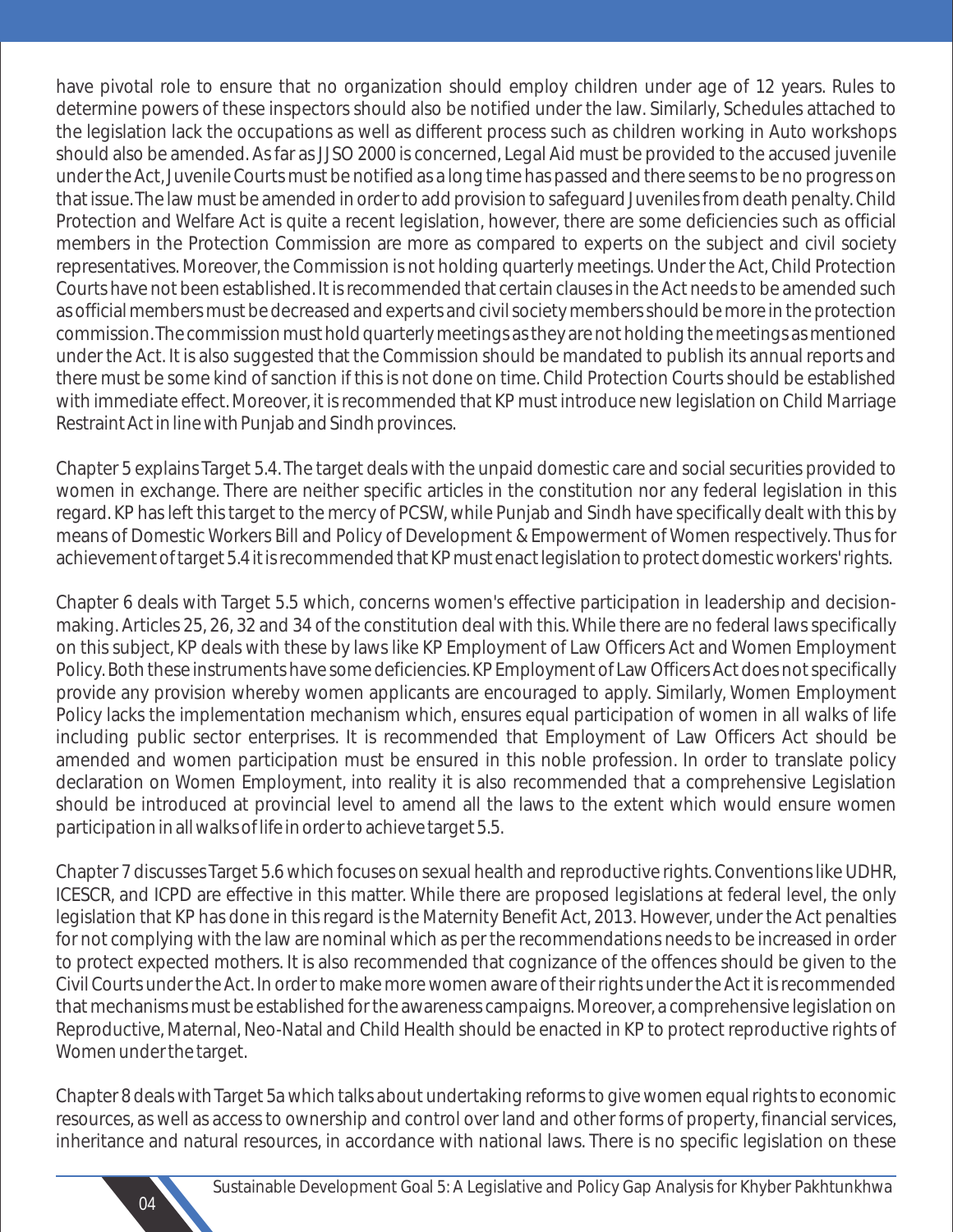issues in KP and there is a dire need to legislate to protect minority rights in KP in order to achieve this target.

Chapter 9 deals with Target 5b 'to enhance the use of enabling technology, in particular information and communications technology, to promote the empowerment of women'. The relevant legislation in this regard in KP is KP Establishment of Information Technology Board/ Amendment Act, 2015. This Act was made to provide for the establishment of the Khyber Pakhtunkhwa Information Technology Board for promotion of the information technology, Information Technology enabled services and Information Technology enabled education for private sector of the Province of the KP. To improve upon this legislation and to bring about necessary changes in respect to the target, it is recommended that the composition of the board should be changed to the extent that ensures at least two women. Moreover, Mobile App should be launched throughout KP in order to protect women from violence and harassment cases and encourage them to use technology.

Chapter 10 deals with target 5c 'to adopt and strengthen sound policies and enforceable legislation for the promotion of gender equality and the empowerment of all women and girls at all levels'. Under this target it has been recommended that Women Development Departments should be made independent as currently in KP they are functioning under KP Social Welfare and Special Education. Capacity of the current staff is not sufficient to meet the requirement and to achieve the target. Gender segregated data should be developed on all development indicators so that goals set under Integrated Development Strategy (IDS) could be reported with gender sensitive data. It is also recommended that KP government should implement Gender Reform Action Plan in true letter and spirit.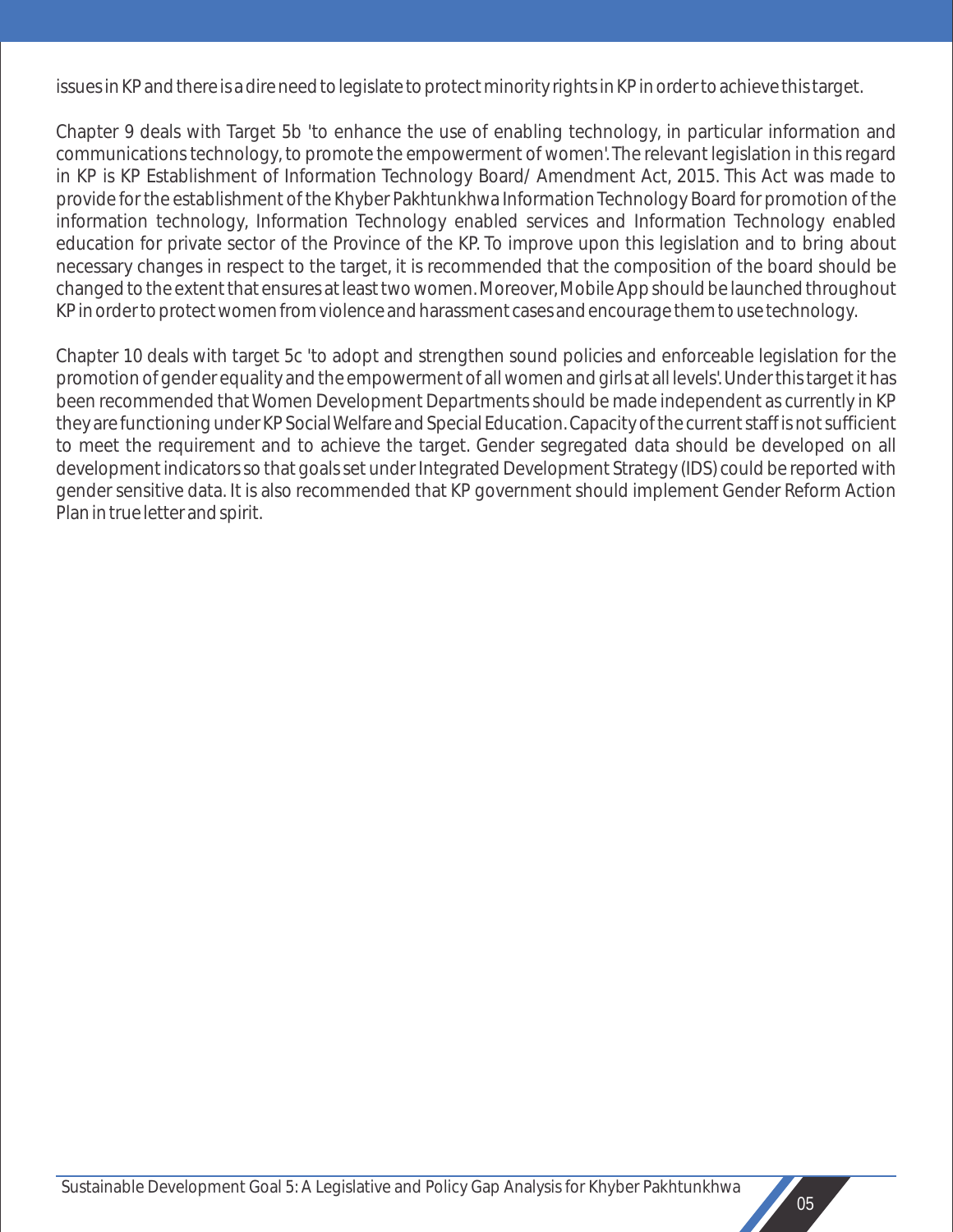# **Chapter 1. Introduction and Methodology**

While the SDGs seek to change the course of the 21st century, addressing key challenges such as poverty, inequality, and violence against women, the goal five aims to achieve gender equality and women empowerment.

Gender inequality is deeply ingrained in Pakistani society. Pakistan is ranked as the second worst country in the world for gender inequality, as per the **<sup>1</sup>** World Economic Forum's Gender Gap Report 2016. According to the Aurat Foundation Report, 10,139 cases of violence against women were reported in 2014 in Pakistan, of which 736 cases were from KP. In Pakistan, the female literacy rate is 49% compared to 70% for male.<sup>2</sup> The maternal mortality rate is one of the highest in Pakistan. The strong patriarchal structure in Pakistan serves to control women's sexuality and mobility in public domain. The issue of the gender-based violence becomes exacerbated in the cultural norms that legitimize violence against women.

Pakistan has heavy legislation concerning women. There are some discriminatory laws, and even those laws, which are enacted for ensuring women's equality and equal access to resources, are not fully implemented.

After the 18th constitutional amendment, Social Welfare and Women Development (SWWD) department has been devolved from the federal to the provincial governments. The total development budget allocated for women development in fiscal year 2016-17 is only Rs73 million. Major projects for women development are related to 'Dastakari (crafts) Centres' and 'Darul Amaans' protection centres.

There have been some efforts to introduce legislation for combating domestic violence against women but the KP government sent the draft to Council of Islamic **Goal 5: Gender Equality and Women's Empowerment**

#### **Target 5.1**

End all forms of discrimination against all women and girls everywhere

**5.2**

Eliminate all forms of violence against all women and girls in the public and private spheres, including trafficking and sexual and other types of exploitation

**5.3**

Eliminate all harmful practices, such as child, early and forced marriage and female genital mutilation **5.4**

Recognize and value unpaid care and domestic work through the provision of public services, infrastructure and social protection policies and the promotion of shared responsibility within the household and the family as nationally appropriate **5.5**

Ensure women's full and effective participation and equal opportunities for leadership at all levels of decision-making in political, economic and public life

**5.6**

Ensure universal access to sexual and reproductive health and reproductive rights as agreed in accordance with the Programme of Action of the International Conference on Population and Development and the Beijing Platform for Action and the outcome documents of their review conferences

#### **5.a**

Undertake reforms to give women equal rights to economic resources, as well as access to ownership and control over land and other forms of property, financial services, inheritance and natural resources, in accordance with national laws

<sup>1.</sup> http://reports.weforum.org/global-gender-gap-report-2016/

<sup>2.</sup> http://www.finance.gov.pk/survey/chapters\_16/10\_Education.pdf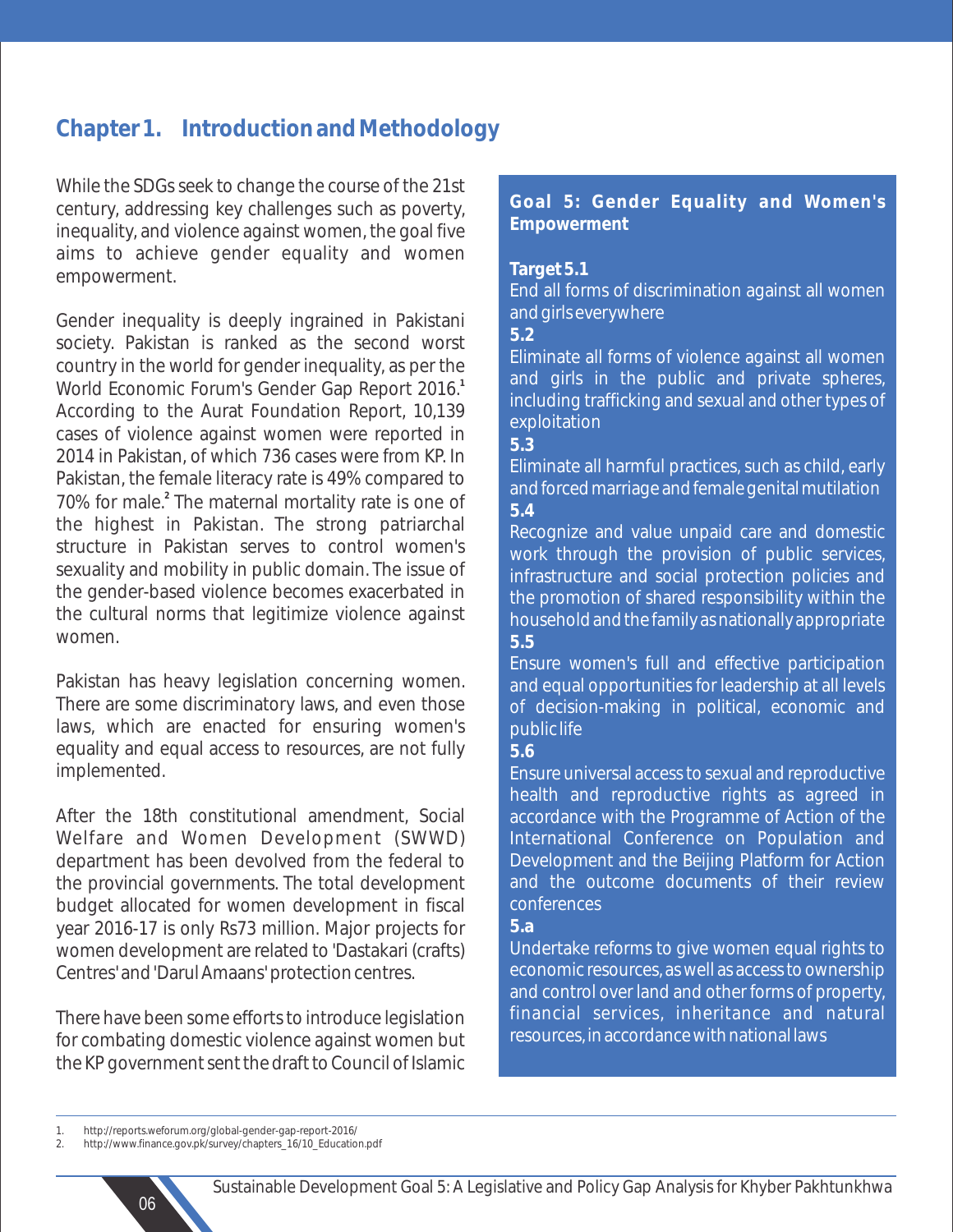Ideology, which was termed un-Islamic. The revised draft bill is yet to be submitted.

This study has been carried out through desk review of all existing laws related to women in K-P and at federal level have been reviewed. One consultative seminar was also held in Peshawar for finalization of recommendations. The research team also held ten in-depth interviews with representatives of different government departments, civil society, journalists and academia.

#### **5.b**

Enhance the use of enabling technology, in particular information and communications technology, to promote the empowerment of women

#### **5.c**

Adopt and strengthen sound policies and enforceable legislation for the promotion of gender equality and the empowerment of all women and girls at all levels

Moreover, findings of this report was shared among the stakeholders and relevant government departments in an interactive session held in Peshawar<sup>3</sup> and recommendations were incorporated to make this report substantive.

3. Stakeholder's Workshop on Legislative Gaps on SDG 4&5, held in PC Peshawar October 10, 2017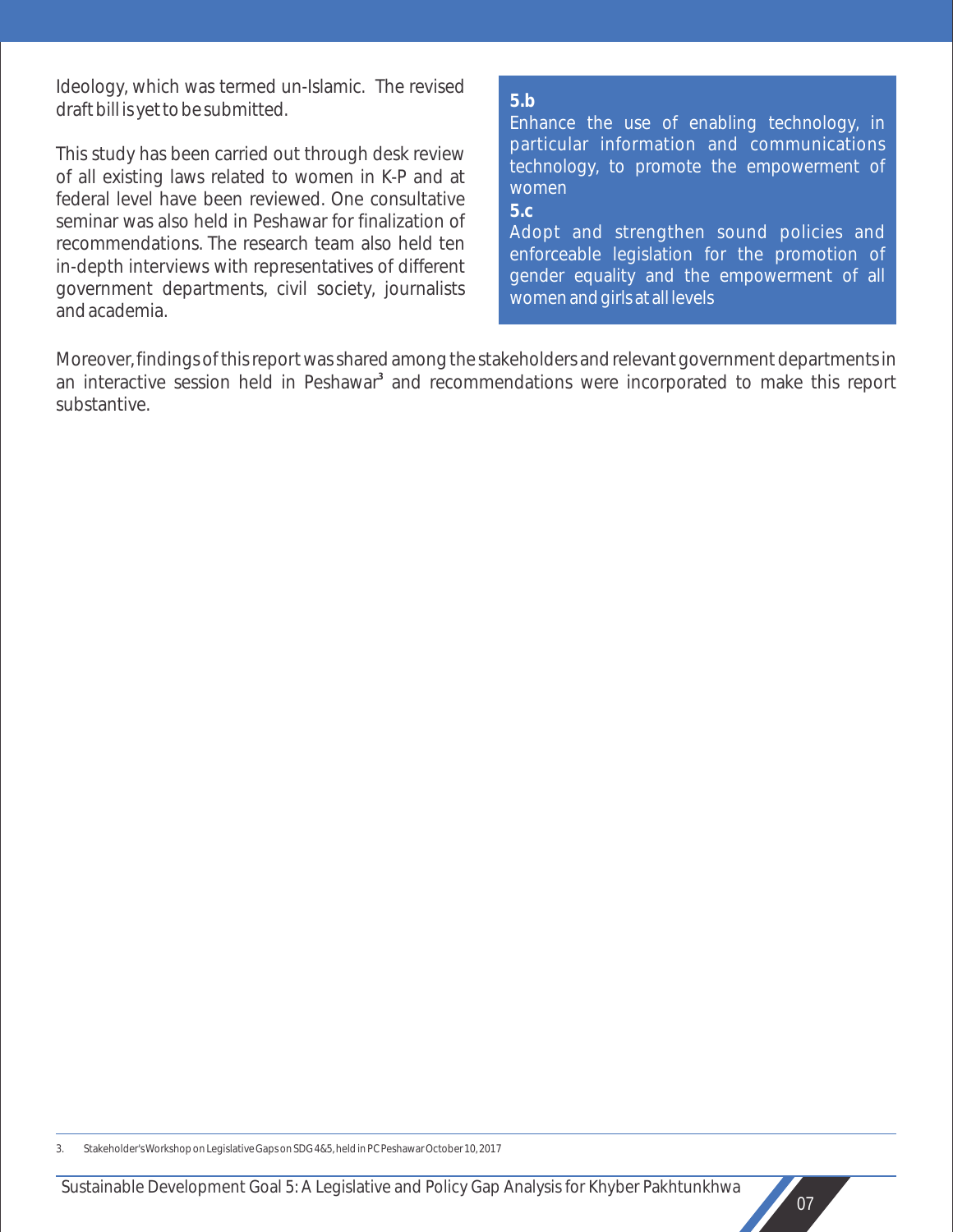# **Chapter 2. Target 5.1: End all Forms of Discrimination Against All Women and Girls Everywhere**

**2.1 Relevant International Treaties/Covenants signed by Pakistan**

### **2.1.1 The Convention on Elimination of All Forms of Discrimination Against Women (CEDAW)**

Among the international human rights treaties, (CEDAW)<sup>4</sup> takes an important place in ensuring equal treatment of women in all spheres of life. The Convention, which is the basic international legal framework for human rights of women, was adopted 20 years ago, on 18th December 1979 and acceded to on 12th March 1996 by Pakistan. The Convention sets legally binding obligations to the States parties and sets the international standard for what is meant by equality between men and women.

#### **2.1.2 International Convention on Civil & Political Rights (ICCPR)**

The ICCPR was ratified by Pakistan on June 23, 2010. The ICCPR recognizes the inherent dignity of each individual and undertakes to promote conditions within states to allow the enjoyment of civil and political rights. Countries that have ratified the Covenant are obligated to protect and preserve basic human rights, and are compelled to take administrative, judicial, and legislative measures in order to protect the rights enshrined in the treaty and to provide an effective remedy.

#### **2.2 Provisions in Constitution**

The Constitution of Pakistan while guaranteeing fundamental rights ensures equal protection of law regardless of gender. These fundamental rights include:

- $\bullet$  Article 4 Right to be dealt in accordance with law
- $\cdot$  Article 9 Security of person
- $\bullet$  Article 10-A Right to fair trial
- $\bullet$  Article 14 Inviolability of dignity of man
- Article  $23 & 24$  Property rights
- Article 25A Right to education

#### **2.3 Federal Legislative Framework**

**2.3.1 Qanun-e-Shahadat Order 1984**

The Qanun-e-Shahadat Order i.e. Law of Evidence makes a woman's testimony half as of a man's.<sup>5</sup> The law, in particular section 17, challenges Pakistan's commitment towards ending gender discrimination, particularly in relation to target 5.1 of SDG 5.

08

5. Article 17. Competence and number of witnesses.

<sup>4.</sup> Ratified by Pakistan on 6th February 1996

<sup>1)</sup> The competence of a person to testify, and the number of witnesses required in any case shall be determined in accordance with the injunctions of Islam as laid down in the Holy Quran and Sunnah.

<sup>2)</sup> Unless otherwise provided in any law relating to the enforcement of Hudood or any other special law,

a) in matters pertaining to financial or future obligations, if reduced to writing, the instrument shall be attested by two men, or one man and two women, so that one may remind the other, if necessary, and evidence shall be led accordingly; and

b) in all other matters, the Court may accept, or act on, the testimony of one man or one woman or such other evidence as the circumstances of the case may warrant.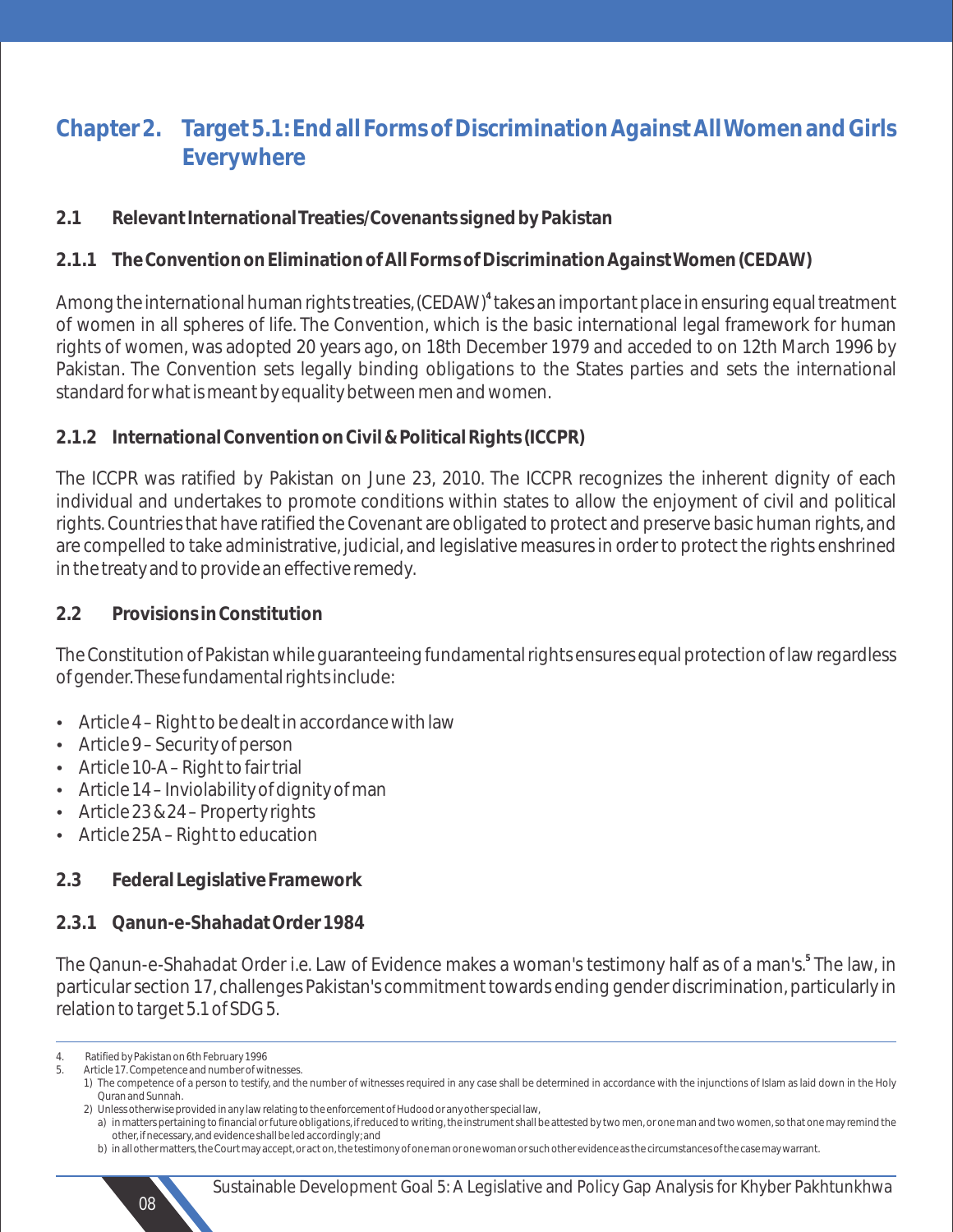Recommendation: Section 17 of the law should be amended to give equal weightage to testimony of men and women.

# **2.3.2 Citizenship Act, 1951**

The Pakistan Citizenship Act 1951 enabled women's children to acquire nationality of Pakistan. Under Section 10(2) of this, any non-Pakistani man cannot acquire citizenship of Pakistan if he marries to a Pakistani woman. Recommendation: This law needs to be amended for equal treatment of men and women.

# **2.3.3 The Offence of Zina (Enforcement of Hudood) Ordinance, 1979**

Pakistan's notorious Hudood Ordinances were promulgated in 1979 by the military regime of General Ziaul Haq. The most controversial of these are the laws pertaining to sexual offences, i.e. the Zina Ordinances. The law created distinct categories of sexual offences and assigned punishments for each:

The introduction of these laws resulted in the offences of rape and adultery in the Pakistan Penal Code (PPC) to be repealed as they were substituted by these offences. The primary distinction between the hadd and tazir offenses is that the hadd offences require a higher standard of proof than is needed in tazir as the Islamic punishments are more severe.

For example, under the Zina Ordinance, zina was liable to a hadd penalty if the accused confessed before the trial court or if there were four adult Muslim male witnesses who met an Islamic test of probity, i.e. tazkiyah al shuhood, who testified to being eyewitnesses. The hadd punishment given to such an adulterer was stoning to death while the penalty for a fornicator was public whipping of 100 lashes. However, if the evidence requirement for zina liable to hadd is not met but the crime is proven beyond a reasonable doubt then the tazir punishment of imprisonment for up to ten years can be given. Rape, now referred to as zina-bil-jabr, was similarly made liable to either the hadd or the tazir penalty depending on the type of proof available.

This law was considered intrinsically misogynistic since its application resulted in women being convicted of adultery/fornication if they reported a case of rape, as their report was treated as a confession. Furthermore, in addition to other problems created by these laws, their judicial application also made it easier to get away with crimes against women such as honour killings and general degradation and humiliation of women in society.

Recommendations: Section 5(1) (a) should be amended to the extent that it must include minor girl as Zina with her is also Zina-Bil-Jabr.

Section 8(b) should be amended and women should be made eligible to become competent witness.

- **2.4 Existing Law/Policy in Khyber Pakhtunkhwa**
- **6 2.4.1 The Khyber Pakhtunkhwa Commission on the Status of Women Act, 2016**

At provincial level, the KP Provincial Commission on Status of Women (PCSW) has overarching role to ensure legislative/policy framework for empowering women. The PCSW was established under KP Provincial Commission on Status of Women Act 2009. The Commission worked significantly well and introduced some important women oriented bills in KP. This Act obliges the provincial government to establish a commission on

<sup>6.</sup> THE KHYBER PAKHTUNKHWA COMMISSION ON THE STATUS OF WOMEN ACT, 2016. (KHYBER PAKHTUNKHWA ACT NO. XXVIII OF 2016) [First published after having received the assent of the Governor of the Khyber Pakhtunkhwa in the Gazette of Khyber Pakhtunkhwa (Extraordinary),dated the 3rd November, 2016]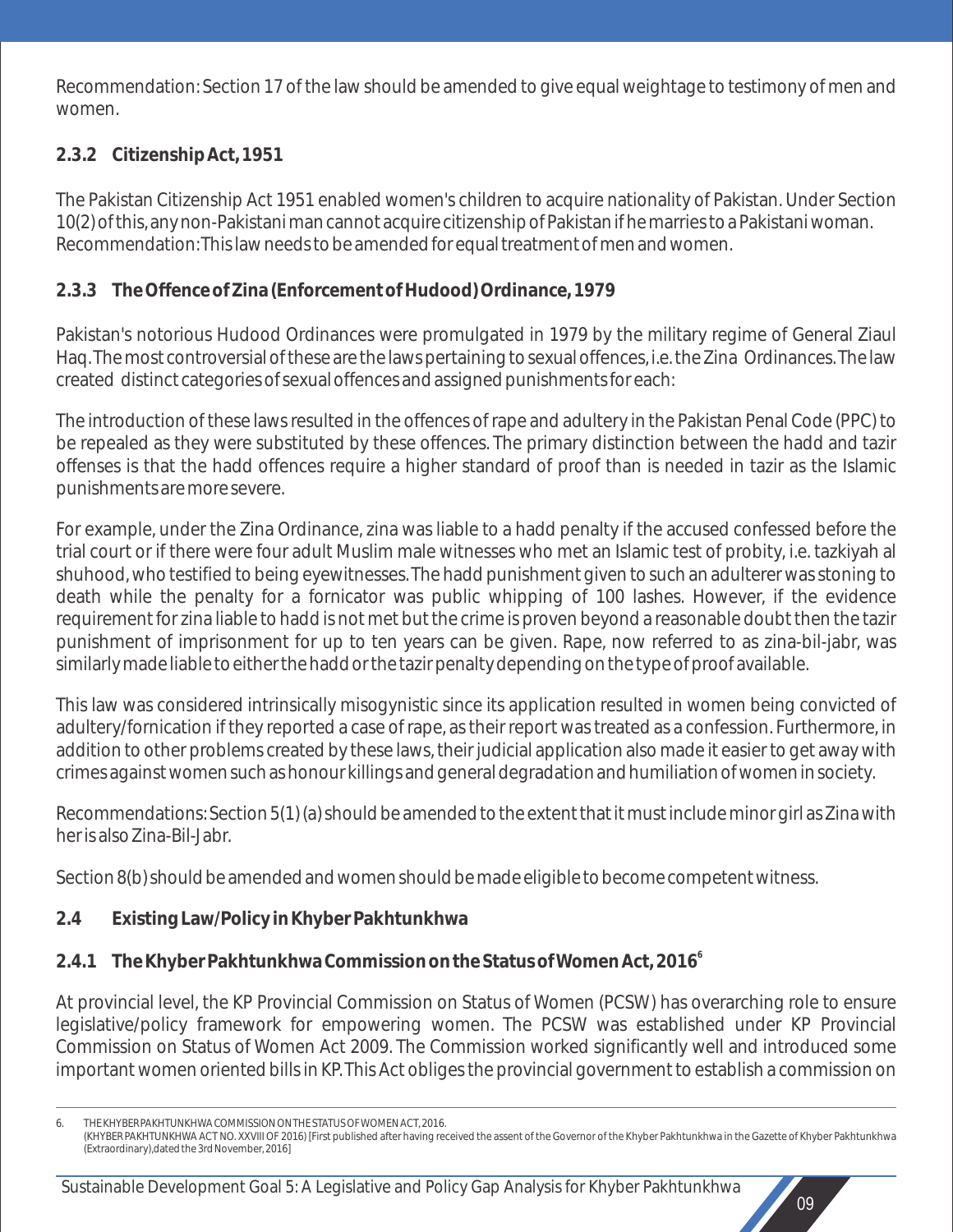the status of women at provincial level and district committees on the status of women in each district of KP. Under Section 8(b) The commission shall: "Review all provincial laws, rules and regulations affecting the status and rights of women and suggest repeal, amendments or new legislations essential to eliminate discrimination, safeguard and promote the interests of women and achieve gender equality in accordance with the Constitution of the Islamic Republic of Pakistan and obligations under International Covenants and commitments". However, due to some inherent deficiencies like insufficient autonomy of the commission and lack of financial powers of the chairperson coinciding with the Secretary of the Commission, instigated to amend the 2009 legislation with new one in 2016. The Commission remained dysfunctional for last couple of months and due to that reason some important legislations remained pending in the provincial assembly of KP.

The Provincial Commission on Status of Women Act 2016 was enacted to reconstitute and reorganize the PCSW in KP and to give it an autonomous status for effective and improved performance, efficiency and for it to become responsive to provide effective services for promoting women rights and eliminate all forms of discrimination against women and for matters connected therewith and ancillary thereto.

The new legislation is a better version of the law. However, it still does not give Principle Accounting Officer (PAO) authority to the Chairperson of the Commission. Section 7 (3) empowers secretary of the commission as the principal accounting officer of the Commission as well as of the District Committees.

Under Section 9 of the Act, an executive committee has to be constituted to oversee the implementation upon the decisions and recommendations taken by the Commission. Powers, selection criteria and mechanism of oversight have not been mentioned in the law, making this committee less effective. Moreover, in order to make the Commission more effective to assess the legislation and policies mentioned under Section 8 of the law, there is a dire need to have a strong and supportive "Legislative Cell" within the Commission having highly qualified and professionally trained staff. The inherent functions of the Commission such as review of current Legislations and introducing amendments to ensure empowerment and equality of Women seems to be a far cry. Research for this report revealed that for the short time when this Commission initially started off, has actually failed to perform these functions and not even a single law has been reviewed to make it coherent with the required international commitment. Similarly, on the side of introducing Women protection Legislation, the only Bill to ensure women protection is pending since long and waiting for its fate to be decided by KP Assembly. other These steps will not only help the commission to perform it's responsibilities but will also help in realizing their responsibility towards fulfilling International Commitments such as SDG 5.

### **Recommendations**

There is a dire need to make the Commission operational with appointment of a Chairperson, appointment of members and allocating sufficient resources for operations. In KP, the implementation of SDG-5 mainly depends on the effectiveness of the PCSW.

In order to provide Chairperson of the Commission more financial autonomy, it is suggested that Section 7 should be amended and principle accounting officer authority should be given to chairperson of the commission.

To make the executive committee stronger, authoritative and influential, it is suggested that clear powers and selection criteria for 3 members of the executive committee should be mentioned in the Act. For this purpose, either Section 9, should be amended or new clause should be added accordingly.

Section 8 should be amended and provision of having a "Legislative Cell"should be incorporated in the Act.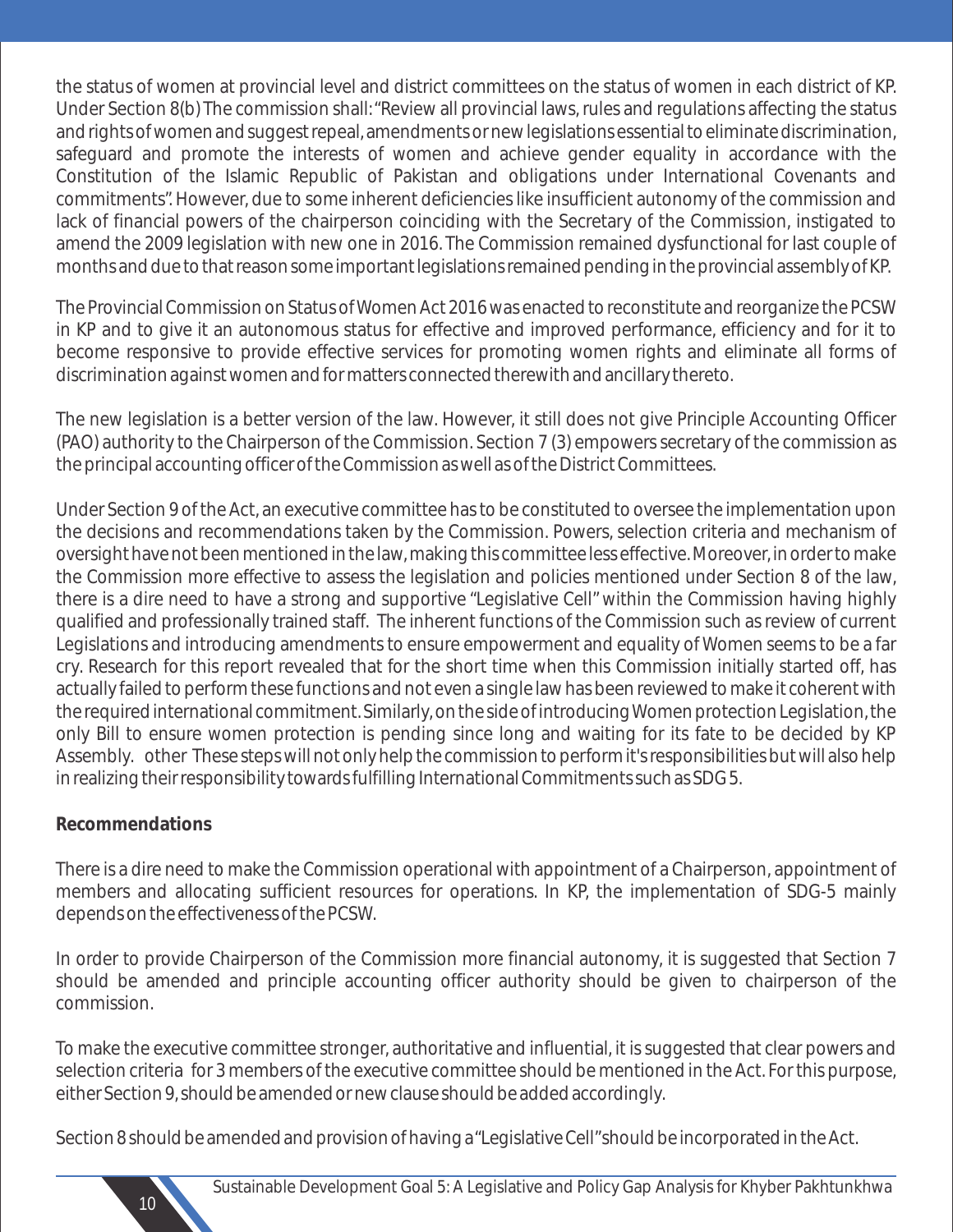# **Chapter 3. Target 5.2: Eliminate all Forms of Violence Against All Women and Girls**

**3.1 Relevant International Treaties/Covenants signed by Pakistan**

**3.1.1 The Convention on Elimination of All Forms of Discrimination Against Women (CEDAW)**

The 1979 Convention on the Elimination of all Forms of Discrimination against Women (CEDAW) does not explicitly mention violence against women and girls, but General Recommendations 12 and 19 clarify that the Convention includes violence against women and makes detailed recommendations to State parties.

Trafficking is of serious concern to CEDAW, as nearly 80% of trafficking victims are women and girls. CEDAW is at the forefront of combating Trafficking In Persons through Article 6 of the Convention, which requires State Parties to "take all appropriate measures, including legislation, to suppress all forms of traffic in women and exploitation of prostitution of women".

### **3.1.2 UN Convention Against Torture (UNCAT)**

The Convention is an international human rights treaty, under the review of the United Nations, that aims to prevent torture and other acts of cruel, inhuman, or degrading treatment or punishment around the world. The Convention requires states to take effective measures to prevent torture in any territory under their jurisdiction, and forbids states to transport people to any country where there is reason to believe they will be tortured.

### **3.2 Provisions in the Constitution**

- Article 11 of the Constitution of Pakistan provides against human trafficking, forced labour and hazardous employment.
- Art. 9 provides, that no person shall be deprived of life or liberty save in accordance with law.
- Article 14 ensures the dignity of man and, subject to law, the privacy of home, shall be inviolable.
- **3.3 Federal Legislative framework**

# **3.3.1 The Criminal Law (Amendment) Act 2010**

This Act has introduced an amendment in S 509<sup>7</sup> of Pakistan Penal Code (PPC) and lays down a punishment of three years along with fine of five thousand rupees for offence of sexual harassment. Currently as the amendment stands, it only provides the punishment of a crime, however, complete mechanism for dealing with such cases is provided in separate Legislation in the form of Protection Against Harassment of Women at Workplace Act, 2010 (discussed under the separate heading below).

Recommendation: Provision should also be included in the law to look into the enforcement of this Act in letter and spirit in all provinces.

<sup>7.</sup> 509 Insulting modesty or causing sexual harassment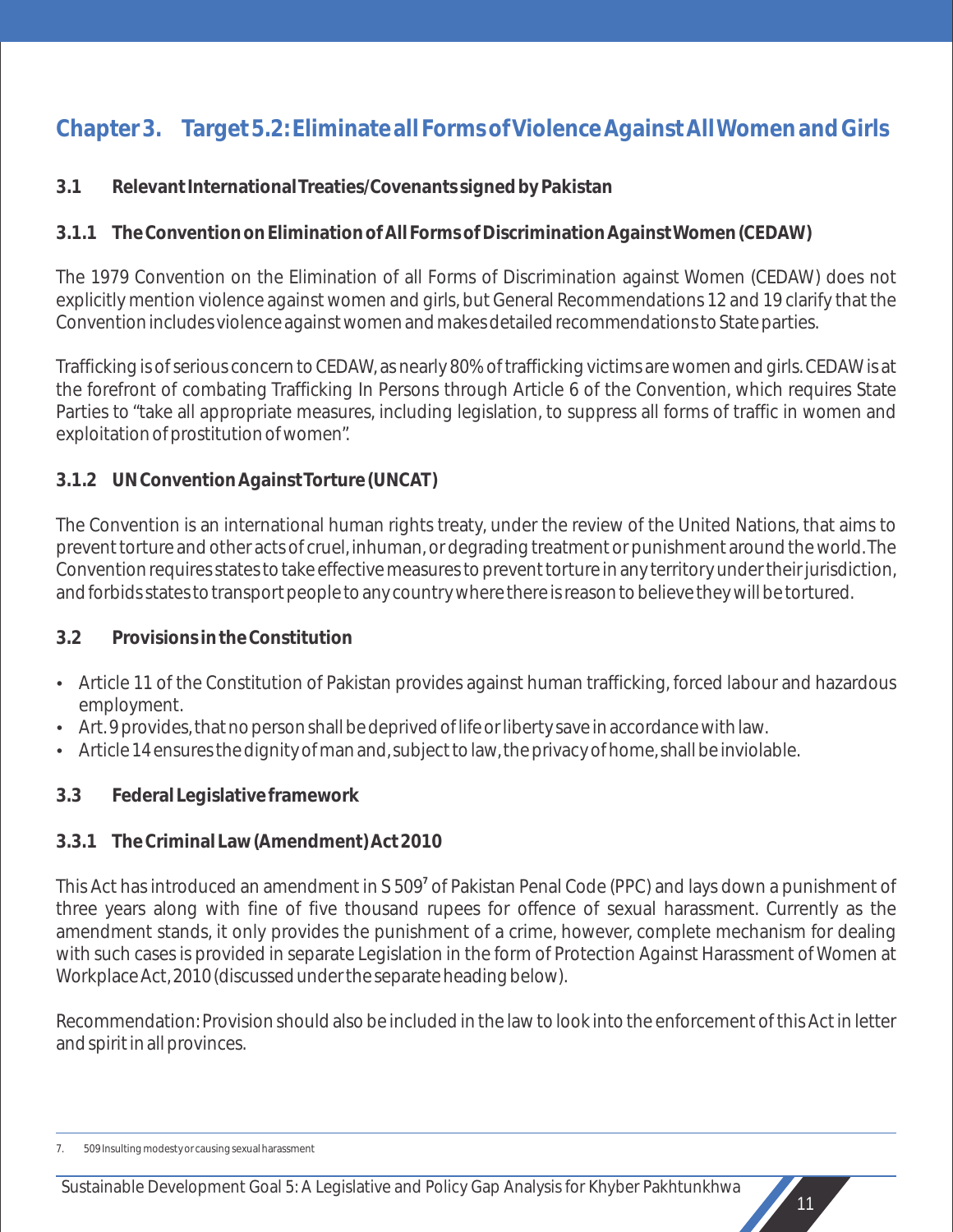### **3.3.2 The Protection against Harassment of Women at the Workplace Act, 2010**

Under the law, sexual harassment at the workplace is a civil as well as a criminal offence. The Protection Against Harassment of Women at the Workplace Act (2010) lays down a framework of civil remedies. Section 509 of the Pakistan Penal Code, following amendments in 2009, classifies sexual harassment in the workplace as a crime. The Act also bounds Provincial Governments to provide Ombudsperson, who would exclusively deal with harassment cases.

Recommendation: Act is a reasonable piece of legislation. However, the federal government must focus on the implementation aspect of this in order to protect women from harassment.

### **3.3.3 The Prevention of Anti-Women Practices Act 2011**

Amendments in P.P.C have been introduced for prohibition against forced marriages, marriages with Quran, depriving a female from inheritance and giving away female in vani or swara in section 2 of the act.<sup>8</sup> Moreover, provincial government shall not suspend, remit or commute punishment awarded in rape cases. Punishment for the above offences ranges from maximum of 10 and 7 years to the minimum of 5 to 3 years. The amount of the fine ranges from Rs one million to Rs five hundred thousand.

Recommendation: The legislation should be implemented in true letter and spirit

**3.3.4 The Criminal Law (Amendment) Act 2011 (Prevention of Acid crimes incidents)**

Amendment in S 332<sup>°</sup> & 336<sup>10</sup> of P.P.C while making act of Acid throwing an offence punishable with life imprisonment and fine of one million rupees. The amendment in its current state is only oriented towards crime and its punishment. From victims perspective it is completely silent and does not offer any mechanism to deal with issues such as: Compensation and rehabilitation of the victims.

Recommendation: It is recommended that the federal government should introduce a comprehensive legislation on the subject in order to curb this menace against women And would ensure some sort of relief for the victim under this offence.

# **3.4 Existing Law/Policy Framework in KP**

Despite the 18th amendment devolving the subject of social welfare and women development to the provinces we do not see much done for the achievement of target 5.2, that focuses on ending violence against women and combating ills like human trafficking and other forms of exploitations in KP. On the contrary, during research for this report, it has been observed that there has been an effort at the federal level to amend antihumanitarian laws, that remain to be violative of human rights, constitutional guarantees and to some extent, also, against injunctions of Islam.

<sup>8.</sup> 2. Substitution of section 310-A, Act XLV of 1860.- In the Pakistan Penal Code (Act XLV of 1860), in Chapter XV, for section 310A

<sup>332.</sup> Hurt: (1) Whoever causes pain, harm, disease, infianity or injury to any person or impairs, disables or dismembers any organ of the body or part thereof of any person without causing his death, is said to cause hurt.

<sup>(2)</sup> The following are the kinds of hurt : (a) Itlaf-i-udw (b) itlaf-i-salahiyyat-i-udw (c) shajjah (d) jurh and (e) all kinds of other hurts.

<sup>10.</sup> 336. Punishment for itlaf-i-salahiyyat-i-udw : Whoever, by doing any act with the intention of causing hurt to any person, or with the knowledge that he is likely to cause hurt to any person, causes itlaf-i-salahiyyat-i-udw of any person, shall, in consultation with the authorised medical officer, be punished with qisas and if the qisas is not executable, keeping in view the principles of equality in accordance with the Injunctions of Islam, the offender shall be liable to arsh and may also be punished with imprisonment of either description for a term which may extend to ten years as taz'ir.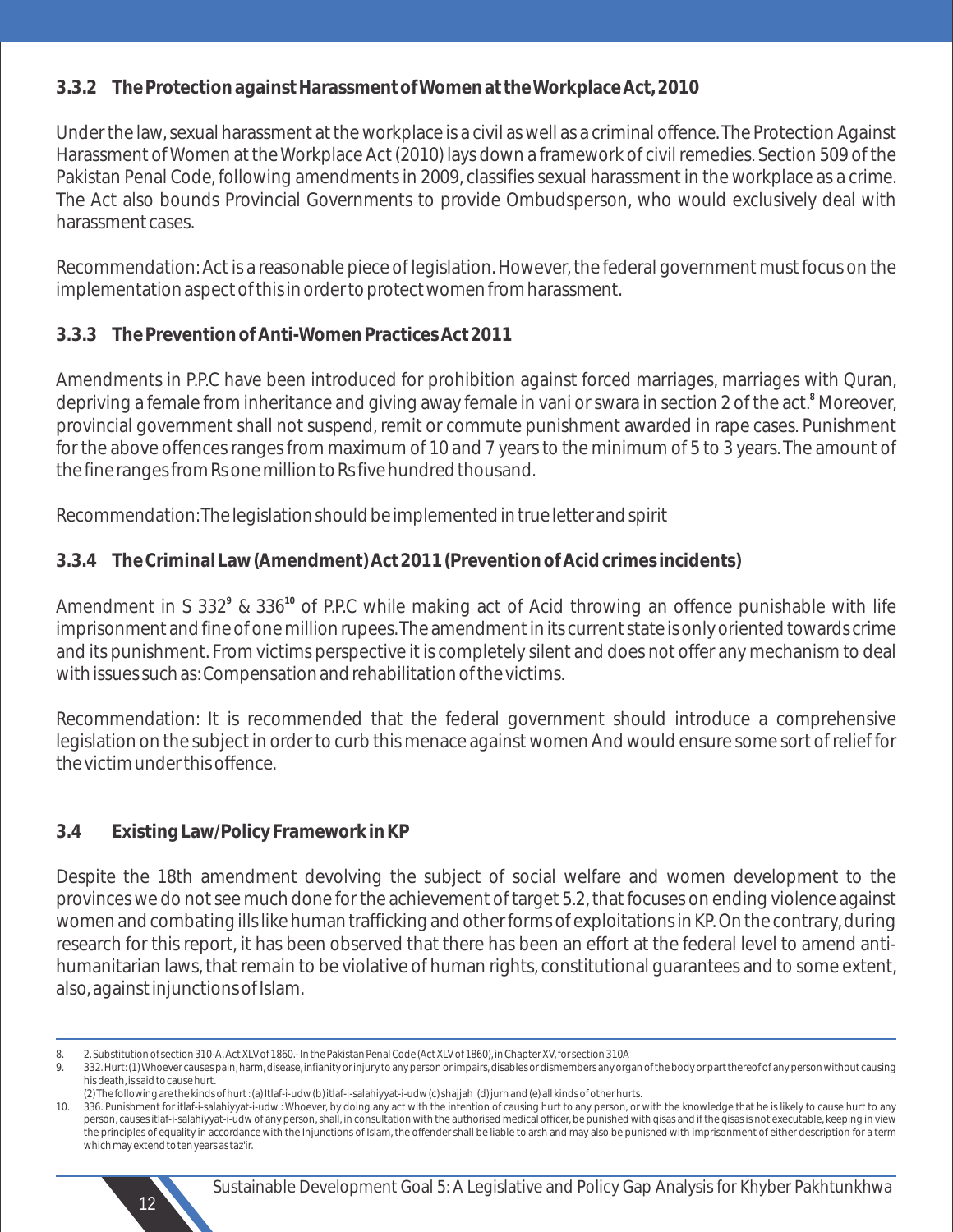While the harassment at workplace law<sup>11</sup> was passed in the National Assembly in 2010, no such bill has yet been passed at the provincial level in KP. This bill is indeed substantive in achievement of target 5.2, which particularly talks about ending all forms of violence and exploitive actions against women. However no ombudsperson has been appointment till date though mandated by the law. The Deputy Speaker mentioned during the FGD that the government has been looking for a female ombudsperson and since it was difficult to find a competent enough woman, the post still remains vacant. Already 7 years have passed; mystery remains hovering around that, how long would the provincial government wait for finding an appropriate person while there remains no forum to address such issues. Moreover, the unavailability of a suitable female is in itself a testament of how underprivileged women remain to be in KP.

Whereas, the Commission on Status of Women chairperson noted that the ratio of domestic violence is very high in KP as compared to other provinces,<sup>12</sup> the domestic violence bill remains rejected by the Council for Islamic Ideology (CII). This denotes, lack of political will at part of the provincial government to combat violence against women and fulfillment of SDG 5, in particular target 5.2 as no other law has ever been sent to the CII for review except this one. While the KP law remains rejected, Punjab Assembly already passed a much stricter law in 2016<sup>13</sup> setting the precedent to enact laws for women protection at provincial level.

As far as Anti Human trafficking Laws are concerned under this target a Bill on "Prevention and Control on Internal Women Trafficking: is still waiting its fate to be decided by the KP Government. Similar is the fate of Bill on KP legislation on Acid & Burn Control.

In addition to the above, laws such as; The Prevention of Anti-Women Practices Act, 2011, Smuggling of Migrants Bill, 2016 (Senate), Trafficking in Persons Bill, 2016 (Senate), and The Acid Control and Acid Crime Prevention Act, 2011 in Punjab, remains relevant to the achievement under target 5.2. Focusing particularly on violence and trafficking all these laws either have passed or are under discussion at federal level or in Punjab, while there have been no legislation in this regard in KP.

# **Recommendations**

Taking into consideration the current dismal situation on achieving target 5.2 in KP following steps need to be taken:

- 1. Immediately appoint Provincial Ombudsperson under Protection Against Harassment of Women at Workplace Act, 2010
- 2. KP Government must focus on the following pending legislations which are waiting to see the light of the day in KP for quite long:
	- a. Prevention of Domestic Violence Bill
	- b. Prevention and Control of Internal Women Trafficking Bill
	- c. Provincial Legislation on Acid and Burns

<sup>11.</sup> The Protection against Harassment of Women at the workplace Act,2010,

<sup>12.</sup> Ms. Neelum, Chairperson KP Commission on Status of Women THE PUNJAB PROTECTION OF WOMEN AGAINST VIOLENCE ACT 2016 (Act XVI of 2016)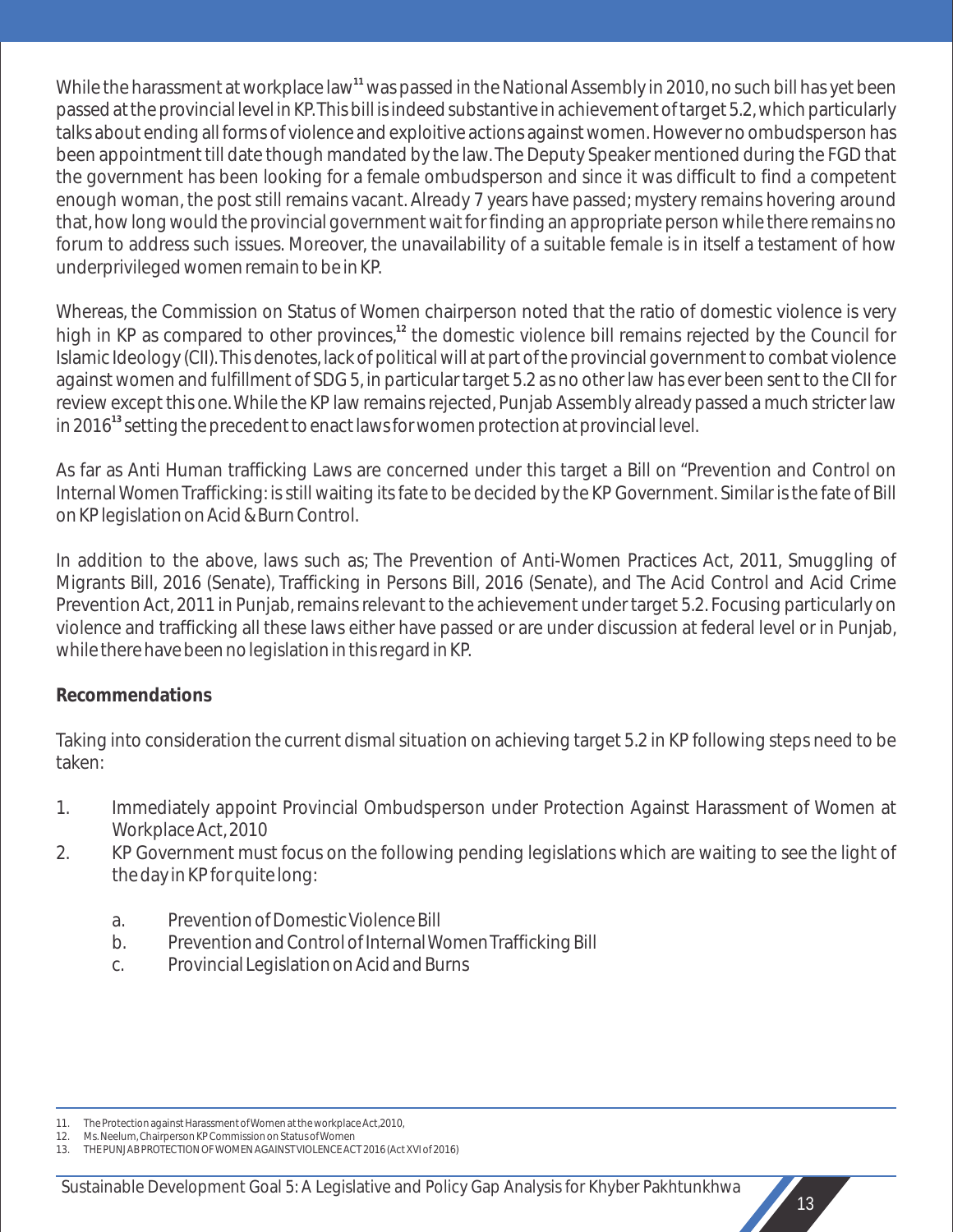# **Chapter 4. Target 5.3: Eliminate all Harmful Practices, Such As Child, Early and Forced Marriage and Female Genital Mutilation**

- **4.1 Relevant International Treaties/Covenants Signed by Pakistan**
- **4.1.1 Convention on the Rights of Child (CRC)**

The convention spells out the basic human rights that children everywhere have: The right to survival; to develop to the fullest; protection from harmful influences, abuse and exploitation; and to participate fully in family, cultural and social life. The four core principles of the Convention are non-discrimination; devotion to the best interests of the child; the right to life, survival and development; and respect for the views of the child. Every right spelled out in the Convention is inherent to the human dignity and harmonious development of every child. The Convention protects children's rights by setting standards in health care; education; and legal, **<sup>14</sup>** civil and social services.

Pakistan ratified the Convention on the Rights of the Child on 12 November 1990. By agreeing to undertake the obligations of the Convention national governments have committed themselves to protecting and ensuring children's rights and they have agreed to hold themselves accountable for this commitment before the international community. State parties to the Convention are obliged to develop and undertake all actions and **<sup>15</sup>** policies in the light of the best interests of the child.

**4.2 Provisions in the Constitution** 

Article 9 provides that No person shall be deprived of life or liberty save in accordance with law.

Article 11 of the Constitution of Islamic Republic of Pakistan provides as follows:

- a) Slavery is non-existent and forbidden and no law shall permit or facilitate its introduction into Pakistan in any form.
- b) All forms of forced labor and traffic in human beings are prohibited.
- c) No child below the age of fourteen years shall be engaged in any factory or mine or any other hazardous employment.

Article 25 (3) – Provides that "Nothing in this Article shall prevent the State from making any special provision for the protection of women and children.

Article 25 – A provides as follows: The State shall provide free and compulsory education to all children of the age of five to sixteen years in such manner as may be determined by law.

Article 37 (e) obligates the State to make provision for securing just and humane conditions of work, ensuring that children and women are not employed in vocations unsuited to their age or sex, and for maternity benefits for women in employment.

<sup>15.</sup> https://www.unicef.org/pakistan/media\_6667.html accessed 19th January 2017



<sup>14.</sup> https://www.unicef.org/pakistan/media\_6667.html accessed 19th January 2017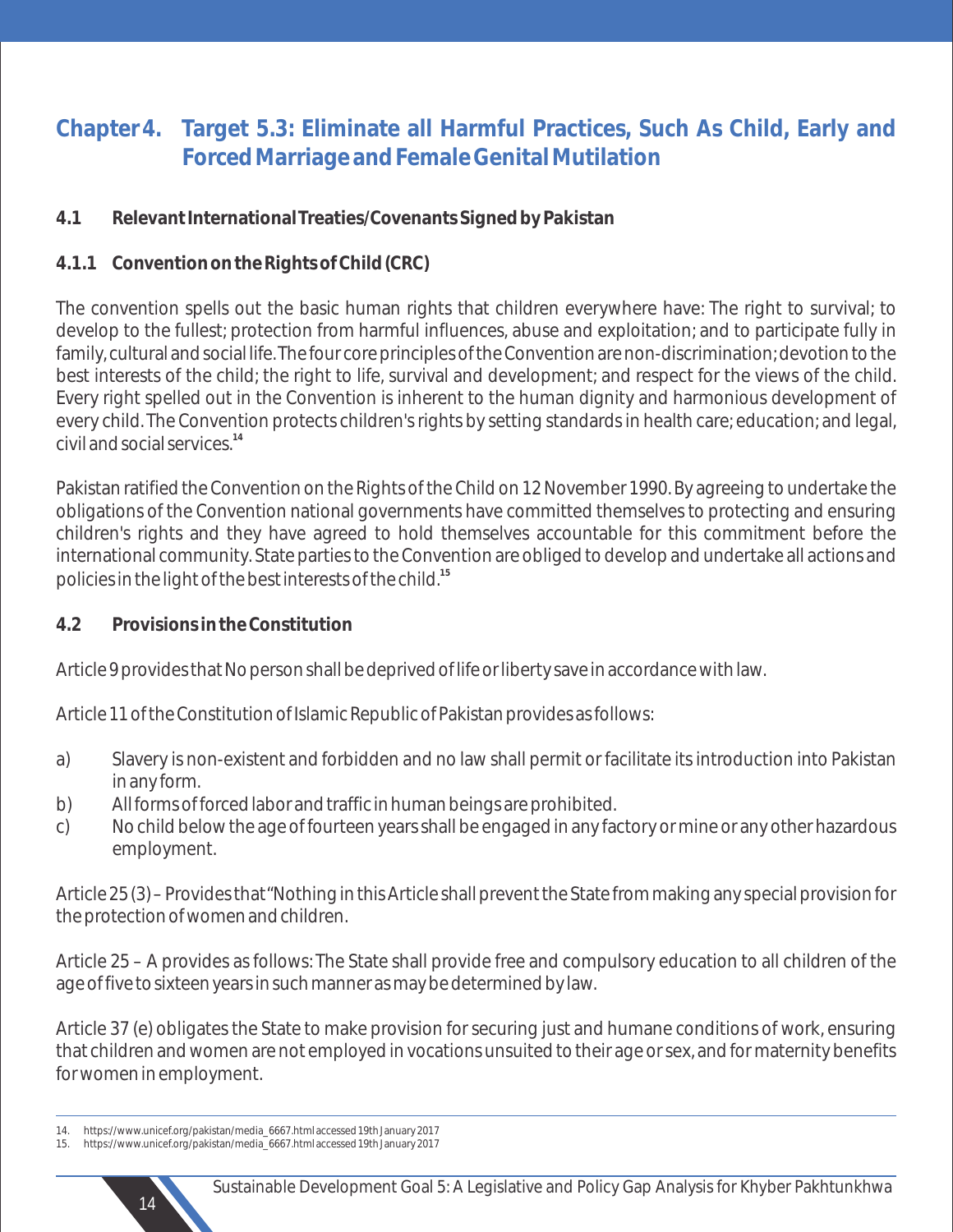### **4.3 Federal Legislative framework**

### **4.3.1 National Commission on the Rights of Child Act, 2016**

The National Assembly on February 2, 2017 passed the National Commission on the Rights of the Child Bill, 2016 aimed at setting up an independent commission to monitor, protect and promote the rights of the child. The law in section 2(b) defines the age of child as below 18 years.

Recommendation: This legislation has been passed quite recently by the National Assembly. Federal government must ensure that this law is fully implemented in the years to come.

#### **4.4 Legislative Gaps in KP**

### **4.4.1 The KP Prohibition of Employment of Children Act, 2015**

KP Government aims to prohibit employment of children and adolescents as an attempt to improve the conditions of children in the province and therefore enacted this law. Section 2(i) Defines the Inspector and under Section 17 provincial government is supposed to notify the Inspectors who under the Act has powers to take action and impose penalties if the occupier<sup>16</sup> who employs workers is found to be violating any clause under the Act.

Similarly, under Section 5 government has to form a Committee on Child Labour and further under Section 5 (2) notify Powers and Rules for the Committee.

Under Section 12 it is mandatory for all the establishments to display all the relevant information mentioned under the law especially about the details of adolescents and their working hours.

Under Section 13 Provincial Government must notify Rules on Health and Safety.

Under Schedule Part I of the Law, Occupation scope is very limited and confined only to Railway station and ports. Whereas under Section 4 Government can mention more occupations to make it more comprehensive.

Moreover, Part II of the Schedule contains the list of processes but has left the two main processes of Auto Workshops and Hotels in which most of the adolescents are employed.

**Recommendations:** To make the law fully functional following are the recommendations:

- $\cdot$  Section 2(i) Inspectors should be notified with immediate effect
- Section 5(2) Rules and Powers of the Inspectors should be notified
- Section 13 Rules on Health and Safety should be notified
- Schedule Part I should be amended to include more occupations to be covered under the law
- Schedule Part II should be amended to include Auto workshops and Hotels including road side dhabas should be added.

<sup>16.</sup> Sec 2(l)"occupier"in relation to an establishment, means the person who employs workers either directly or indirectly and includes--

i) In case of an individual, any heir, successor, administrator or assignee; and

ii) A person who has the overall control over the affairs of the establishment by whatever name he is called;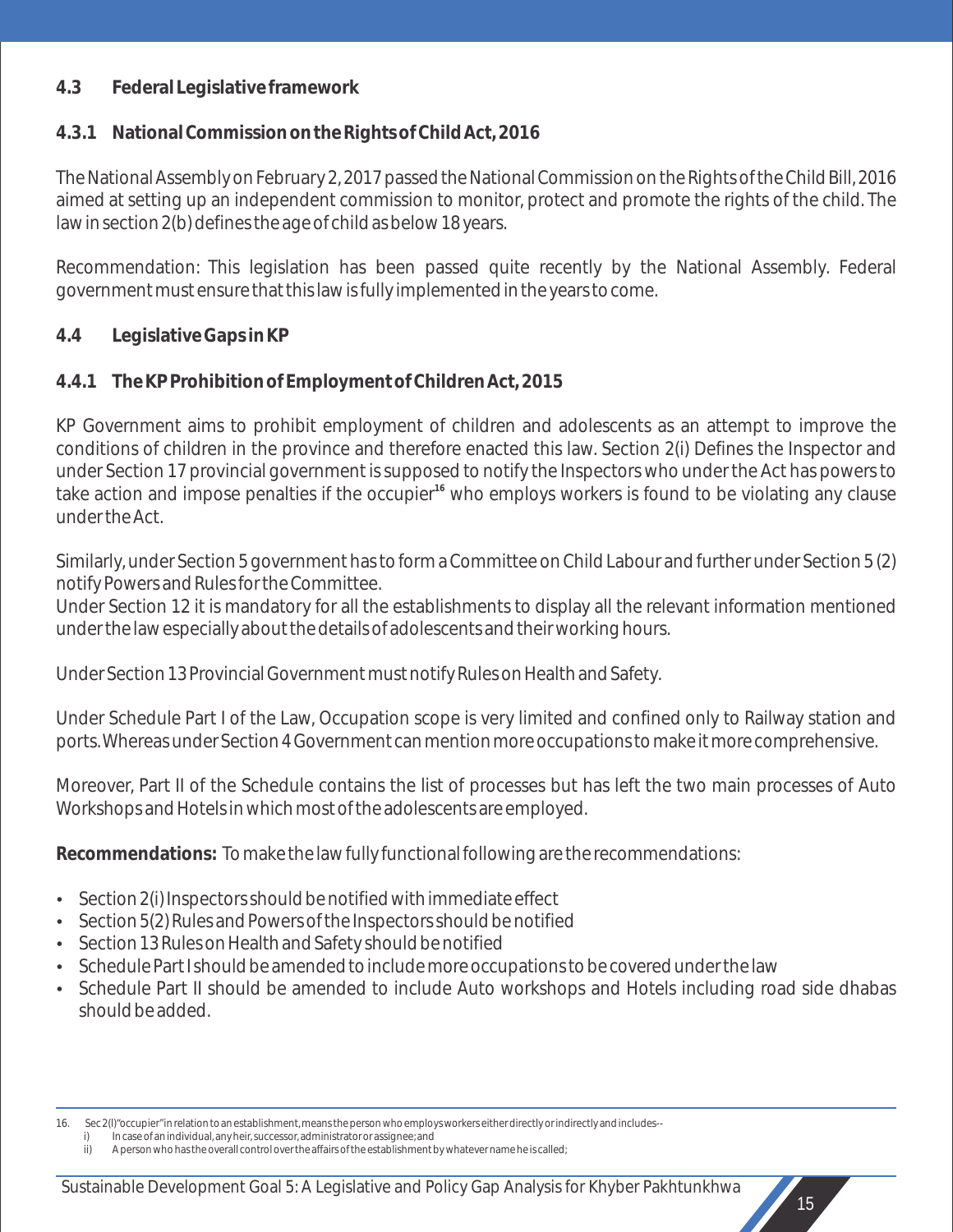#### **4.4.2 Juvenile Justice System Ordinance, 2000**

Under Section 3 of the Ordinance, every child who is accused under this Act is supposed to get Legal Aid form the government. However, our research suggests that government has failed to provide any kind of legal aid which it is supposed to provide under the Act.

Under Section 4, Government was supposed to establish Juvenile Courts but it has become a far cry for the children convicted under this law as not a single court has been notified as yet.

Moreover, under Section 10 under Arrest and Bail it is mandatory upon the arresting authority to inform the guardian of the accused but research suggests that it is not done as informing the guardian is not time bound and left over to be decided by the arrester as to when the guardian should be informed.

Under Section 24 of the Protection of Pakistan Act, 2014 which has an overriding effect on all other laws including JJSO 2000, after lifting moratorium on death penalty, there is all likelyhood that juveniles would also be awarded death penalty. Necessary changes have not been made under JJSO to exempt children from imposition of death penalty under Protection of Pakistan Act, 2014.

**Recommendations:** To make the law fully functional following are the recommendations

- Under Section 3 Legal Aid must be provided to the accused juvenile
- Under Section 4 Juvenile Courts should be established
- Section 10 should be amended as to incorporate time line of 24 hours with in which quardian of the accused should be informed of any arrest made under the law.
- Clause should be added in the law to protect juveniles from the death penalty which could be imposed under Section 24 of the Protection of Pakistan Act, 2014.

### **4.4.3 KP Elimination of Custom of Ghag Act, 2012**

The law is a good piece of legislation to curb the menace of unlawfully declaring women for marriage. However, on the implementation side there is no mechanism defined how it could be made operational. A women or her family who is already under the influence of this long standing custom cannot approach legal forum unless some other supporting mechanism is defined under the law.

Recommendations: In absence of implementation mechanism, the law has become just a toothless piece of legislation achieving no results. It is recommended that provisions should be added to introduce the role of Provincial Commission on Status of Women to come up with such a mechanism, which could facilitate the women who becomes victim of any violation under this law.

### **4.4.4 Child Protection and Welfare (Amendment) Act, 2016**

Although the Act is a comprehensive piece of legislation however, there remain lot of gaps in order to implement it in letter and spirit thus could not achieve the intended outcome of protecting children in KP. Under Section 3 of the law, number of official members outnumbers the non-official members which include members from civil society and area experts. During the interview sessions with child right activists,<sup>17</sup> it was highlighted that government's preference is to include MPAs as members leaving no space for experts on the subject to be part of the Child Protection Commission.

<sup>17.</sup> Mr. Arshad Mehmood, Child Rights Activist & Mr. Imran Takar Human Rights Activist.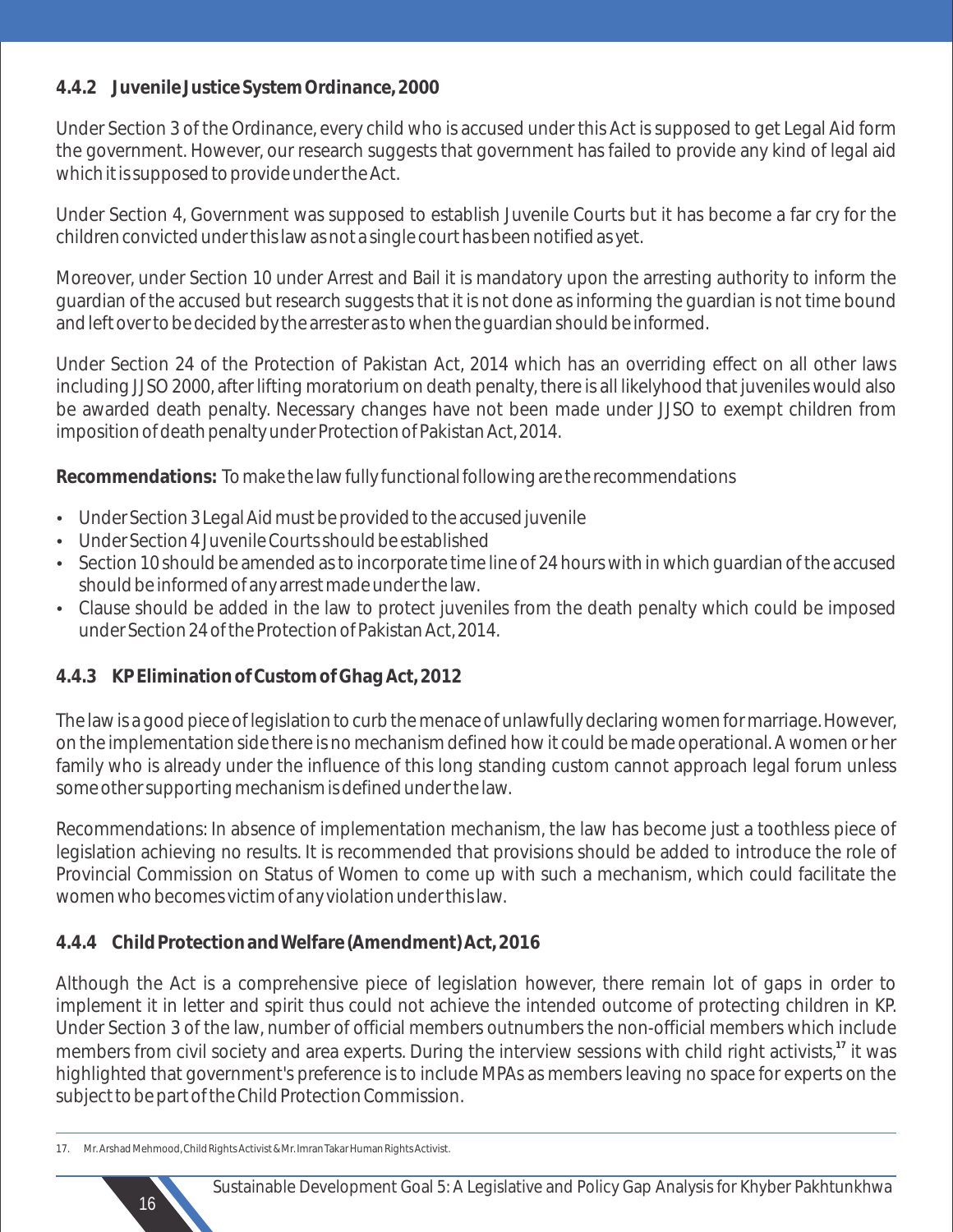Under Section 3(8), the Commission is supposed to hold quarterly meetings. However, the commission has been continuously missing on the time line leaving gaps in the efficacy of the commission. Under Section 4(j) Commission is empowered to acquire and mobilize funds for child welfare, protection and rights. However, due to non-serious attitude towards the issue the commission constantly faced financial crunch.

Section 7 of the Act makes it mandatory upon the Chief Protection Officer appointed by the government to prepare annual report on the performance. However, no such report has been prepared till date, to be submitted to the Provincial Assembly who could deliberate upon the issues of Child Welfare and Protection.

Under Section 9, the government is supposed to establish Child Protection Units in all 25 Districts of the province. However, due to governments non-serious attitude towards the issue only 12 of these units so far have been established. Out of these 12 units 11 are still being funded by the donor organizations as no budget allocation has been made for these except one in Peshawar. Government of KP is allocating only 10 Million rupees per year for this purpose whereas the child rights experts observed that at least 100 Million per year is required to establish and run CPU's throughout KP.

Under Section 15 Government was supposed to establish Child Protection courts which have not been established as yet.

**Recommendations:** In order to make this law more functional and to achieve the target, following are the recommendations:

- Section 3 should be amended to increase the number of non official member and also include the experts on the subject
- Section 3(8) should be amended and it should be made mandatory to.hold quarterly meetings and some sanctions should be imposed if it is not complied
- Section 4(j) Should be amended to the extent that members of the commission should continuously work during the year to secure funding to implement this law.
- Section 7 should be amended as to make mandatory upon the government to publish annual report and some sanction should be imposed on non compliance of the provision
- Under Section 9 More Protection, units must be established in the remaining districts of KP and some time line should be mentioned in the Law so that it could be achieved on time.
- Under Section 15 Child Protection Courts should be established and time line must be provided for achieving this.

# **4.4.5 Child Marriage and Restraint Act, 1929**

The only legislation on child marriages in KP is the Child Marriage Restraint Act 1929, which originally stated that a girl was of marriageable age when she turned 14. After the Muslim Family Laws Ordinance, 1961 (VIII) was promulgated, the age was raised to 16 years. Since the 18th amendment, provinces have become responsible for drafting their own laws on child marriage, while the Child Marriage Restraint Act 1929 remains in place in federal territory.

The Sindh government was the first to legislate on child marriage, passing the Sindh Child Marriages Restraint Act in 2013. Punjab followed two years later with the Punjab Marriage Restraint (Amendment) Act 2015.

The 1929 Act served as a starting point for much of the legislation that has followed in KP. The marriageable age for girls in the 1929 act is 16, and 18 for boys. According to the act, the offence is non-cognizable. In non-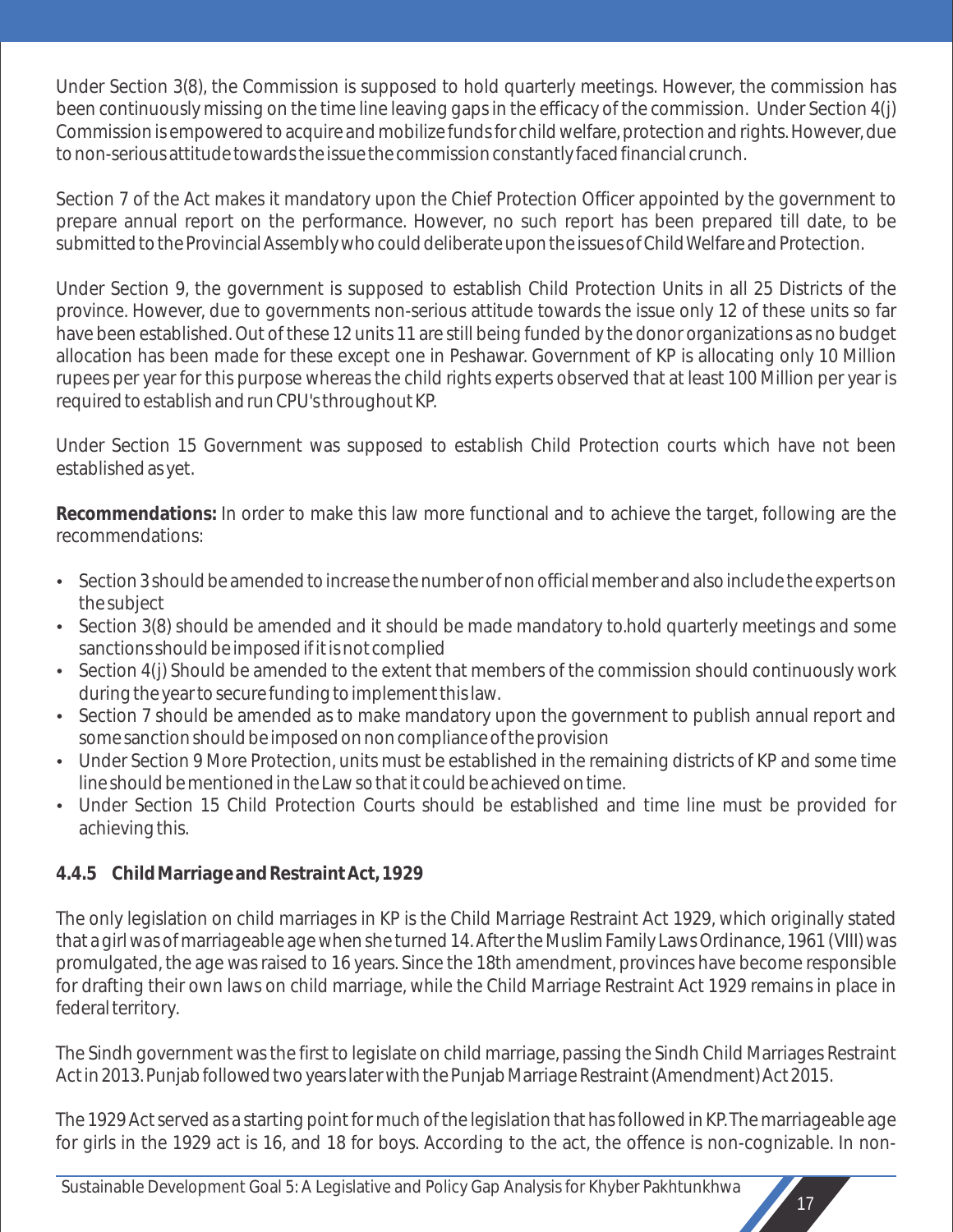cognizable offenses, the police cannot arrest a suspect without the court's permission. This means that the police are not empowered to act against child marriage even if they are made aware of a case. Moreover, Family courts could only take cognisance of the offence based on a complaint by the union council, or, "an authority the provincial government may prescribe". However, no cognisance can be taken "after the expiry of one year from the date on which the offence was alleged to have been committed".

Recommendation: For achieving target 5.3 Provincial Government of KP has still not legislated on the issue of child marriages and forced marriage thus left a huge gap in ensuring the protection of child rights. It is even in violation of the international commitments made by Pakistan. There is need to have this legislation. To achieve this, KP can follow the example of Punjab and Sindh where Child Marriage Restraint Acts has been enacted in 2013 and 2015 respectively.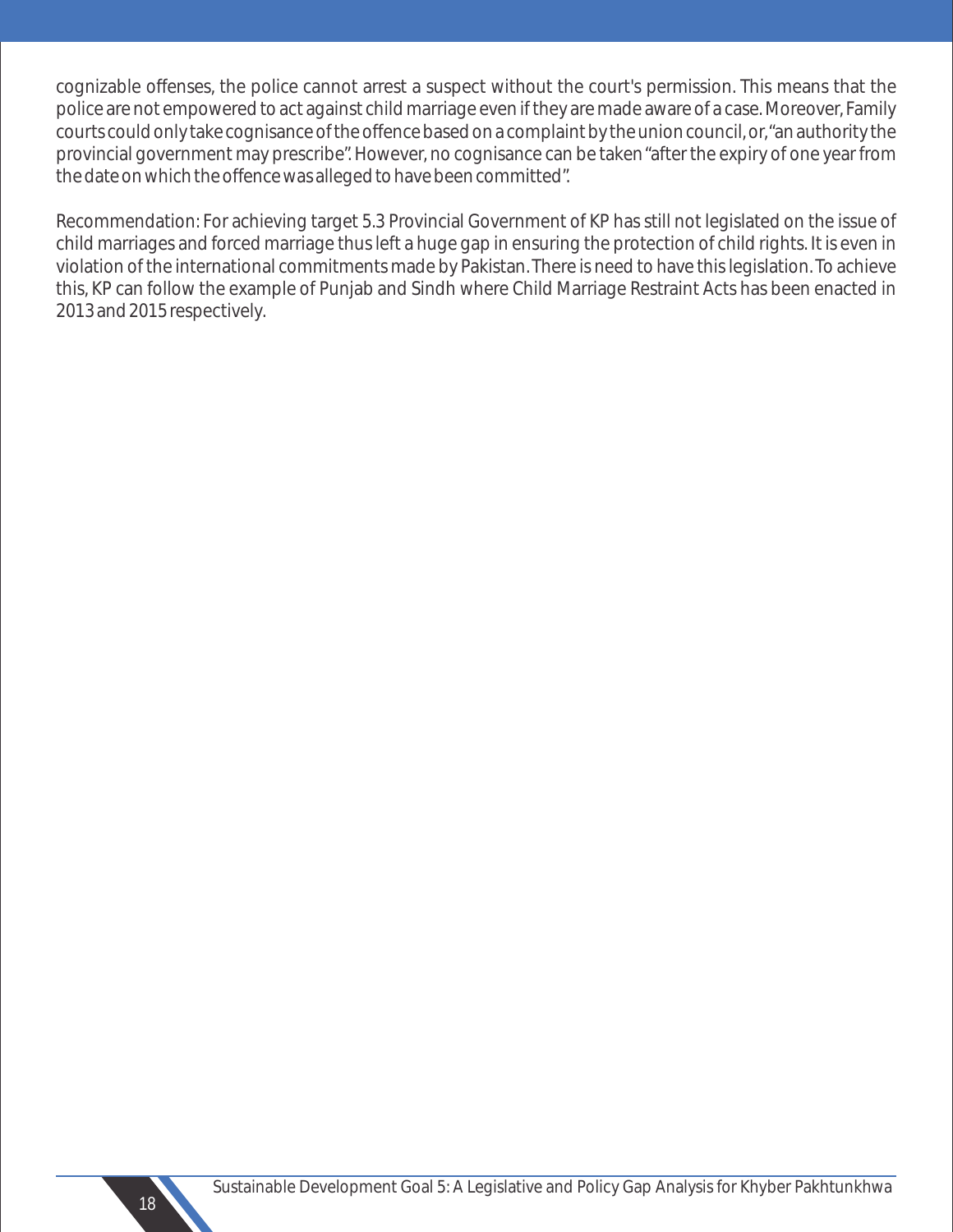# **Chapter 5. Target 5.4: Recognize and value unpaid care and domestic work**

#### **5.1 Federal legislative framework**

Currently there exists no Federal Legislation on the subject. However, Senate of Pakistan on March 7, 2015 passed The Domestic Workers (Employment Rights Bill, 2015.

The bill reads that every worker shall enter into a written contract with his employer in regard to the terms and conditions of the employment. The employment contract would include specific terms and conditions related to matters such as hours of work, specific nature of work, wages, leave, food, accommodation, suspension, termination, disciplinary proceedings, dispute settlement and healthcare.

Moreover, a female worker would be entitled to maternity benefits with a minimum amount equivalent to three months salary. Every worker shall be entitled to health and medical care, employment injury benefits, group insurance, housing, gratuity, bonus and pension benefits, which shall be paid through the Domestic Workers **<sup>18</sup>** Welfare Fund, the bill aims to ensure.

All of the above concerns, if fulfilled will lead us closer towards the achievement of target 5.4.

However, this Bill once passed by the National Assembly will be only applicable to Islamabad, since after the 18th amendment social welfare is a provincial subject. And while we see some positive steps taken by the federal government, nothing has come into existence within the KP.

Recommendation: Federal government must pass the Bill already approved and passed by the Senate of Pakistan.

### **5.2 Legislative Gaps in KP**

In Pakistan as a whole and in KP specifically, there is no legislation promoting shared responsibility or recognizing unpaid domestic work. As after the 18th amendment, social welfare and women development have become provincial issues, and while the scope of the provincial commission remains promotion and protection of women rights, it is imperative for achievement of SDG 5, and target 5.4 specifically that the commission drafts a policy regarding this matter. The policy should focus on provision of services, infrastructure and social protection for women.

#### **5.3 Recommendations**

While KP government remains focused towards working for the underprivileged classes as told by the Deputy Speaker<sup>19</sup> during a focus group discussion session,<sup>20</sup> she specifically mentioned that "we have failed to identify the untiring and unlimited contributions of the domestic workers towards the development of KP province". This leads us to the conclusion that in order to achieve the target 5.4, KP must enact legislation on protecting domestic workers' rights and legislation passed by Senate could be a starting point.

<sup>18.</sup> http://www.senate.gov.pk/uploads/documents/1390294147\_766.pdf

<sup>19.</sup> Dr.Meher Taj Roghani, Deputy Speaker, KP Provincial Assembly. 20. Held at PC Hotel, Peshawar on 11th of January 2017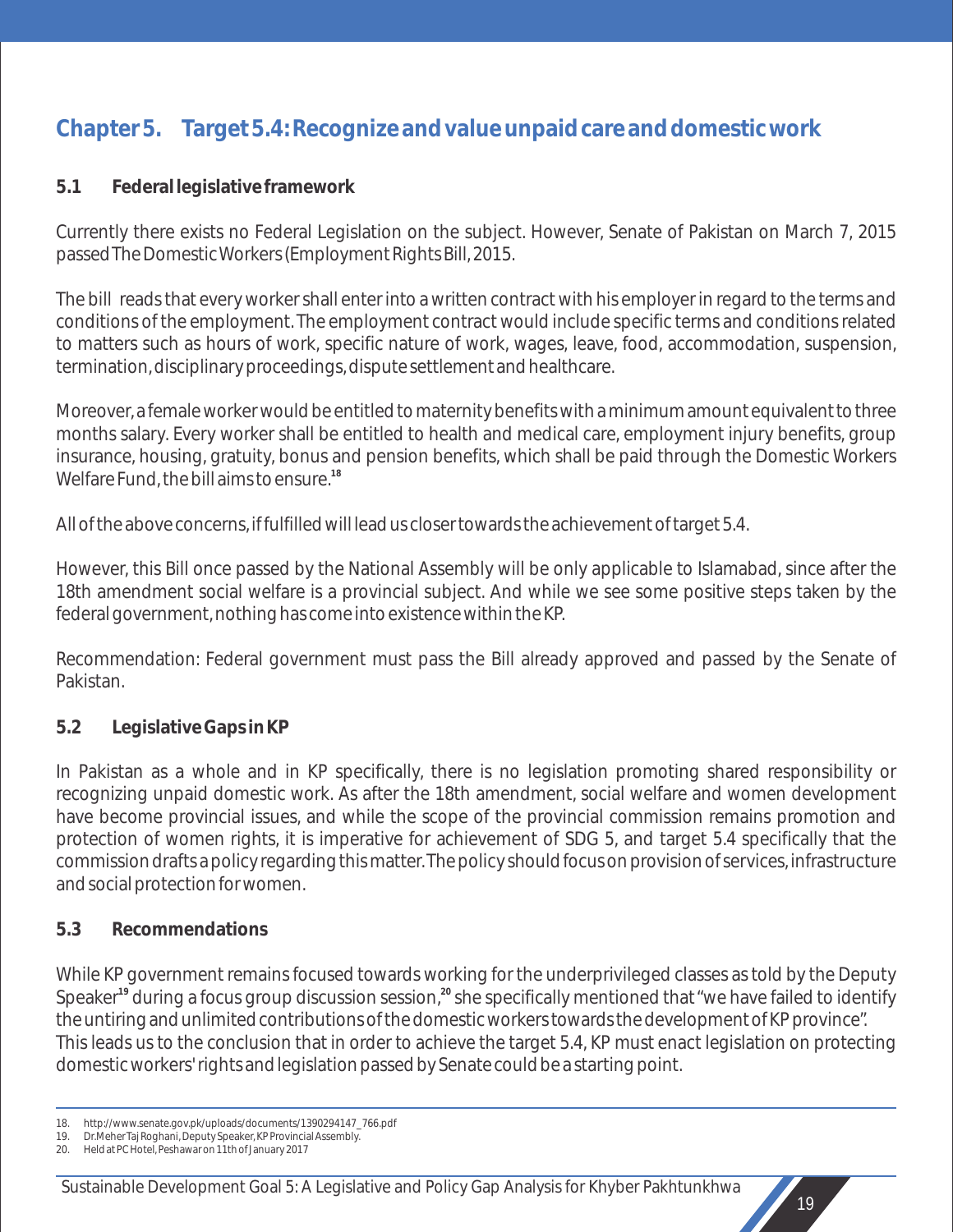# **Chapter 6. Target 5.5: Ensure women's full and effective participation and equal opportunities for leadership at all levels of decision-making in political, economic and public life**

- **6.1 Provisions in Constitution**
- Article 25 ensures equality of women and protection of women through special measures on part of the state.
- Article 26 ensures the equal right of women to access to public places.
- Article 32 encourages the active participation of women in local governments.
- Article 34 provides for the steps to be taken to ensure full participation of women in all spheres of national life.

### **6.2 Federal Legislative Framework**

The challenges to increasing female participation in mainstream economic activity, and the creation of leadership within women lot, as mentioned under this target are manifold. These challenges range from social taboos; conservative lobbies; lack of access to education, information, and finance to discriminatory behaviors by male counterparts, severely inhibiting the ability of women to develop leadership skills and to participate in the policymaking process. Yet another complexity is the non-existent gender focused institutions such as women chambers, which generally act as facilitators in networking, mentorship, and learning opportunities.

Despite the fact that there are constitutional guarantees as mentioned above to encourage women participation in all spheres of national life, currently there are no legislations especially focusing on bringing women into the lime light to actively participate in the affairs of the state as leaders.

In Pakistan both the definition and scope of women's empowerment remains unresolved. If empowerment is defined as ability to make independent decision or even consultation in decision making process then the situation is improving though the number of women in legislative bodies and higher income group is still very small. However, the choice of independent decision making of women about their own life is very limited. On social domain the women in Pakistan enjoining low status coupled with cultural barriers and weak social infrastructure. These factors have added to their miseries for decades and left no room for empowerment of women in decision making even in case of their own life. The missing element yet not captured in the policy formulation is the critical social dimension that determines the resources and processes available to women and their control over them.

The amendment in constitution of Pakistan and implementation of the Devolution Plan 2001 has sharply modified the role of women in decision-making at both provincial and national level. It guarantees a much larger representation of women in the National and Provincial Assemblies, the Senate and the Local Councils. In 1990-91, women had 2 reserved seats out of 217 seats in the National Assembly and 1 reserved seat out of 87 seats in the Senate. Now women have seventy two reserved seats out of three hundred and forty two seats in the National Assembly where as from total of hundred seats in the upper house (Senate) seventeen are reserved for women. Thus the women representations in the lower house (National Assembly) and upper house (Senate) increased to 21% and 17% in 2002-03 as compared to from 0.9 and 1 percent in 1990-91 respectively. At local council level reserved seats for women was set at 33% in The Devolution Plan, that has improved the women representation in local councils includes district and union level.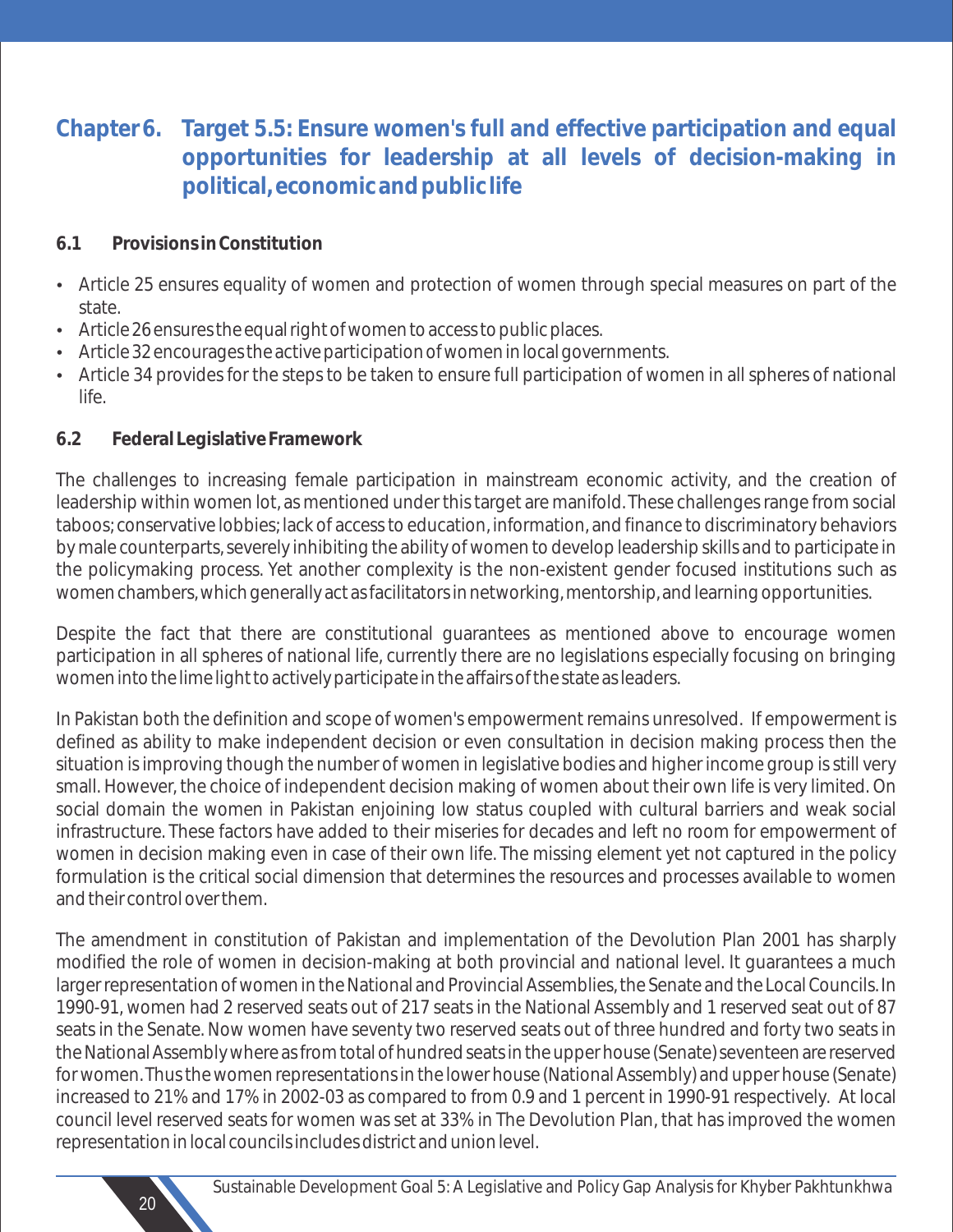The quota provisions in Pakistan are problematic, as an indirect selection for reserved seats takes place by the male party leadership. Although women, aspire for leadership roles and participation at various level of the polity in increasing numbers and there is a high level of legislative performance of female MPs, as compared to male colleagues, they still face issues of political credibility. There is a general observation that there is no political legitimacy without general seats. One of the main challenges faced by women MPs in Pakistan's political environment, is the quota modality in place. It leads to restrictions in the accumulation of political capital and sustainable constituency-building, thereby undermining the quality of gender representation and women's political mainstreaming.

Recommendation: It is recommended that a comprehensive legislation should be introduced to amend all Federal Legislations up to the extent that would ensure minimum participation of women in all Federal Ministries as well as subordinate Directorates and Autonomous/Semi Autonomous institutions under Federal Government. This would on one hand show the resolve of Federal Government towards achieving Target 5.5and on the other, would set an example for the Provincial governments to introduce the same legislations at provincial level.

- **6.3 Existing Law/Policy in Khyber Pakhtunkhwa**
- **6.3.1 KP Appointment of Law Officers Act 2014**

The Act of 2014 provides for procedure for appointment of law officers such as: Additional Advocate General (AAG), an Advocate-on-Record (AOR) and an Assistant Advocate General (Ast AG for conducting Government litigation in the Supreme Court, High Court, Federal Shariat Court, Services Tribunal, Khyber Pakhtunkhwa and in any other Court in the Province of the Khyber Pakhtunkhwa). It sets out a minimum qualification for a person to be appointed as a law officer.

# **<sup>21</sup> 6.3.2 KP Provincial Policy on ensuring equal Empowerment for Women**

It is a women Empowerment Policy Framework aiming to ensure social, economic, legal and political empowerment of women in the province. This policy focuses not only on ensuring equal opportunities to women but to empower them. It focuses on fund allocation and ensuring that those funds do not get utilized elsewhere in addition to giving PCSW an autonomous status.

**6.4 Legislative Gaps in KP**

# **6.4.1 KP Appointment of Law Officers Act, 2014**

**<sup>22</sup>** Throughout the Appointment of Law Officers Act there is no mention of women law officer. While target 5.5 focuses on ensuring women's full and effective participation, especially in leadership and decision making. Law being one of the major leadership development professions, it seems a failure on part of the provincial government to not mention women within the Act. Though the Act does not disallow women from applying or being appointed but its failure to ensure women participation is indeed a big one and slows down potential achievements towards target 5.5.

<sup>21.</sup> PCSW-KP, April 12, 2015- Launching Ceremony Held in KP.

http://reforms\_implementat.kp.gov.pk/page/social\_welfare\_women\_empowerment

<sup>22.</sup> Ensure women's full and effective participation and equal opportunities for leadership at all levels of decision-making in political, economic and public life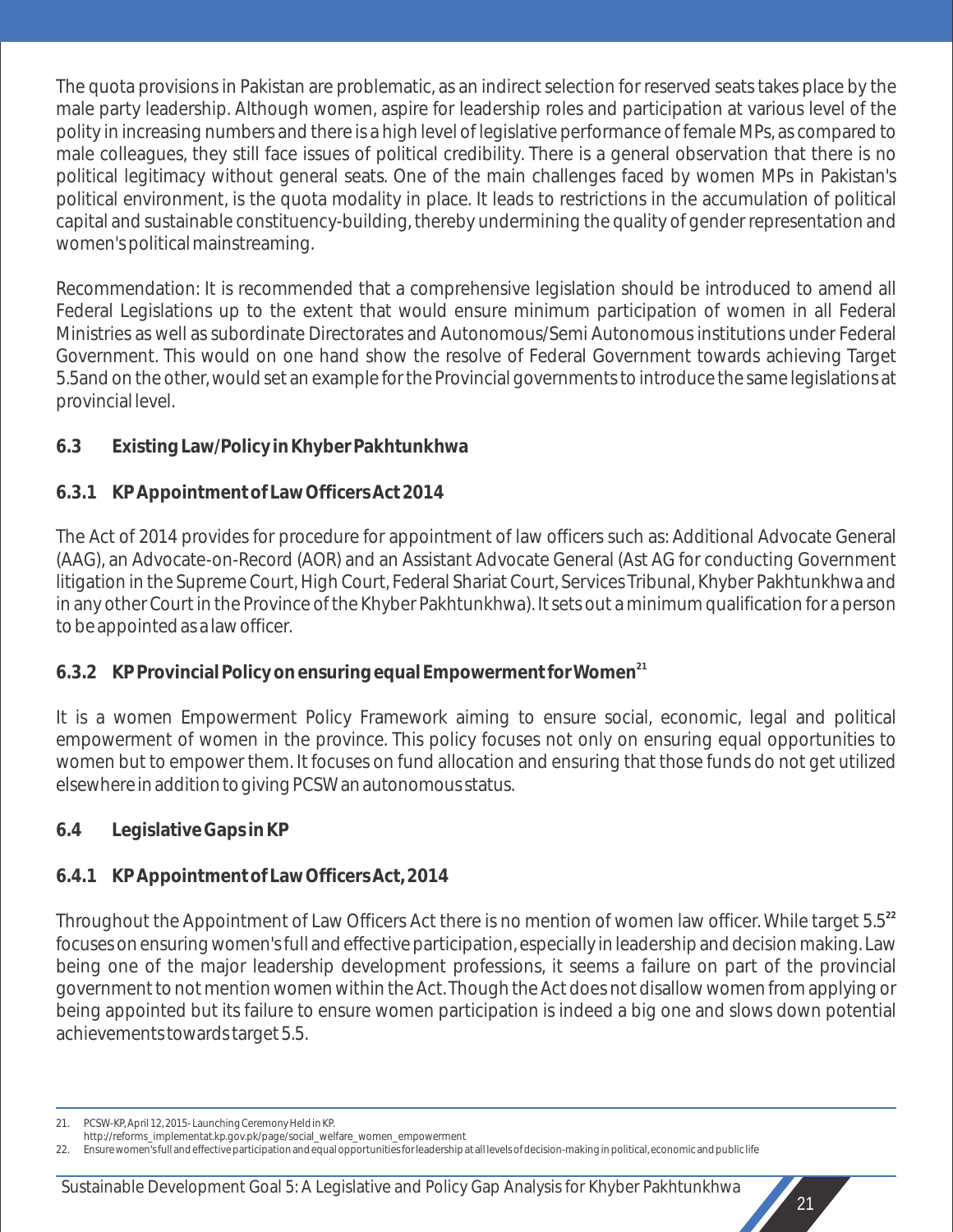Recommendation: All Clauses of this Act provide the impression that it has been exclusively drafted to accommodate and appoint male officers. It is recommended to change the language of the whole Act. Specific provision should be added under which clear opportunities must be identified for the Women applicants are mentioned.

### **6.4.2 KP Provincial Policy on Ensuring equal Empowerment for Women**

In April 2015 when this policy was launched government committed to fulfill all the obligations including providing funds to make this policy successful in KP. Responsibility was given to PCSW for its implementation and operational side. However, further down the line since the PCSW became dysfunctional all initiatives upon which the commission was working came to a complete halt.

While we know that SDG 5 remains focused on women empowerment, target 5.5 demands women's full and effective participation for leadership and development. Keeping this in view, after conducting our research we could not see any concrete step taken within the province of KP. While it was asked during the focused group discussion, where the Deputy Speaker, along with other parliamentarians were present if there was something in the pipeline, no Bill or policy was discussed.

However, on the contrary we see that Punjab has passed The Punjab Fair Representation of Women Act, 2014, which setting a wonderful example of women empowerment amending 66 Acts to ensure women's participation in different aspects of life.

Recommendation: To ensure women's full and effective participation and to achieve equality in leadership and decision making spheres, it is evident that effective legislative measures need to be taken. In light of the above argument, it is suggested that a legislation should be introduced that amends all previous laws to ensure women participation in different governmental and non-governmental organizations that would give them a status equal to that of men.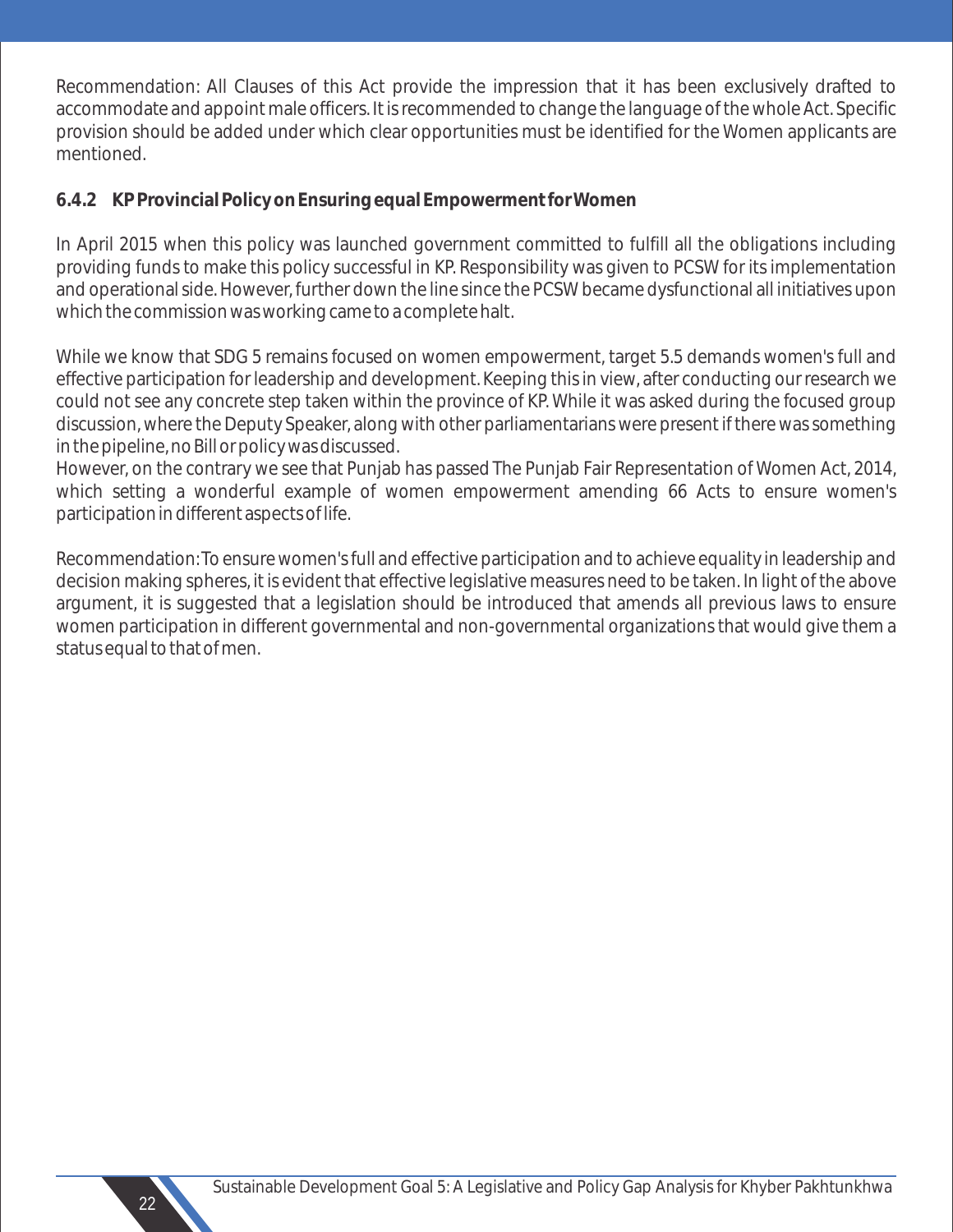# **Chapter 7. Target 5.6: Ensure universal access to sexual and reproductive health and reproductive rights**

**7.1 Relevant International Treaties/Covenants signed by Pakistan**

# **7.1.1 International Conference on Population and Development (ICPD) 1994**

According to the official ICPD release,<sup>23</sup> the conference delegates achieved consensus on universal education, reduction of infant and child mortality, reduction of maternal mortality, access to reproductive and sexual health services including family planning.

### **7.1.2 The Beijing Conference 1995**

The Beijing Platform for Action<sup>24</sup> is an agenda for women's empowerment. The implementation of the Platform for Action requires commitment from Governments and the international community. By making national and international commitments for action, including those made at the Conference, Governments and the international community recognize the need to take priority action for the empowerment and advancement of women. This plan of Action called on Governments to:

• Ensure equal access to and equal treatment of women and men in education and health care and enhance women's sexual and reproductive health as well as education;

# **7.1.3 Universal Declaration of Human Rights (UDHR)**

The Declaration was proclaimed by the United Nations General Assembly in 1948. It set out, for the first time, fundamental human rights to be universally protected.

# **7.1.4 International Covenant on Economic, Social and Cultural Rights (ICESCR)**

The covenant commits its parties to work toward the granting of economic, social, and cultural rights (ESCR) to the Non-Self-Governing and Trust Territories and individuals, including labour rights and the right to health, the right to education, and the right to an adequate standard of living.

**7.2 Federal Legislative Framework**

# **7.2.1 Criminal Law (Amendment) Ac**t 2005

Abortion is now legal in Pakistan if carried out for the medical treatment of a pregnant woman in the early stages of pregnancy. Previously, the Pakistan Penal Code allowed for abortion only if it was required to save the life of the pregnant woman. Section 338<sup>25</sup> of the Penal Code amended by Criminal Law (Amendment Act No. 1 of 2005): The inclusion of the clause 'providing necessary treatment' provides greater legal latitude for an abortion and makes it difficult to obtain a conviction for isqat-i-haml or abortion before the limbs are formed.

<sup>23.</sup> http://www.unfpa.org/public/site/global/publications/pid/1973

<sup>24.</sup> Report of the Fourth World Conference on Women, Beijing China, 4-15 September 1995 (United Nations publication, Sales No. E.96.IV.13), para. 124).

<sup>25.</sup> "Whoever causes a woman with child whose organs have not been formed, to miscarry, if such miscarriage is not caused in good faith for the purpose of saving the life of the woman, or providing necessary treatment to her, is said to cause Isqat-i-haml."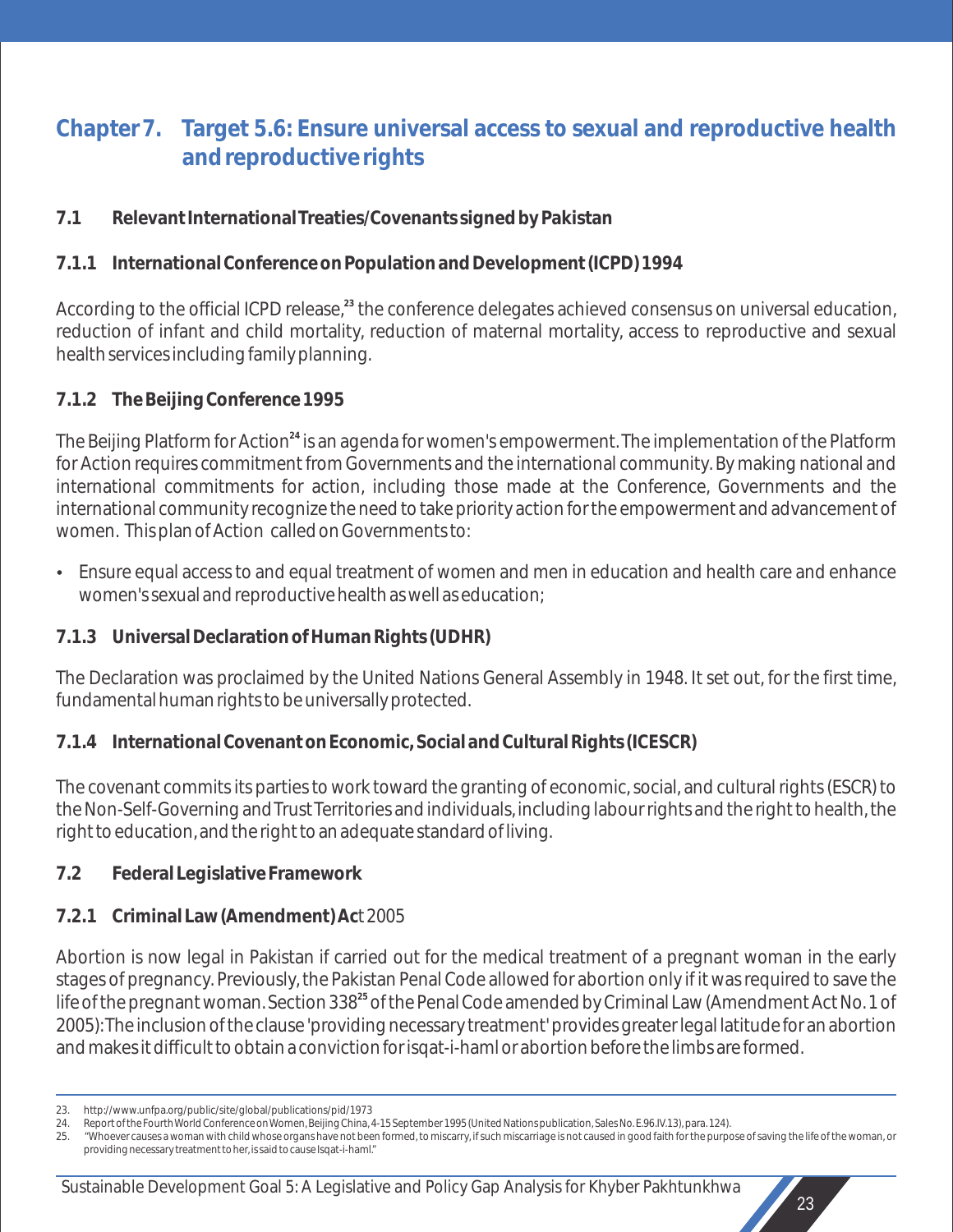**Recommendation:** As there is no comprehensive legislation on Sexual and Reproductive Health at the federal level therefore, it is recommended that Federal Government must legislate on the issue.

### **7.3 Existing Law/Policy in Khyber Pakhtunkhwa**

**7.3.1 The Khyber Pakhtunkhwa Maternity Benefit Act, 2013 with (Amendment 2015)**

The KP Maternity Benefit (Amendment) Act, 2015 bestows certain maternity benefits to working women and provides them on work safeguards and guarantees regarding their health and natural conditions associated with them during pregnancy. The Act obliges the pregnant women a reasonable period of time before and after the birth of a child regarding their engagement in arduous work. The Act grants the woman the maternity benefit (payment to them by the employer of money or kind), which they would have earned provided their natural conditions had not barred them from engaging themselves in work for a period specified in the Act. In case of death of a woman, the Act, grants her legal heirs the claim of receiving maternity benefits, which she was entitled for under this Act. The Act prevents the employers from dismissing women from work on account of pregnancy

Recommendations: The penalties for violations of the Act are not strong enough to be seen as deterrents. Additional measures need to be created to ensure compliance with the Act, such as stiffer fines, penalties, prosecution of cases, reporting mechanisms, and so forth.

- Section 10 (2) of this Act, should be amended to the extent that if the loss or damage caused to the woman concerned exceeds the present maximum amount of the fine, the compensation should be re-determined by the court complying the compensation of the damage(s) or the loss caused to the woman, which may exceed the present maximum limit of ten thousand rupees.
- Section 11 (1) of this Act, should be amended to the extent that the right of cognizance of offences and the order of prosecution of the cases under this Act, should also be granted to the civil courts.
- Section 11(2) of this Act, should be amended to the extent that a further platform for appeal or review should also be granted to the aggrieved woman on account of alleged misconduct of authority by the director labor.
- Section 16 of this Act, should be amended to an extent that such arrangements should be made which ensure that each woman is aware of and understands the provisions of this Act.

Deputy Speaker<sup>26</sup> KP Assembly highlighted during the focus group discussion<sup>27</sup> that maternal mortality rate in the province is extremely high. Pakistan was at 147 in 2015 and slipped to 149 in 2016 While health and Reproductive rights should be focused, there is no legislation in KP regarding Neonatal mortality and mother mortality. There is no awareness amongst women and men who dominate much of the household. It is recommended for the achievement of target 5.6 that awareness campaigns and educational courses are carried out at district level to encounter the prevailing problem. Also at the provincial level there should be a legislation to deal with the issue. In this regard Punjab has enacted a comprehensive legislation; Punjab Reproductive, Maternal, Neo-Natal and Child Health Authority Act, 2014 which could provide starting point for KP Government in order to realize this target.

- 26. Dr.Meher Taj Roghani, Deputy Speaker, KP Provincial Assembly.
- 27. Held on 11th of January, PC Peshawar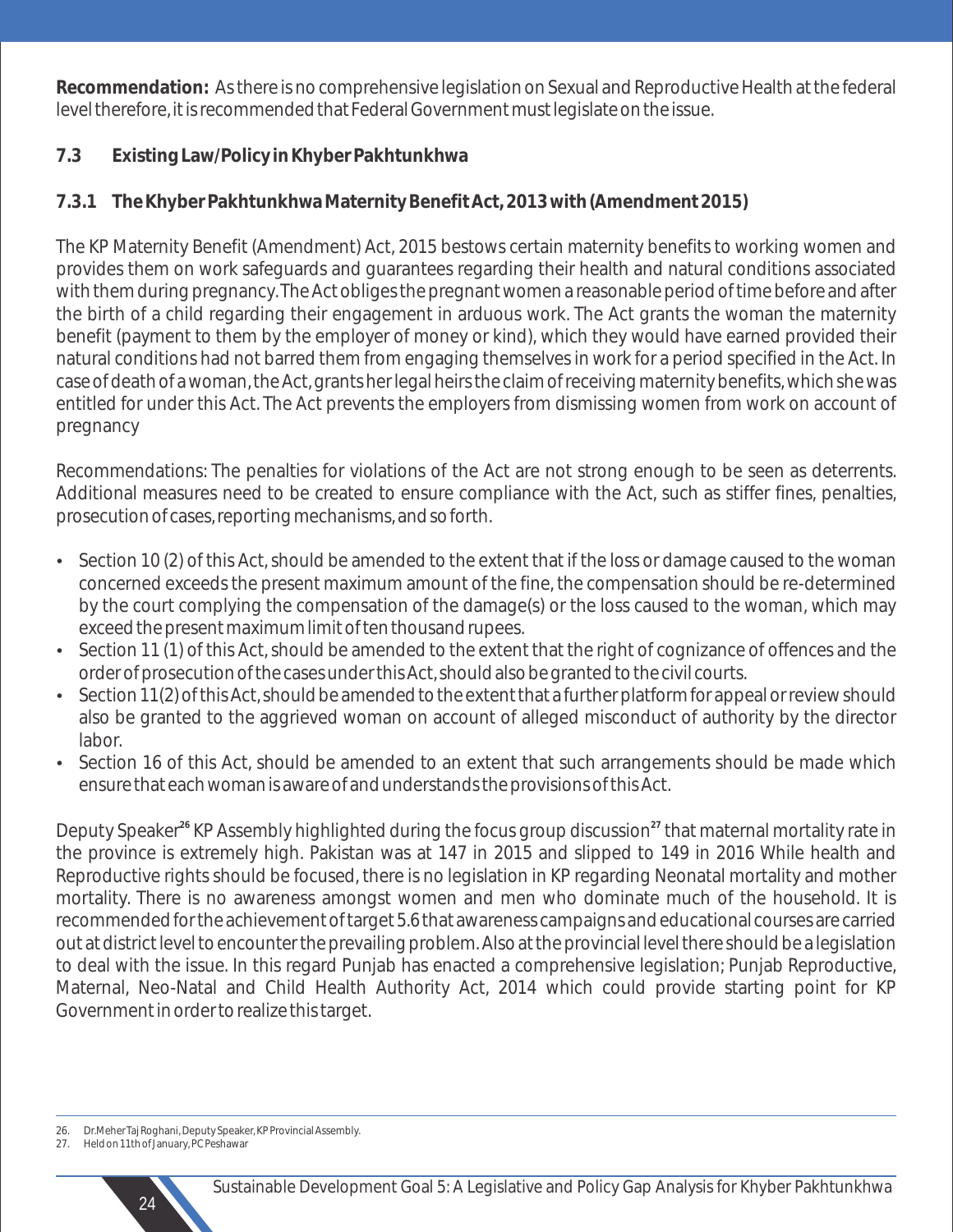# **Chapter 8. 5.a: Undertake reforms to give women equal rights to economic resources, as well as access to ownership and control over land and other forms of property, financial services, inheritance and natural resources, in accordance with national laws.**

### **8.1 Existing Law/Policy in Khyber Pakhtunkhwa**

Generally, in KP women's participation in the formal labor force is limited by social constraints that restricts their mobility and consigns them to the domestic sphere. Women are largely confined to unpaid domestic labor, animal husbandry and agriculture work, though their degree of their involvement in formal and informal labor markets varies by location. Women are also heavily involved in small scale manufacturing enterprises/ cottage industries, primarily in furniture production and textiles related crafts such as sewing, knitting, and embroidery. There is a huge Legislative gap to ensure women's equal rights to economic resources, as well as access to ownership and control over land and other forms of property, financial services, inheritance and natural resources. A significant gender gap in wages is also observable with women earning an average of only 42 percent of men's wages across sectors.

#### **Recommendations:**

- Measures to address discrimination in labor markets and institutional biases against women.
- Measures that increase women's control over household resources and laws that enhance their ability to accumulate assets, especially strengthening their property rights.
- Establishing and enforcing minimum wages, maximum work hours, and minimum workplace health and safety standards across sectors.
- Establishment of women's recruitment and job placement centers under the KP

### **8.2 The KP Enforcement of Women Ownership Rights Act, 2012**

The Act entitles women to have the right to inherit both moveable and immoveable property, devolved upon and vested in women by way of inheritance, gift, purchase or acquired by her by way of any other legal and Shariah means. However, a joint titling system should be introduced to give land to landless women. This would enhance women's status and position in their families and society and would be a significant step towards acceding land rights to women. The government should provide training/awareness opportunities and infrastructure support to facilitate women who do hold titles so they can control and manage land on their own.

**Recommendation:** Law should be amended in order to introduce provision of joint titling. Moreover law should be implemented in its true letter and spirit and mass awareness campaign should be devised so women can claim their ownership rights.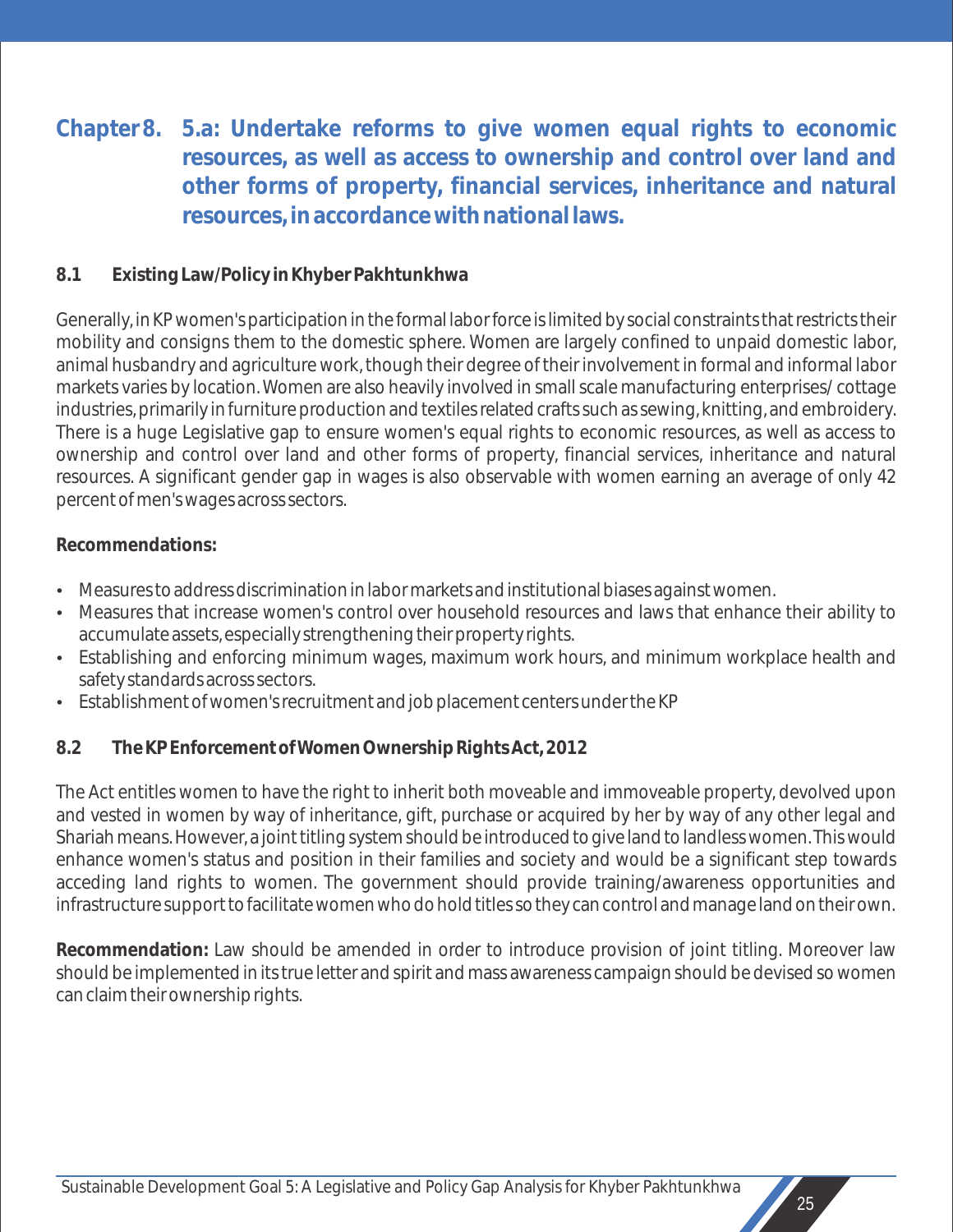# **Chapter 9. 5.b: Enhance the use of Enabling Technology, in Particular Information and Communications Technology, to promote the empowerment of women**

#### **9.1 Federal Legislative Framework**

Historically, distance and lack of mobility have limited women's access to information and services. New information technologies can be used for improving services and accessing information without leaving the household. Given mobility constraints faced by women, consideration could be given to how these new technologies might ensure greater participation and access for women. Currently there is no legislative framework as far as this target is concerned. However, importance of information technology to be used for protection or empowerment of women cannot be ignored.

**Recommendation:** The Federal government as first step should work on a comprehensive policy which would ensure that modern technology should be used in order to empower and to protect women and subsequently that policy should be put in the form of a formal legislation to ensure robust mechanism for the use of that IT for the protection of women.

**9.2 Existing Law/Policy in Khyber Pakhtunkhwa** 

#### **9.2.1 KP Establishment of Information Technology Board/ Amendment Act, 2015**

This Act was made to provide for the establishment of the Khyber Pakhtunkhwa Information Technology Board for promotion of the information technology, Information Technology enabled services and Information Technology enabled education for private sector of the Province of the Khyber Pakhtunkhwa and for matters connected therewith or ancillary thereto.

Recommendations: Though the Act<sup>28</sup> aims to improve technology-based services in the province, there remains no provision for women participation throughout the Act. While section 4 of the act regards composition of the board, there remains no legal provision to ensure women participation. It is recommended that a provision is made to ensure at least two women members in the board to take a step further towards achievement of target 5.b and women empowerment at the technological front as a whole.

Punjab Safe Cities Authority (PSCA) in collaboration with the Punjab Commission on Status of Women has designed an Android application to prevent the crime of harassment even before it occurs. The App allows victims under a possible threat to notify the authorities. Once this is done the initial response team, which includes Dolphin Force, Police Response Unit and Police Stations Beat Officers will reach and rescue the victim. This is indeed a step forward towards 1) protection of women, 2) enhancement of use of technology amongst women. However, while one province stands at the said position, KP remains far behind in effective use of technology regarding women and their role in the society. Though mobile complaint cells have come into existence, there is a grave need of women to be technologically educated and empowered to compete effectively with the modern world. And to achieve target 5.b, it is recommended that computer classes are made compulsory at primary level schooling, also that the model followed in Punjab be followed as a first step towards technological empowerment of women.

- Section 4 of the Act should be amended to ensure at least two women members in the board.
- Mobile App should be launched as Punjab Government has to facilitate and encourage women to use modern technology.

28. KP Establishment of Information Technology Board/ Amendment Act, 2015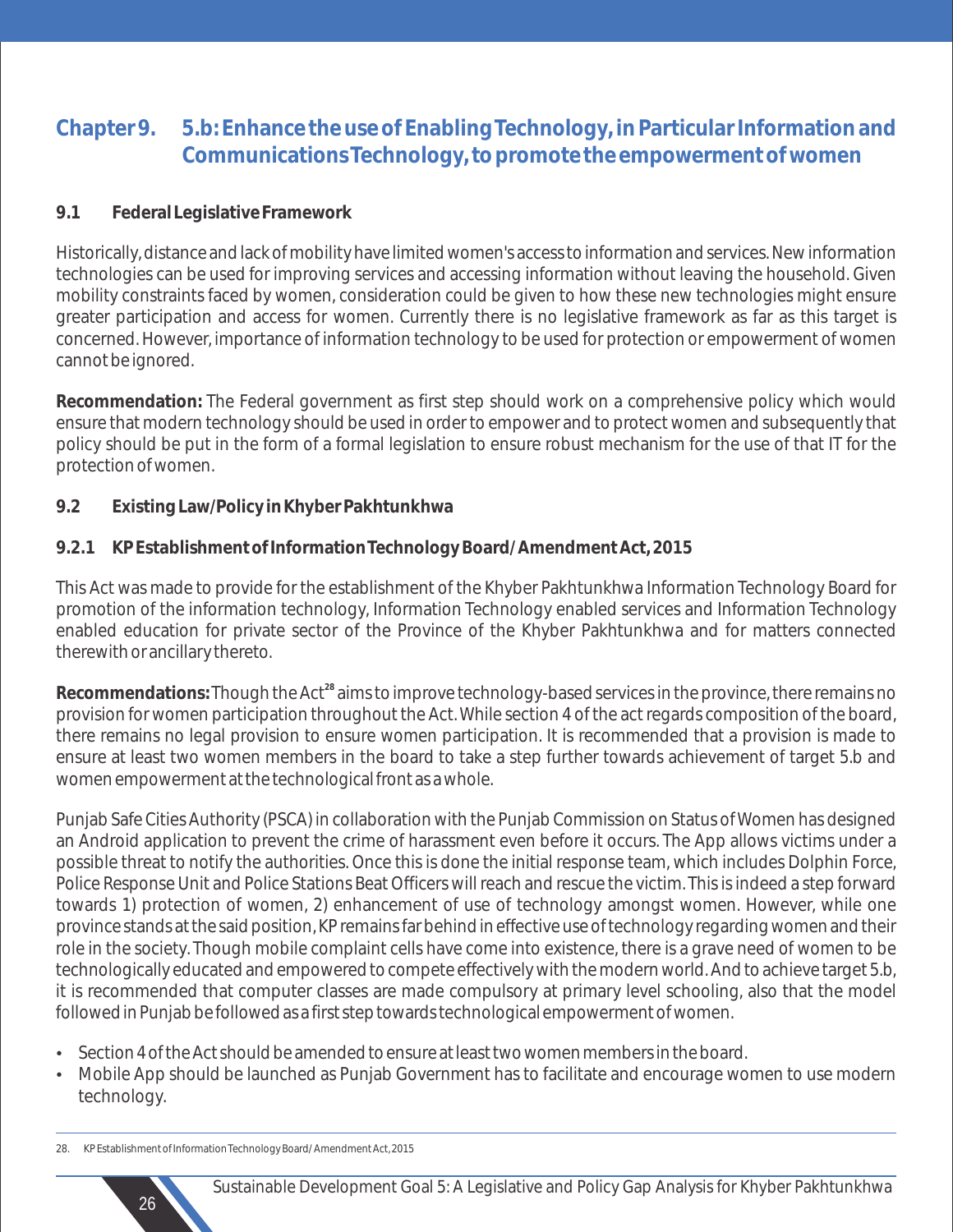# **Chapter 10. Target 5.C: Adopt and strengthen sound policies and enforceable legislation for the promotion of gender equality and the empowerment of all women and girls at all levels**

- **10.1 Relevant International Treaties/Conventions signed by Pakistan**
- **10.1.1 Convention on Elimination of Discrimination Against Women (CEDAW).**

Already Explained under Target 5.1 earlier in the report.

**10.2 Provisions in the Constitution**

The Constitution of Pakistan guarantees that all citizens are equal before the law. It also empowers the state to make special provisions for the protection of women and children (Articles 25, 27, 34, 35 and 37).

### **10.3 Federal Legislative Framework**

### **10.3.1 National Commission on Status of Women Act 2012**

The legislation has been enacted for the promotion of social, economic. Political and legal rights of women as provided in the Constitution of Pakistan and in accordance with international declarations, conventions, treaties, covenants and agreements relating to women, including Convention on Elimination of All Form of Discrimination Against Women (CEDAW).

**Recommendation:** It is recommended that in order to achieve the target the commission must work in collaboration with all provincial commissions and ensure that rights of women are protected in Pakistan.

**10.4 Existing Law/Policy in Khyber Pakhtunkhwa** 

### **10.4.1 Provincial Women Development Department (WDD)**

Women Development in KP is part of Social Welfare, Women Development and the Special Education Department. Women Development Directorate currently exists within the Department. At the Secretariat level, it is called, Social Welfare, Women Development and Special Education KP and its broader task is policy development. Though the Directorate of Social Welfare, Women Development is also involved in the policy making, but its broader task is the operation and implementation of the policies in the Province.

Social Welfare and Women Development Department is involved in the following activities and manages following institutions in KP province: Dar-ul-Aman, Women Crisis Centres, Welfare Homes (Female), Working Women Hostels.

**<sup>29</sup> 10.4.2 Integrated Development Strategy 2014-18**

The IDS serves as a policy document, which integrates government priorities, under one framework. The document envisions equality for men and women in the provision of services and a level playing field for both

<sup>29.</sup> Integrated Development Strategy 2014-2018

Sustainable Development Goal 5: A Legislative and Policy Gap Analysis for Khyber Pakhtunkhwa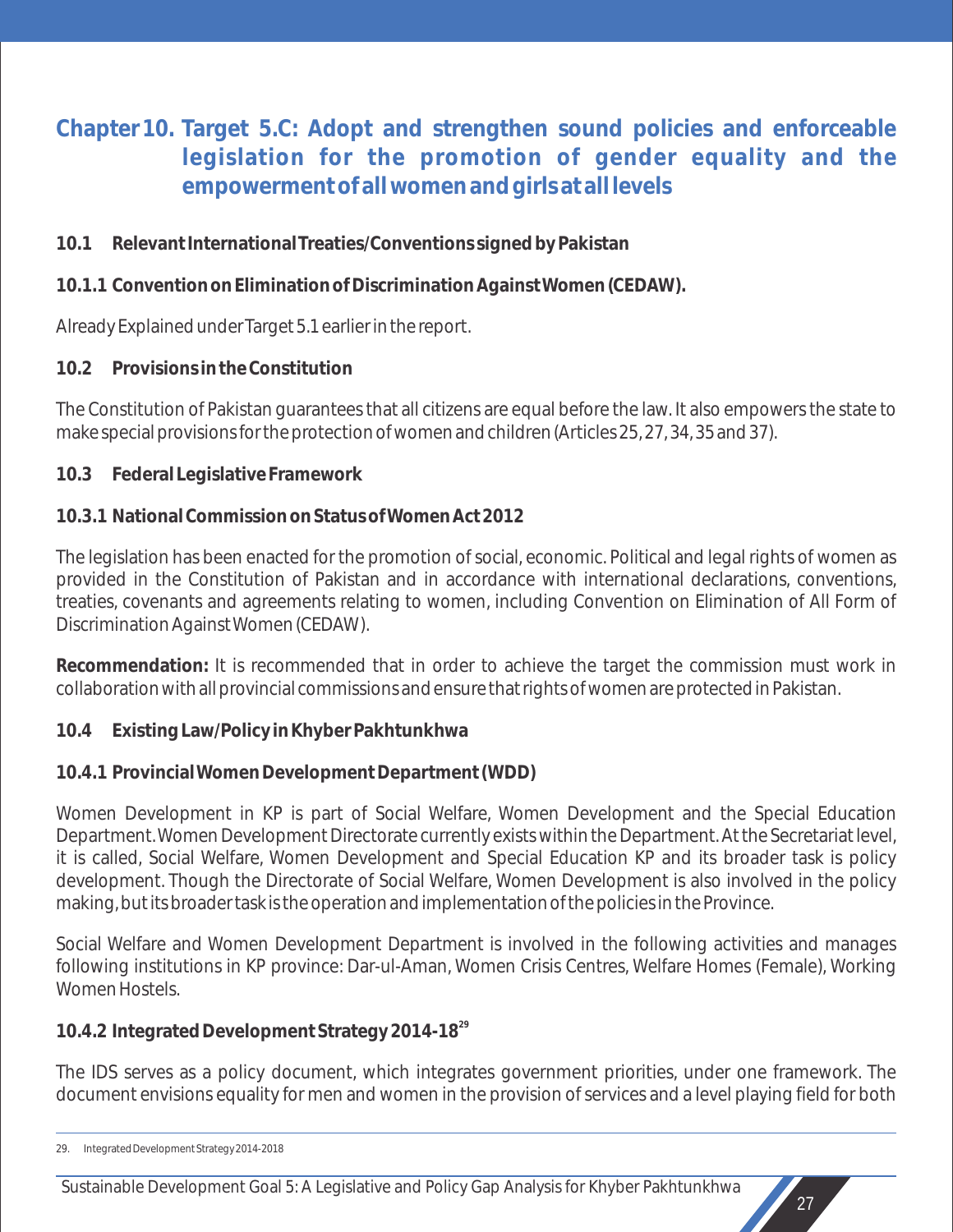are supposed to be ensured. The IDS is designed to protect the interests of all citizens and provide them equal opportunities to raise their living standards. The document states that "...the Government of KP is determined to make concerted efforts to ensure that policies and budget-making processes are gender-sensitive."

**10.5 Legislative Gaps in KP**

# **10.5.1 Provincial Women Development Department (WDD)**

Women Development in KP is not an independent department. It is a part of Social Welfare, Women Development and the Special Education Department. There is lack of understanding among the staff about the International Commitments, especially on SDG Goal 5 and Target 5c. For reporting purposes, under SDG goal 5 gender disaggregated data is very important which needs to be prepared with the involvement of the line departments. The department completely lacks the capacity to generate this kind of data.

There seems to be a complete disconnect on the importance of Gender Equality between political circles, bureaucracy, planning, finance departments etc. and constraints within the WDDs, therefore, could not be translated and departments continued to conform to the old welfare model. Lack of knowledge about the modern concepts which have instigated the paradigm shift from old rhetoric of "Women Development" towards new concept of Women in Development (WID) and Women and Development (WAD) has created confusion among the department. Therefore, the only focus is on welfare objectives neglecting practical and strategic needs.

Moreover, Rules of Business for the department have not been notified as yet thus the working of the department is welfare oriented.

**Recommendation:** 

- Women Development Department should be made Independent.
- Capacity of Staff should be built on preparing gender segregated data.
- Staff should be trained on issues related to Gender Equality and Women Development.
- Rules of Business especially for the department must be prepared and notified.

**10.5.2 Integrated Development Strategy 2014-18**

Government of KP by and large acknowledges that institutional, accountability mechanisms are weak and line departments so far have failed to gather gender segregated data which is vital to preparing gender sensitive budgeting under Integrated Development Strategy. Recognizing the integral and cross-cutting objective of mainstreaming gender issues and the dire need to address gender disparities, the Government of KP must focus to make concerted efforts to ensure that policies and budget-making processes are gender-sensitive. However, our research shows that the government is missing upon its own target fixed under this Strategy to integrate its priorities especially related to gender equality and thus creating a huge vacuum in implementing this strategy in KP province.

**Recommendation:** To make gains toward gender equality and women's empowerment, under target 5c the government must focus on achieving the following goals set in the IDS:

• Mainstreaming of gender indicators for all IDS sector working groups and new development strategies and policies.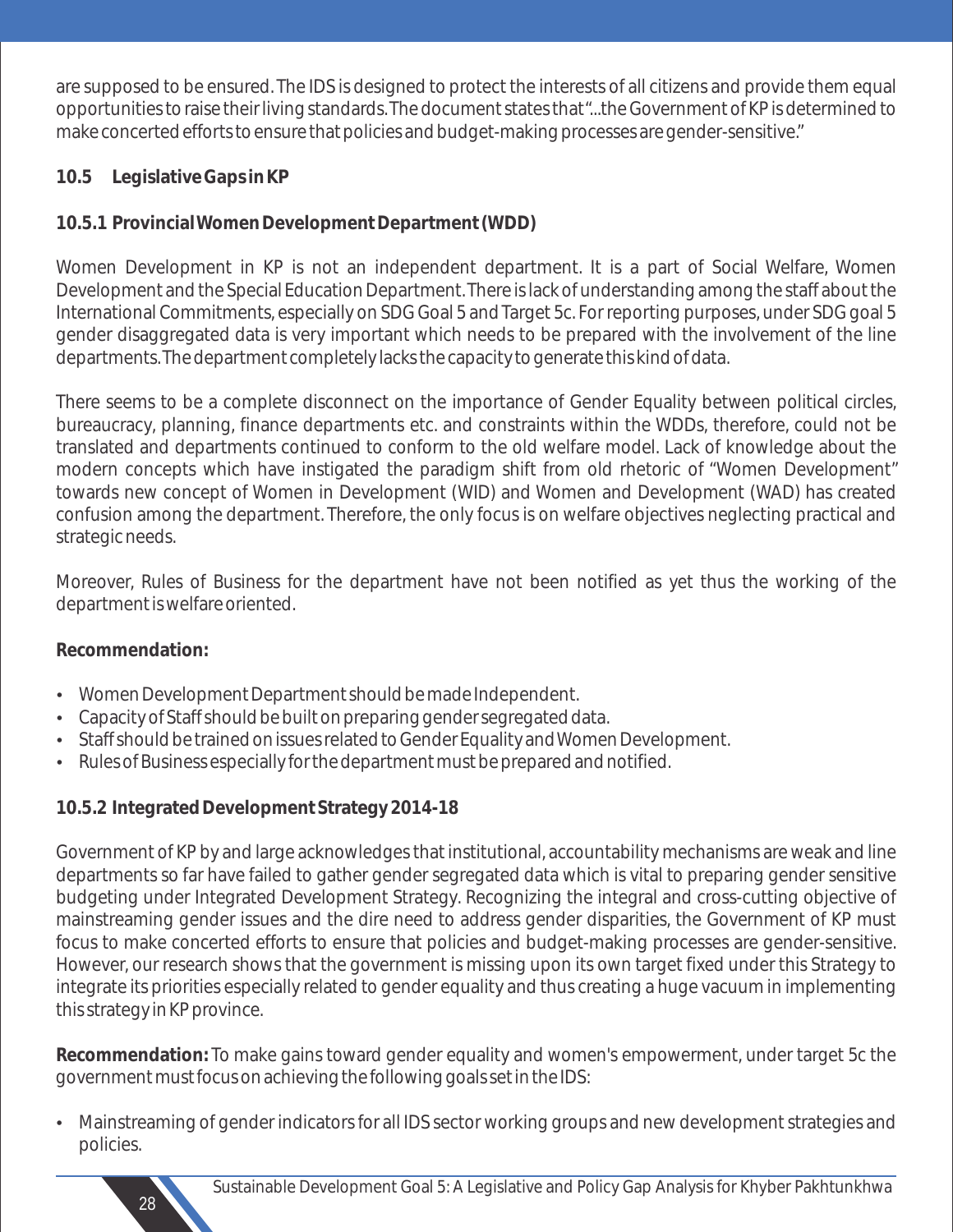- Designing of key performance indicators that are measurable and time bound, to monitor inputs and outputs and specify concrete results for women and girls.
- Collection and management of robust disaggregated government data to inform gender-sensitive policy and budget-making processes.

**10.5.3 Gender Reform Action Plan (GRAP)**

GRAP evolved from a donor support project in 2002 and became a 100% Public Sector Development Plan (PSDP) project of the GOP in 2005 through PC-1. GRAP Project Management Office (PMO) became fully recruited and operational in Feb/Mar 2008. Gender Reform Action Plan was focused on strategic and concrete political, administrative and fiscal support to operationalize reforms and to provide political/technical/fiscal support to women representatives; mainstream women's gender equality concerns into public policy; and planning and enforcement across the sectors. GRAP document put forth a coherent gender reform agenda to align policies, structures and procedures for enabling the provincial government to implement its national and international commitments on gender equality. These reforms aimed to enhance participation of women across the governance spheres at the provincial and district levels.

**Recommendations:** It is recommended that to achieve the target 5c set under Goal 5 of SDG's Provincial government must adopt GRAP in true letter and spirt and focus on introducing reforms as set under GRAP:

- Institutional Structures
- Women's Political Participation,
- Women's Public Sector Employment
- Policy and Budgetary Reforms.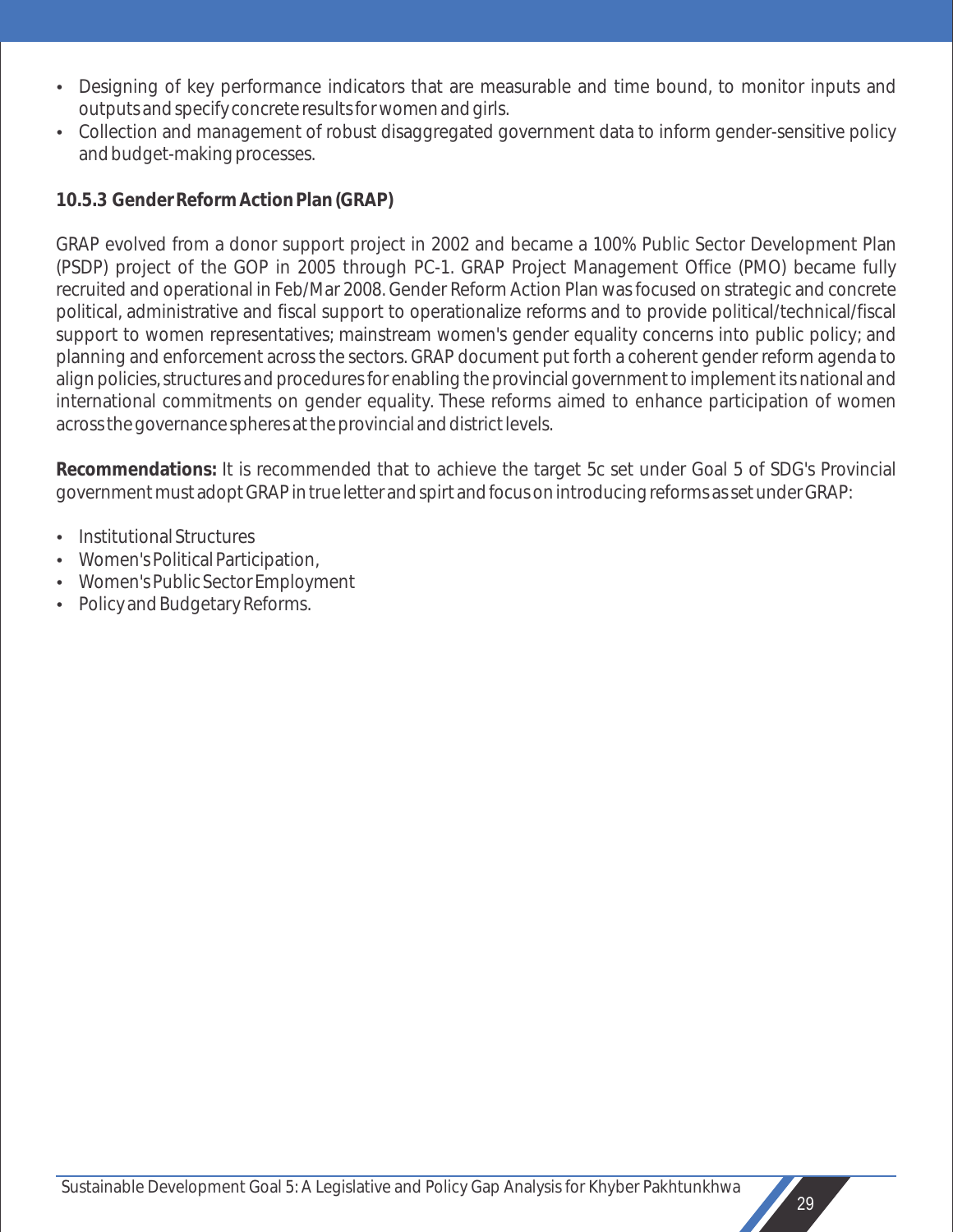# **Annex I Consolidated Recommendations**

### **Target 5.1 Recommendations**

- 1. During the focus group discussion, it was mentioned, by the participants, that, the PCSW under the new legislation has been given autonomy; however, time would determine how much autonomy would actually translate into reality. There is a dire need to make the commission more autonomous in order to achieve the results as far as target 5.1 under SDG goal 5 is concerned.
- 2. In order to provide Chairperson of the Commission more financial autonomy, it is suggested that Section 7 should be amended and financial powers should be given to Chairperson of the Commission.
- 3. In relation to section 4(3)<sup>30</sup> It is recommended that the section be amended as such that the women members of the provincial assembly of Khyber Pakhtunkhwa should not be given preference in the appointment of official members of the commission. The assembly members having a political background would be, under a compulsion of returning social debt of their constituency or supporters, to oblige a section of society who may be naïve about or insensitive to the equal/equitable status of women in the province. It is therefore, recommended that the experts and qualified people, should be given preference for the appointment of members of the commission.
- 4. To make Executive Committee more strong, authoritative and influential, it is suggested that clear powers and selection criteria should be mentioned in the Act. For this purpose, either Section 9, should be amended or new clause should be added accordingly.
- 5. Section 8 should be amended and provision of having a "Legislative Cell"should be incorporated in the Act.

# **Target 5.2 Recommendations**

Taking into consideration the current dismal situation in KP on achieving target 5.2 in KP following steps need to be taken:

- 1. As Provincial Commission on Status of women has been mandated to oversee all women related legislations and issues in KP province, it should be made fully functional, with immediate effect, if at all the provincial government wants to move on achieving target 5.2 under SDG 5.
- 2. Immediately appoint Provincial Ombudsperson under Protection Against Harassment of Women at Workplace Act, 2010
- 3. KP Government must focus on the following pending legislation which are waiting to see the light of day in KP for quite long:
	- a. Domestic Violence Bill
	- b. Prevention and Control of Internal Women Trafficking Bill
	- c. Provincial Legislation on Acid and Burns

<sup>30.</sup> The official members shall include two (02) female members of the Provincial Assembly, one each nominated by the Government and Leader of Opposition in the Provincial Assembly and Secretary to Government, Zakat, Ushr and Social Welfare Department or his representative not below BS-19.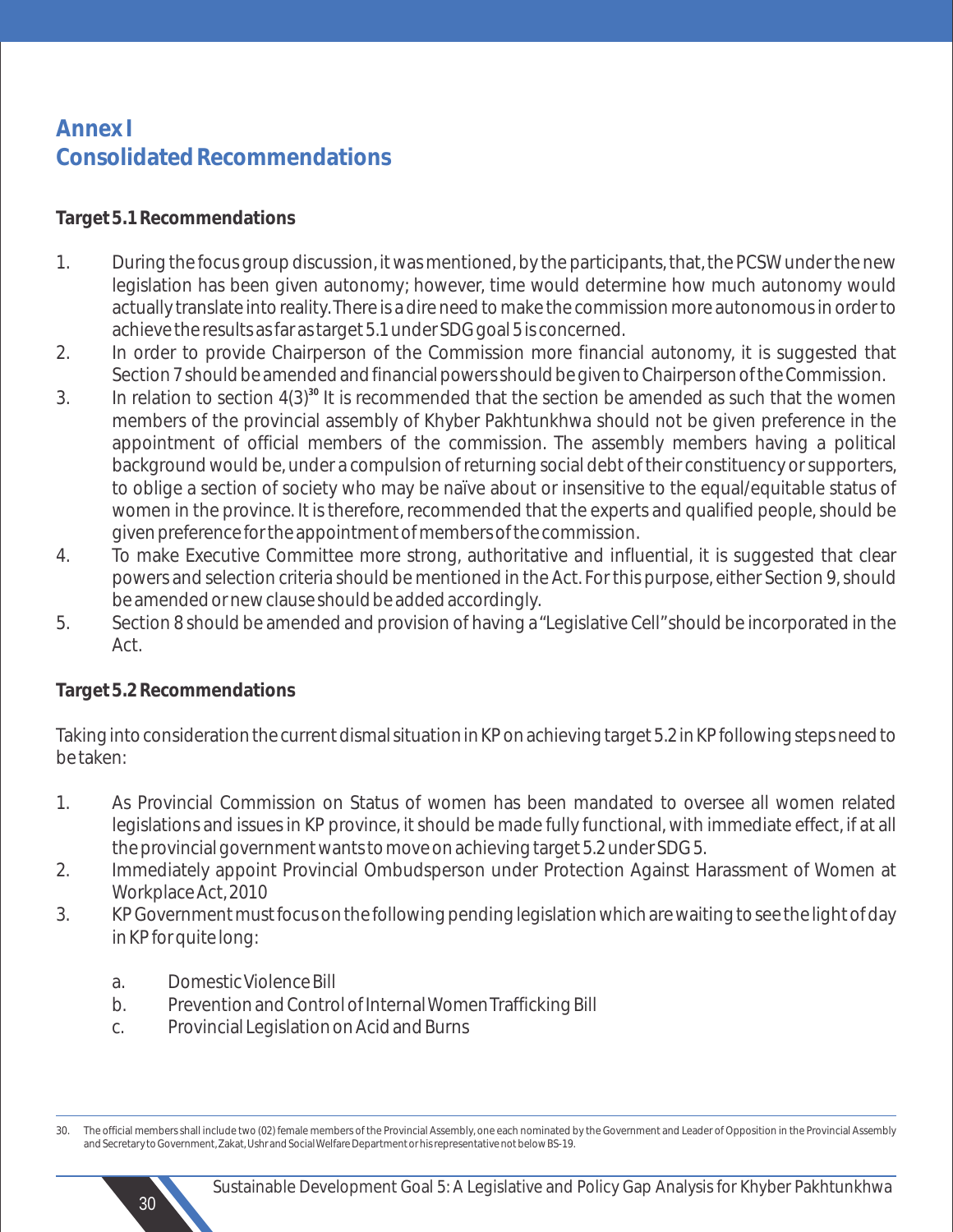### **Target 5.3 Recommendations**

Analysis shows that KP has legislated on ensuring child protection. However there are huge gaps which could be filled if following recommendations are incorporated within those laws to achieve the target 5.3.

The KP Prohibition of Employment of Children Act, 2015

To make the law fully functional following are the recommendations:

- $\cdot$  Section 2(i) Inspectors should be notified with immediate effect
- Section 5(2) Rules and Powers of the Inspectors should be notified
- Section 13 Rules on Health and Safety should be notified
- Schedule Part I should be amended to include more occupations to be covered under the law
- Schedule Part II should be amended to include Auto workshops and Hotels including road side dhabas should be added.

Juvenile Justice System Ordinance, 2000

To make the law fully functional following are the recommendations

- Under Section 3 Legal Aid must be provided to the accused juvenile
- $\cdot$  Under Section 4 Juvenile Courts should be established
- Section 10 should be amended as to incorporate time line of 24 hours with in which guardian of the accused should be informed of any arrest made under the law.
- Clause should be added in the law to protect juveniles from the death penalty which could be imposed under Section 24 of the Protection of Pakistan Act, 2014.

KP Elimination of Custom of Ghag Act, 2012

In absence of implementation mechanism, the law has become just a toothless piece of legislation achieving no results. It is recommended that provisions should be added to introduce the role of Provincial Commission on Status of Women to come up with such a mechanism, which could facilitate the women who becomes victim of any violation under this law.

Child Protection and Welfare (Amendment) Act, 2016

In order to make this law more functional and to achieve the target, following are the recommendations:

- Section 3 should be amended to increase the number of non official member and also include the experts on the subject
- Section 3(8) should be amended and it should be made mandatory to hold quarterly meetings and some sanctions should be imposed if it is not complied
- Section 4(i) Should be amended to the extent that members of the commission should continuously work during the year to secure funding to implement this law.
- Section 7 should be amended as to make mandatory upon the government to publish annual report and some sanction should be imposed on non-compliance of the provision
- Under Section 9 More Protection units must be established in the remaining districts of KP and some time line should be mentioned in the Law so that it could be achieved on time.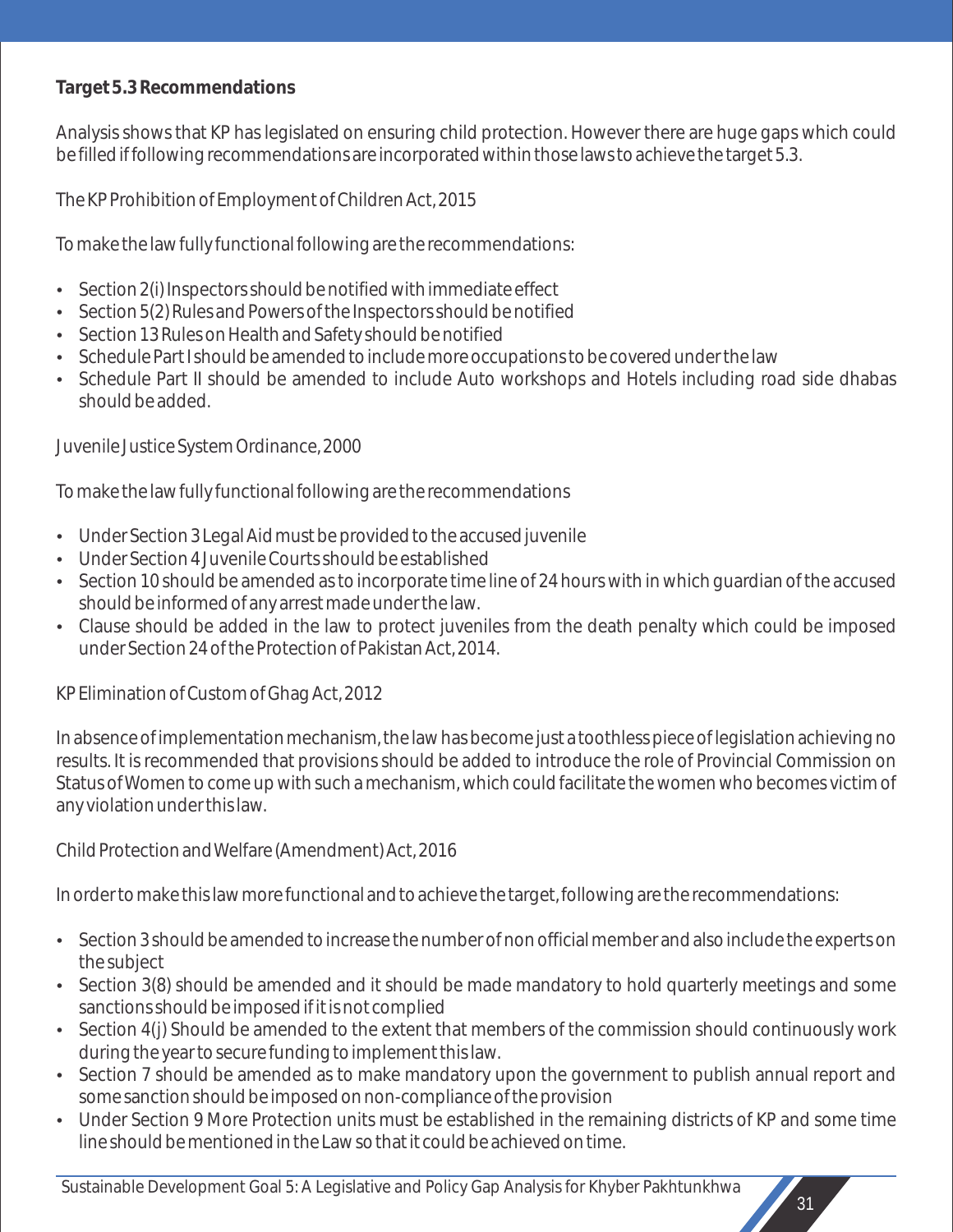• Under Section 15 Child Protection Courts should be established and time line must be provided for achieving this.

Child Marriage and Restraint Act, 1929

- The only legislation on child marriages in KP is the Child Marriage Restraint Act, 1929, which originally stated that a girl was of marriageable age when she turned 14. After the Muslim Family Laws Ordinance, 1961 (VIII) was promulgated, the age was raised to 16. Since the 18th amendment, provinces have become responsible for drafting their own laws on child marriage, while the Child Marriage Restraint Act, 1929 remains in place in federal territory.
- The Sindh government was the first to legislate on child marriage, passing the Sindh Child Marriages Restraint Act in 2013. Punjab followed two years later with the Punjab Marriage Restraint (Amendment) Act 2015.
- The 1929 act served as a starting point for much of the legislation that has followed in KP. The marriageable age for girls in the 1929 act is 16, and 18 for boys. According to the act, the offence is non-cognisable. In noncognisable offenses, the police cannot arrest a suspect without the court's permission. This means that the police are not empowered to act against child marriage even if they are made aware of a case. Moreover, Family courts could only take cognisance of the offence based on a complaint by the union council, or, "an authority the provincial government may prescribe". However, no cognisance can be taken "after the expiry of one year from the date on which the offence was alleged to have been committed".
- For achieving target 5.3 Provincial Government of KP has still not legislated on the issue of child marriages and forced marriage thus left a huge gap in ensuring the protection of child rights. It is even in violation of the International Commitment made by Pakistan. There is dire need to have this legislation. To achieve this KP can follow the example of Punjab and Sindh where Child Marriage Restraint Acts has been enacted in 2013 and 2015 respectively.

**Target 5.4 Recommendations** 

• In order to achieve the target 5.4 KP must enact legislation on protecting domestic workers' rights and legislation passed by Senate could be a starting point.

**Target 5.5 Recommendations**

32

KP Appointment of Law Officers Act, 2014

- All Clauses of this Act provides the impression that it has been exclusively drafted to accommodate and appoint male officers. It is recommended to change the language of the whole Act.
- Specific provision should be added under which clear opportunities must be identified for the Women applicants are mentioned.
- While we know that SDG 5 remains focused on women empowerment, target 5.5 demands women's full and effective participation for leadership and development. Keeping this in view, after conducting our research we could not see any concrete step taken within the province of KP. While it was asked during the focused group discussion, where the Deputy Speaker, along with other parliamentarians were present if there was something in the pipeline, no Bill or policy was discussed.
- However, on the contrary we see that Punjab has passed The Punjab Fair Representation of Women Act, 2014, which setting a wonderful example of women empowerment amends 66 Acts to ensure women's participation in different aspects of life.
- To ensure women's full and effective participation and to achieve equality in leadership and decision making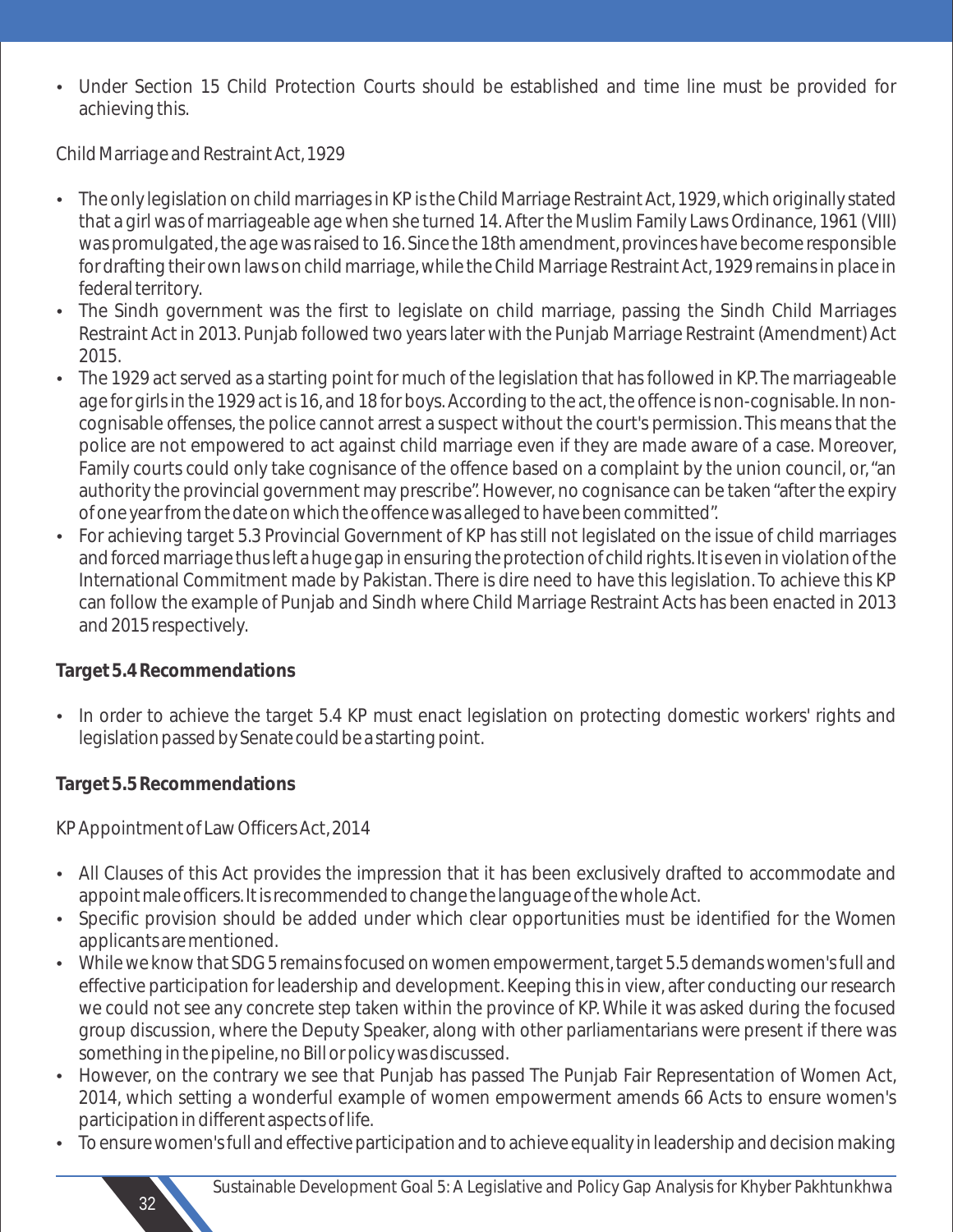spheres, it is evident that strict legislative measures need to be taken. In the light of the above argument it is suggested that a legislation should be introduced that amends all previous laws to ensure women participation in different governmental and non governmental organizations that would give them a status equal to that of men.

**Target 5.6 Recommendations**

The Khyber Pakhtunkhwa Maternity Benefit Act, 2013 (Amendment 2015)

- Section 10 (2) of this Act, should be amended to the extent that if the loss or damage caused to the woman concerned exceeds the present maximum amount of the fine, the compensation should be re-determined by the court complying the compensation of the damage(s) or the loss caused to the woman, which may exceed the present maximum limit of ten thousand rupees.
- Section 11 (1) of this Act, should be amended to the extent that the right of cognizance of offences and the order of prosecution of the cases under this Act, should also be granted to the civil courts.
- Section 11(2) of this Act, should be amended to the extent that a further platform for appeal or review should also be granted to the aggrieved woman on account of alleged misconduct of authority by the director labor.
- Section 16 of this Act, should be amended to an extent that such arrangements should be made which ensure that each woman is aware of and understands the provisions of this Act.
- Legislation in line with Punjab Reproductive, Maternal, Neo-Natal and Child Health Authority Act, 2014 must be introduced in KP.

**Target 5a Recommendations**

- Measures to address discrimination in labor markets and institutional biases against women.
- Measures that increase women's control over household resources and laws that enhance their ability to accumulate assets, especially strengthening their property rights.
- Establishing and enforcing minimum wages, maximum work hours, and minimum workplace health and safety standards across sectors.
- Establishment of women's recruitment and job placement centers under the KP

The KP Enforcement of Women Ownership Rights Act, 2012.

**Recommendation:** Law should be amended in order to introduce provision of joint titling. Moreover law should be implemented in its true letter and spirit and mass awareness campaign should be devised so women can claim their ownership rights.

**Target 5b Recommendations**

- Section 4 of the Act should be amended to ensure at least two women members in the KP Information Technology Board board.
- Mobile App should be launched as Punjab Government has to facilitate and encourage women to use modern technology.

**Target 5c Recommendations**

Provincial Women Development Department (WDD)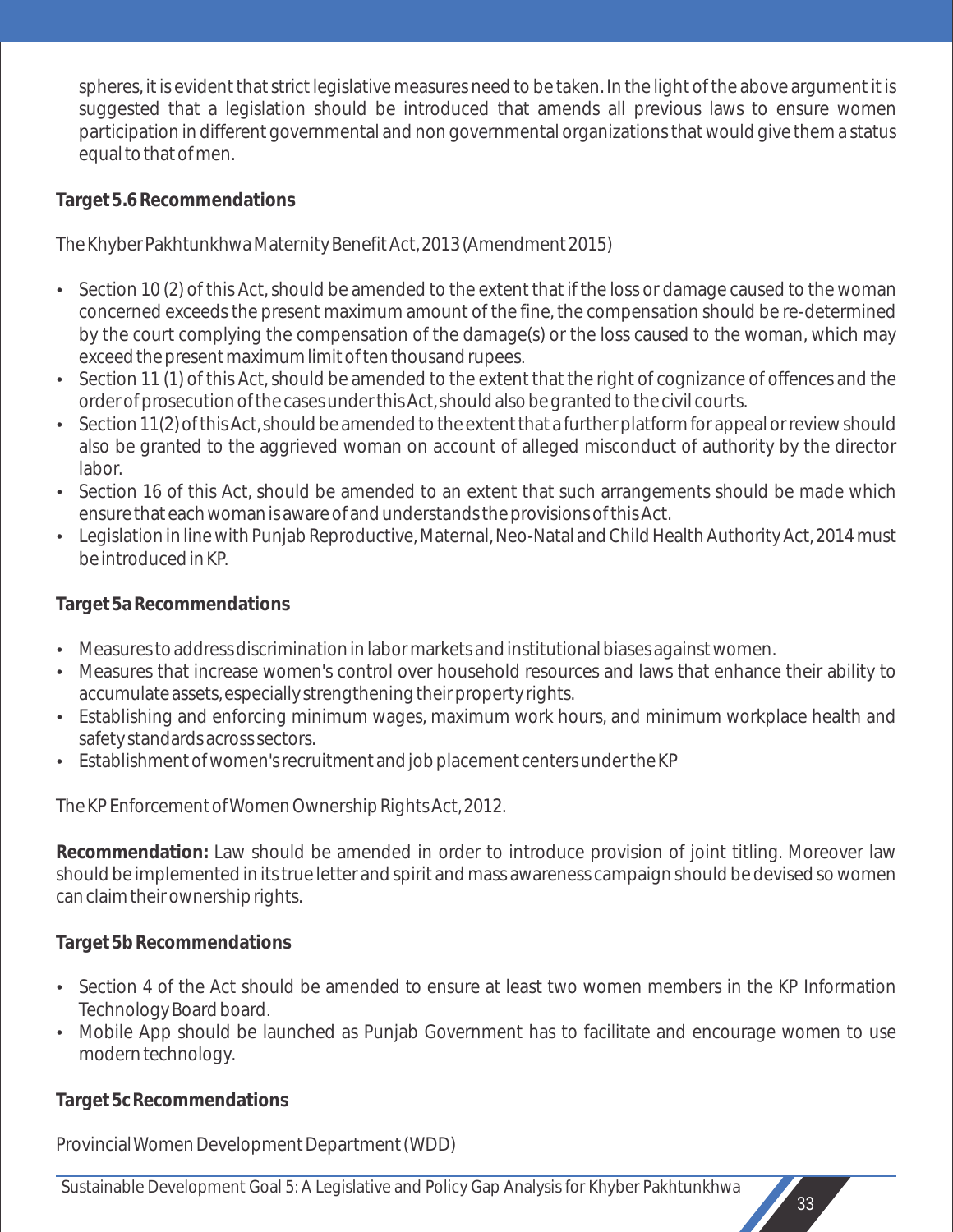- Women Development Department should be made Independent as it is currently working under KP Social Welfare Department.
- Capacity of Staff should be built on preparing gender segregated data.
- Staff should be trained on issues related to Gender Equality and Women Development.
- Rules of Business especially for the department must be prepared and notified.

Integrated Development Strategy 2014-18

To make gains towards gender equality and women's empowerment, under target 5c the government must focus on achieving the following goals set in the IDS:

- Mainstreaming of gender indicators for all IDS sector working groups.
- Designing of key performance indicators that are measurable and time bound, to monitor inputs and outputs and specify concrete results for women and girls.
- Collection and management of robust disaggregated government data to inform gender-sensitive policy and budget-making processes.
- KP Government must adopt Gender Reform Action Plan II (GRAP)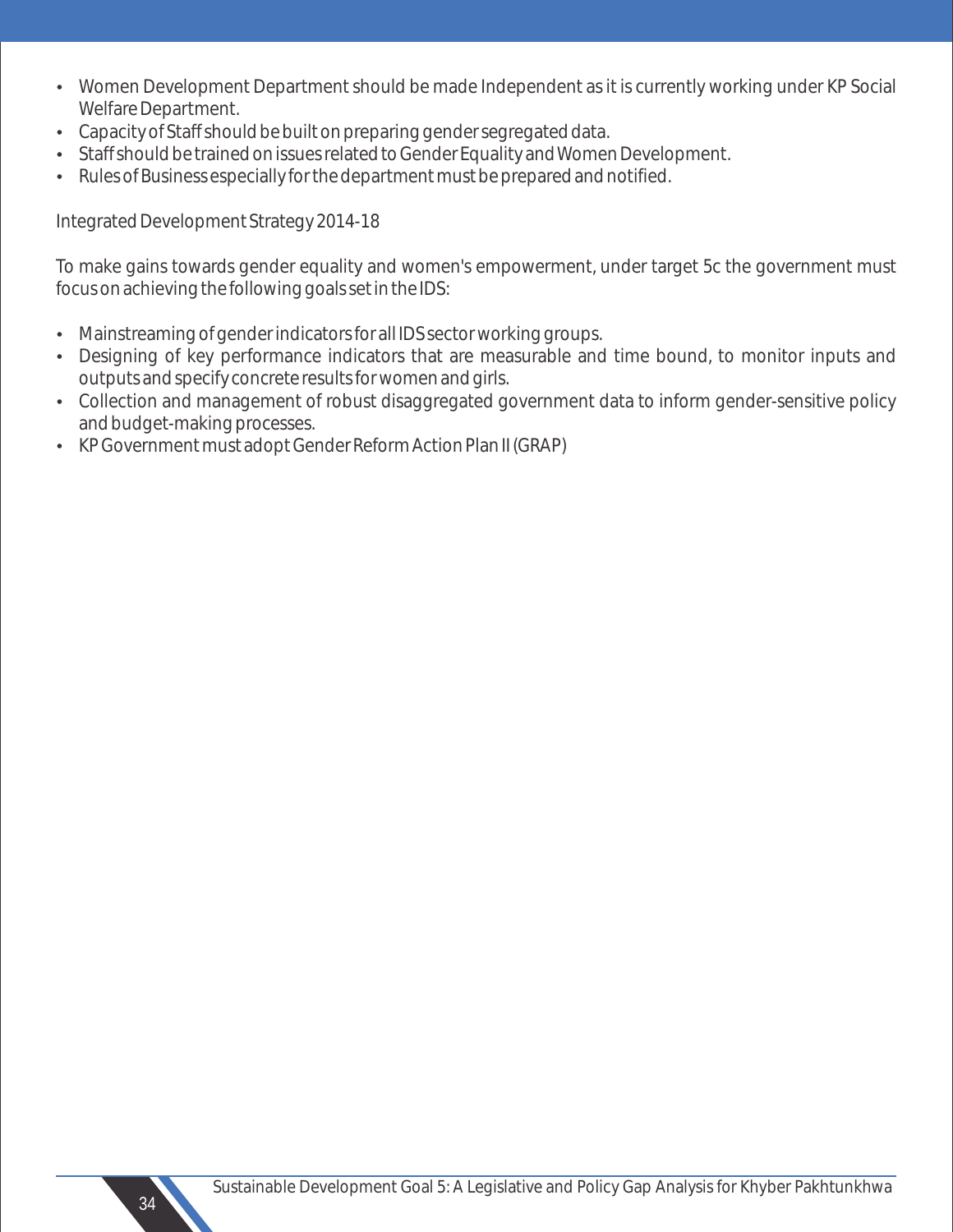| Recommen-<br>dations                                                                                                                 |                                                                                 |                                          |                                                                  |                                           |                                                                                |
|--------------------------------------------------------------------------------------------------------------------------------------|---------------------------------------------------------------------------------|------------------------------------------|------------------------------------------------------------------|-------------------------------------------|--------------------------------------------------------------------------------|
| Status<br>Areas<br>in KP<br>Tribal                                                                                                   |                                                                                 |                                          |                                                                  |                                           |                                                                                |
| Legislative<br>Gaps in<br>KP                                                                                                         | Commission<br>Not Notified<br>Yet                                               |                                          |                                                                  |                                           |                                                                                |
| Mechanisms)<br>(Implemen-<br>Framework<br>Regulatory<br>of KP legal<br>Strength<br>tation<br>and                                     |                                                                                 |                                          |                                                                  |                                           |                                                                                |
| Pakhtunkhwa<br>aw/Policy<br>in Khyber<br>Progress)<br>Work in<br>Existing                                                            | Status of Women<br>commission on<br>Provincial<br>Act, 2016                     | Benefit Act, 2013<br><b>KP Maternity</b> | (Amendment) Act<br><b>KP Maternity</b><br>Benefit<br>2015        | Commission Act,<br>KP Health Care<br>2014 | Widows & Special<br>Foundation Act,<br>Persons Welfare<br>KP Deserving<br>2014 |
| Fundamental<br>Constitution<br>constitution<br>Provision in<br>(Relevance<br>Rights and<br>Scenario).<br>Post 18th<br>$\overline{c}$ |                                                                                 |                                          |                                                                  |                                           |                                                                                |
| nternational<br>Covenants<br>Relevant<br>Pakistan<br>Treaties<br>signed                                                              | Convention on<br>Discrimination<br>Elimination of<br>All Forms of<br>Īhе        | (CEDAW)<br>Women<br>Against              | Convention on<br>Elimination of<br>International<br>all forms of | Discrimination<br>(ICERD)<br>Racial       | Convention on<br>Civil & Political<br>Rights (ICCPR)<br>International          |
| Focus Areas under<br>SGP-5                                                                                                           | and girls everywhere<br>against all women<br>End all forms of<br>discrimination |                                          |                                                                  |                                           |                                                                                |
| \$3                                                                                                                                  | 51                                                                              |                                          |                                                                  |                                           |                                                                                |

**Annex II Gap Analysis in KP Legislative and Policy Frame work vis-à-vis SDG-5**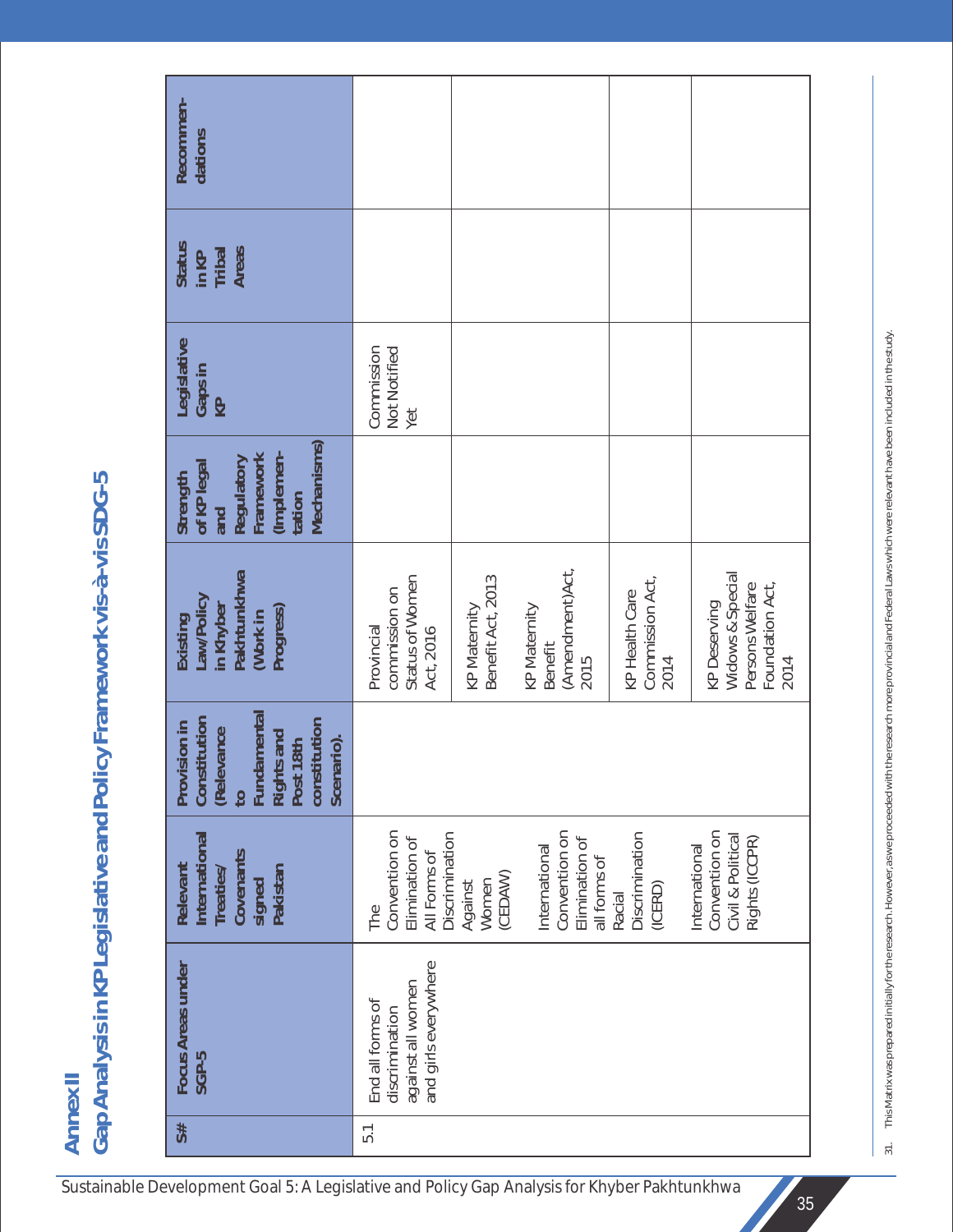| Workplace Act,<br>Harassment of<br>2010 (Federal<br>Women at<br>Protection<br>Against                                                                                                | 2011 (Federal)<br>Prevention of<br>Practices Act,<br>Anti-Women | Women (Bill)<br>Pending/CII<br>Violence<br>Against | Smuggling of<br>2016 (Senate)<br>2016 (Senate)<br>Migrants Bill,<br>Trafficking in<br>Persons Bill, | Acid Violence<br>Laws-Punjab | children right<br>to education<br>exist (Article<br>No law on<br>$25-A$                                             | Restraint Act/<br>Amendment<br>Punjab Child<br>Marriage<br>2015                      |
|--------------------------------------------------------------------------------------------------------------------------------------------------------------------------------------|-----------------------------------------------------------------|----------------------------------------------------|-----------------------------------------------------------------------------------------------------|------------------------------|---------------------------------------------------------------------------------------------------------------------|--------------------------------------------------------------------------------------|
|                                                                                                                                                                                      |                                                                 |                                                    |                                                                                                     |                              |                                                                                                                     |                                                                                      |
| Status of Women<br>commission on<br>Act, 2016<br>Provincial                                                                                                                          |                                                                 |                                                    |                                                                                                     |                              | Children Act, 2015<br>Employment of<br>Prohibition of<br>Pakhtunkhwa<br>The Khyber                                  | System (Abolition)<br><b>Bonded Labour</b><br>Pakhtunkhwa<br>The Khyber<br>Act, 2015 |
|                                                                                                                                                                                      |                                                                 |                                                    |                                                                                                     |                              | to quality, free<br>Children right<br>Article 25-A:<br>compulsory<br>education<br>and                               |                                                                                      |
| Convention on<br>Discrimination<br>Elimination of<br>All Forms of<br>(CEDAW)<br>Women<br>Against<br>The                                                                              | <b>UN</b> Convention<br>Against Torture<br>(UNCAT)              |                                                    |                                                                                                     |                              | Convention on<br>the Rights of<br>Child (CRC)                                                                       |                                                                                      |
| the public and private<br>trafficking and sexual<br>Eliminate all forms of<br>violence against all<br>women and girls in<br>and other types of<br>spheres, including<br>exploitation |                                                                 |                                                    |                                                                                                     |                              | child, early and forced<br>marriage and female<br>Eliminate all harmful<br>genital mutilation<br>practices, such as |                                                                                      |
| 5.2                                                                                                                                                                                  |                                                                 |                                                    |                                                                                                     |                              | 5.3                                                                                                                 |                                                                                      |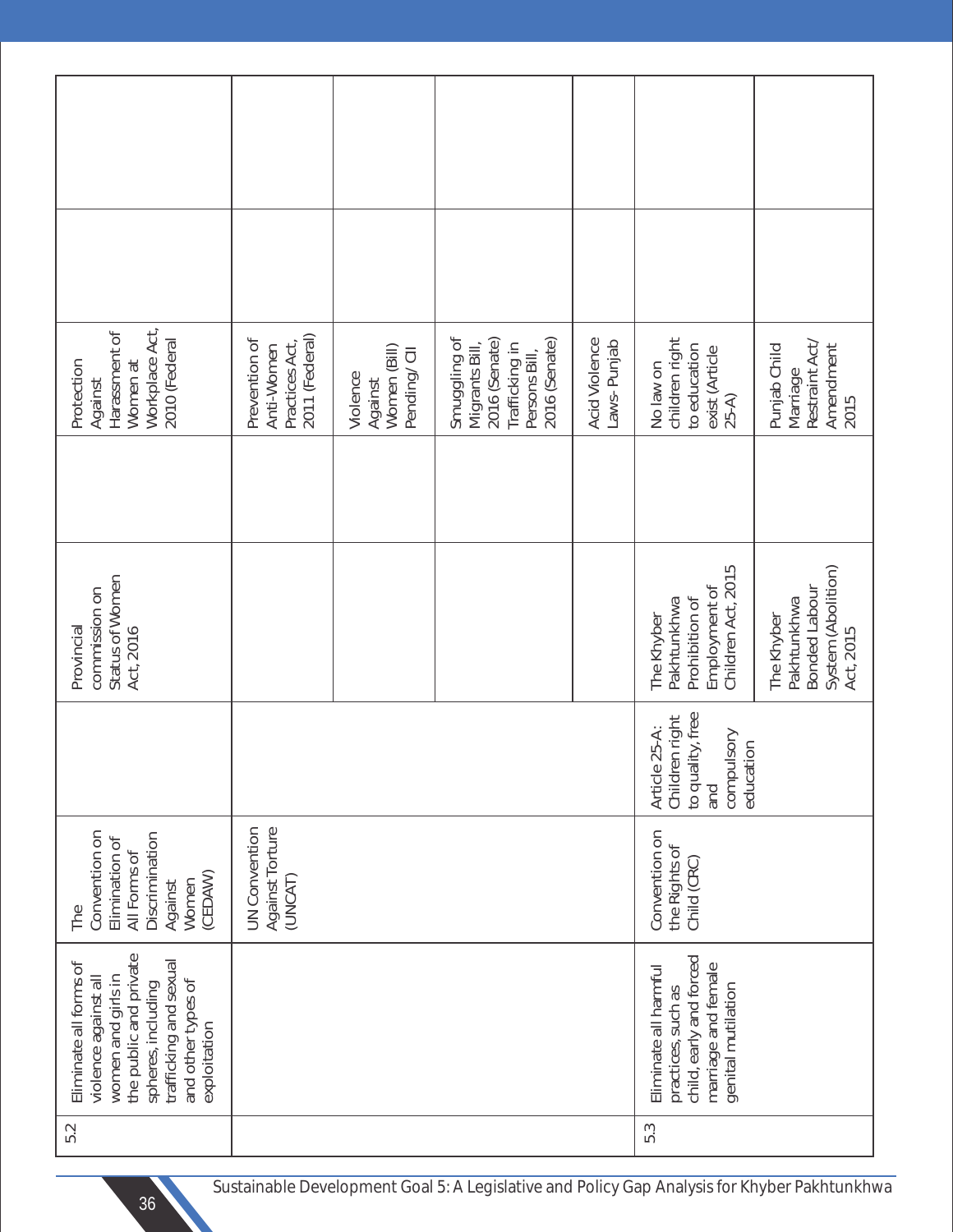| Punjab Muslim<br>Family Laws /<br>Amendment<br>Act 2015 | Punjab Family<br>Amendment<br>Act 2015<br>Court/       |                                                      |                                                                                                                                             | (Employment<br>Rights) Bill,<br>  2015 (Senate)<br>Domestic<br>Workers                                                                                    | Empowerment<br>Development<br>of Women of<br>KP (Sindh)<br>Provincial<br>Policy of<br>$\infty$ |  |
|---------------------------------------------------------|--------------------------------------------------------|------------------------------------------------------|---------------------------------------------------------------------------------------------------------------------------------------------|-----------------------------------------------------------------------------------------------------------------------------------------------------------|------------------------------------------------------------------------------------------------|--|
|                                                         |                                                        |                                                      |                                                                                                                                             |                                                                                                                                                           |                                                                                                |  |
| Ordinance, 2000<br>Juvenile Justice                     | Primary Education<br><b>KP Compulsory</b><br>Act, 1996 | Custom and Ghag<br>Ordinance, 2012<br>Elimination of | Protection and<br>Protection and<br>(Amendment)<br>Welfare Act,<br>Act, 2016<br>KP Child<br><b>KP Child</b><br>Welfare<br>2010<br>$\bullet$ | Status of Women<br>commission on<br>Provincial<br>Act, 2016                                                                                               | Status of Women<br>commission on<br>Provincial<br>Act, 2016                                    |  |
|                                                         |                                                        |                                                      |                                                                                                                                             |                                                                                                                                                           |                                                                                                |  |
|                                                         |                                                        |                                                      |                                                                                                                                             |                                                                                                                                                           |                                                                                                |  |
|                                                         |                                                        |                                                      | through the provision<br>Recognize and value<br>infrastructure and<br>of public services,<br>unpaid care and<br>domestic work               | promotion of shared<br>responsibility within<br>the household and<br>social protection<br>policies and the<br>the family as<br>appropriate.<br>nationally |                                                                                                |  |
|                                                         |                                                        |                                                      |                                                                                                                                             | 5.4                                                                                                                                                       |                                                                                                |  |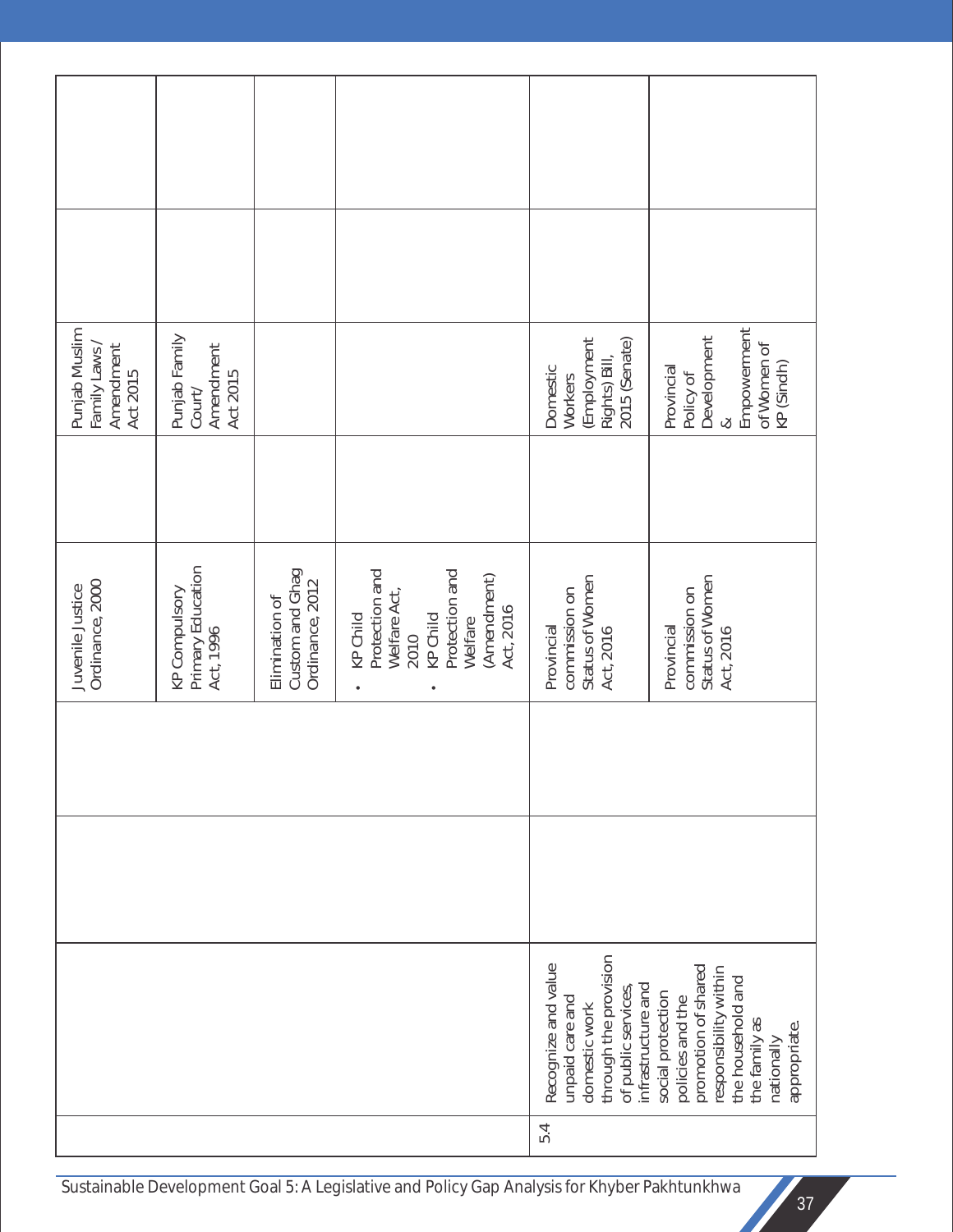| Members on<br>Boards of<br>Statutory<br>different<br>Women<br><b>Bodies</b>                                                                                                            | ensuring equal<br>Employment<br><b>KP Provincial</b><br>for Women<br>Policy on | <b>Budgeting</b><br>Sensitive<br>Gender                                                                                                                                                                                                                             | Workplaces.<br>Friendly<br>Women | Representatio<br>n of Women<br>Punjab Fair<br>Act, 2014 | Maternal, Neo-<br>Mortality/Neo<br>Reproductive,<br>Authority Act<br>Child Health<br>Legislation<br>Natal and<br>Mother<br>Punjab<br>Natal<br>2014                                                                                                                                                                                          |
|----------------------------------------------------------------------------------------------------------------------------------------------------------------------------------------|--------------------------------------------------------------------------------|---------------------------------------------------------------------------------------------------------------------------------------------------------------------------------------------------------------------------------------------------------------------|----------------------------------|---------------------------------------------------------|---------------------------------------------------------------------------------------------------------------------------------------------------------------------------------------------------------------------------------------------------------------------------------------------------------------------------------------------|
|                                                                                                                                                                                        |                                                                                |                                                                                                                                                                                                                                                                     |                                  |                                                         |                                                                                                                                                                                                                                                                                                                                             |
| Police Rules - 1%<br>Ordinance, 2016<br><b>KP Police</b><br>Women                                                                                                                      | <b>KP Appointment of</b><br>Law Officers Act,<br>2014                          |                                                                                                                                                                                                                                                                     |                                  |                                                         |                                                                                                                                                                                                                                                                                                                                             |
|                                                                                                                                                                                        |                                                                                |                                                                                                                                                                                                                                                                     |                                  |                                                         |                                                                                                                                                                                                                                                                                                                                             |
|                                                                                                                                                                                        |                                                                                | 1995<br>Economic, Social<br>Rights (ICESCR)<br>Population and<br>Conference on<br>Declaration of<br>Human Rights<br>Development<br>nternational<br>International<br>Covenant on<br>and Cultural<br>Conference<br>(ICPD) 1994,<br>The Beijing<br>Universal<br>(UDHR) |                                  |                                                         |                                                                                                                                                                                                                                                                                                                                             |
| economic and public<br>Ensure women's full<br>equal opportunities<br>for leadership at all<br>making in political<br>levels of decision-<br>participation and<br>and effective<br>life |                                                                                |                                                                                                                                                                                                                                                                     |                                  |                                                         | Development and the<br>Programme of Action<br>outcome documents<br>accordance with the<br>access to sexual and<br>reproductive health<br>Beijing Platform for<br>of the International<br>rights as agreed in<br>and reproductive<br>Ensure universal<br>Population and<br>Action and the<br>Conference on<br>of their review<br>conferences |
| 5.5                                                                                                                                                                                    |                                                                                |                                                                                                                                                                                                                                                                     |                                  |                                                         | $\circ$                                                                                                                                                                                                                                                                                                                                     |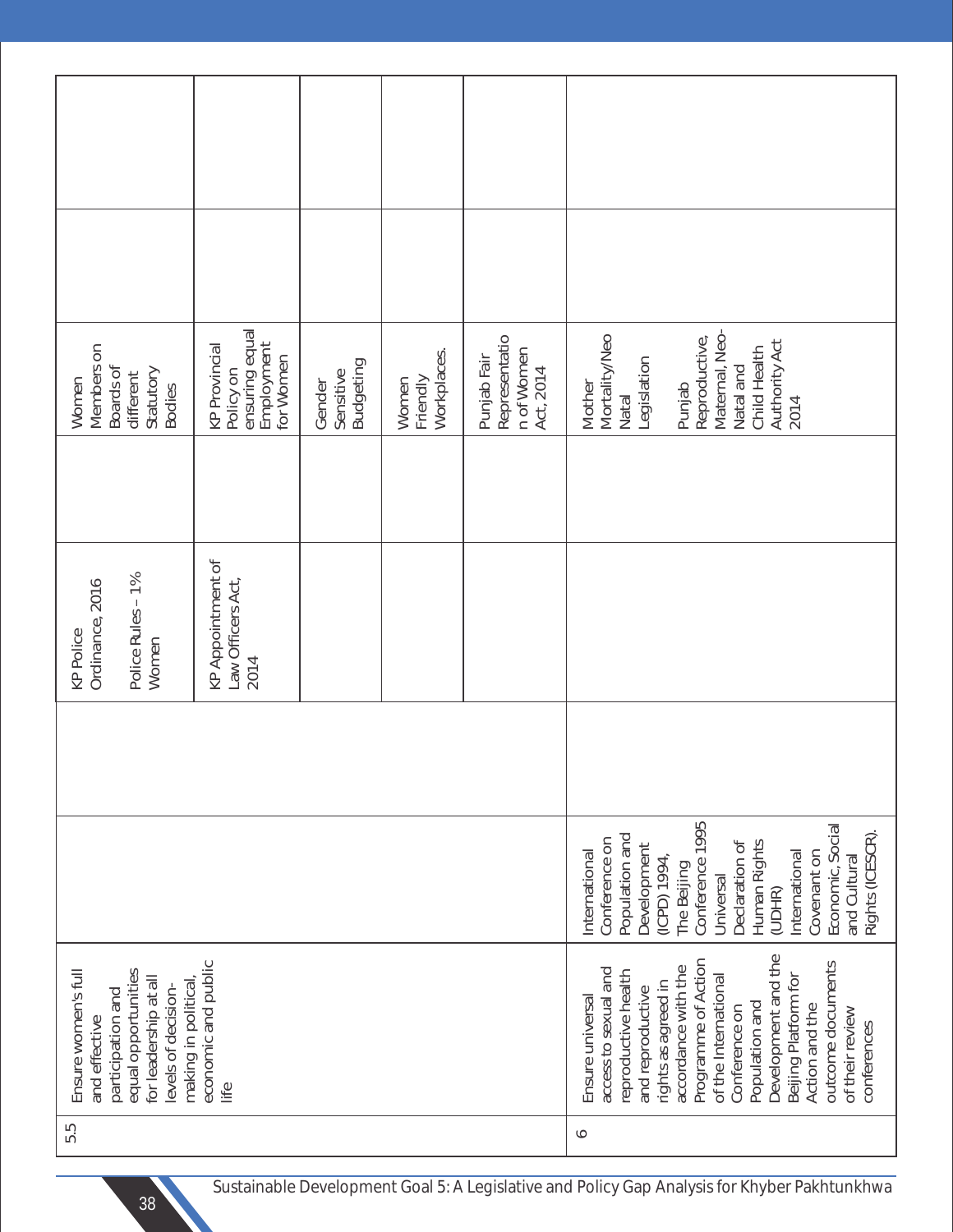| minority rights<br>Legislation on<br>for protection<br>rights) should<br>protection of<br>(commission<br>Property Act,<br>rights should<br>Immoveable<br>Draft bill on<br>be enacted.<br>Partition of<br>of minority<br>property<br>be done.<br>minority<br>Punjab<br>2012      | Mobile APP for<br>reporting<br>Violence<br>(Punjab)<br>Women                                                                                                 | Reform Action<br>Plan (GRAP)<br>Gender<br>Punjab                                                                                                                                         |
|---------------------------------------------------------------------------------------------------------------------------------------------------------------------------------------------------------------------------------------------------------------------------------|--------------------------------------------------------------------------------------------------------------------------------------------------------------|------------------------------------------------------------------------------------------------------------------------------------------------------------------------------------------|
|                                                                                                                                                                                                                                                                                 |                                                                                                                                                              |                                                                                                                                                                                          |
| The KP Enforcement<br>Ownership Rights<br>of Women<br>Act, 2012.                                                                                                                                                                                                                | KP Establishment of<br>Technology Board/<br>Amendment Act,<br>Information<br>2015                                                                            | Status of Women-<br>KP<br>Commission on<br>Provincial                                                                                                                                    |
|                                                                                                                                                                                                                                                                                 |                                                                                                                                                              |                                                                                                                                                                                          |
| <b>UN</b> Declaration<br>on Monitories<br>Rights                                                                                                                                                                                                                                |                                                                                                                                                              |                                                                                                                                                                                          |
| and natural resources,<br>Undertake reforms to<br>and control over land<br>services, inheritance<br>access to ownership<br>resources, as well as<br>in accordance with<br>rights to economic<br>and other forms of<br>give women equal<br>property, financial<br>national laws. | enabling technology,<br>Enhance the use of<br>empowerment of<br>communications<br>information and<br>technology, to<br>promote the<br>in particular<br>women | women and girls at all<br>promotion of gender<br>empowerment of all<br>strengthen sound<br>legislation for the<br>equality and the<br>enforceable<br>policies and<br>Adopt and<br>levels |
| 5.а                                                                                                                                                                                                                                                                             | 5.b                                                                                                                                                          | 5.C                                                                                                                                                                                      |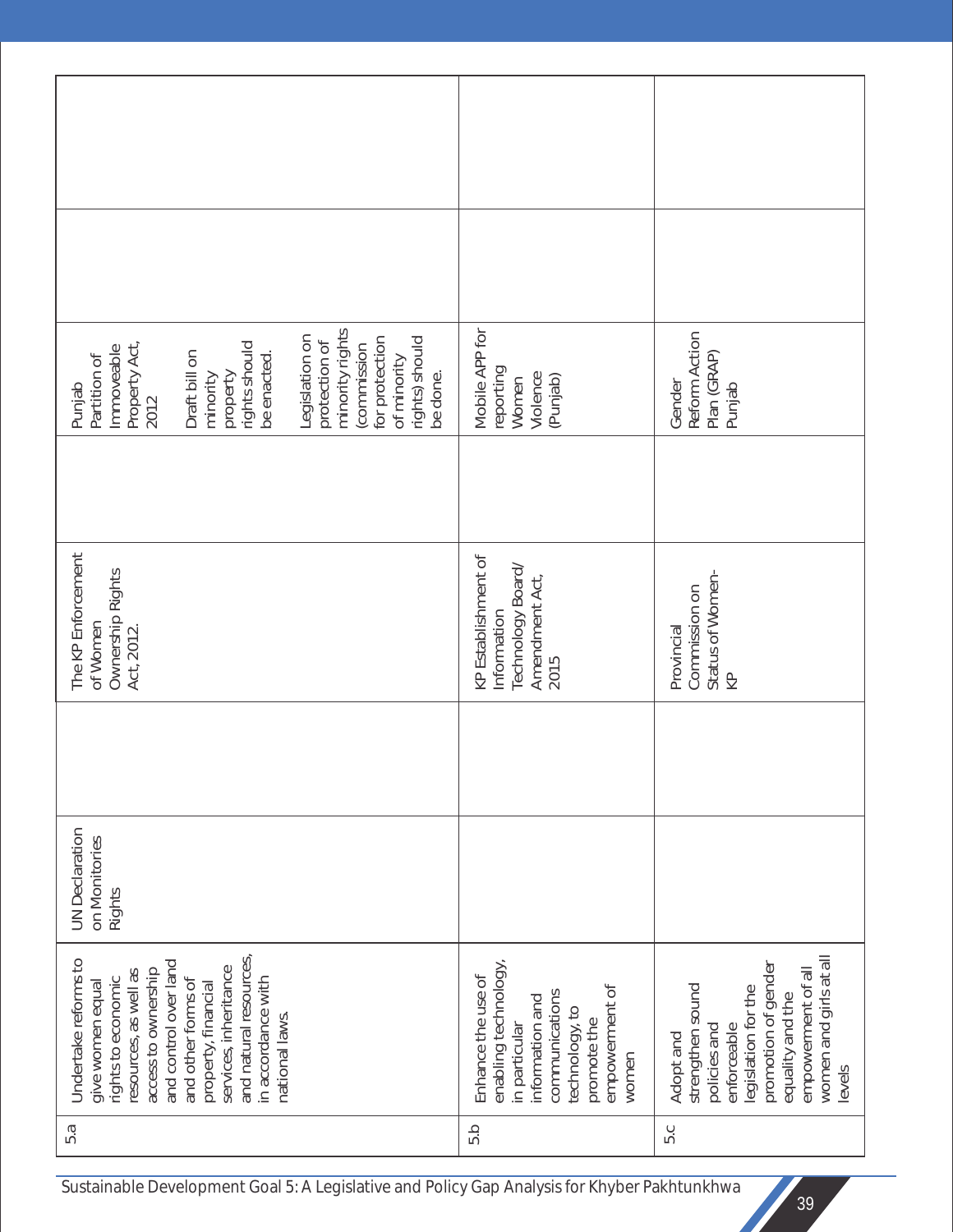# **Annex III Minutes of Meeting**

**4th January 2017 – Wednesday 11:00 am** 

**Attendees:**

Mr. Abdul Jabbar - Secretary Social Welfare and Women Development Mr. Adeel Shah - Additional Secretary Social Welfare and Women Development Shagufta Saeed - Gender Specialist Social Welfare and Women Development

**Minutes of meeting:**

The budget is not as much as it should be since it is a backward province of a backward country.

The projects that are politically beneficial are more focused, since there is more opportunity cost attached.

Why has there been no female secretary of the department?

Because there are less female officers as a whole. This may be also due to cultural barriers. We will see a change in the coming years.

Government work is always slow, since it has more procedural requirements. Autonomy is granted to Commission on status of women. Neelum Toru is appointed as the Chairperson of the Commission. She has three years of experience. Though the commission is dysfunctional since September.

Marriage Bill is in the pipeline that suggests that no woman should be married under the age of 18 and the age on the CNIC should be taken into account.

Acid throwing bill needs to be passed.

Issue of women trafficking needs to be dealt with.

Women do not take property with mutual agreement.

Is it actually mutual? Or is it social pressure in garb of mutual agreement.

The perks privileges and pay of the ombudsman is too less. No High Court judge will accept the position.

Women Empowerment Policy framed in March 2015.

First time in KPK Working Women's Day was celebrated.

There have been awareness campaigns in Peshawar University.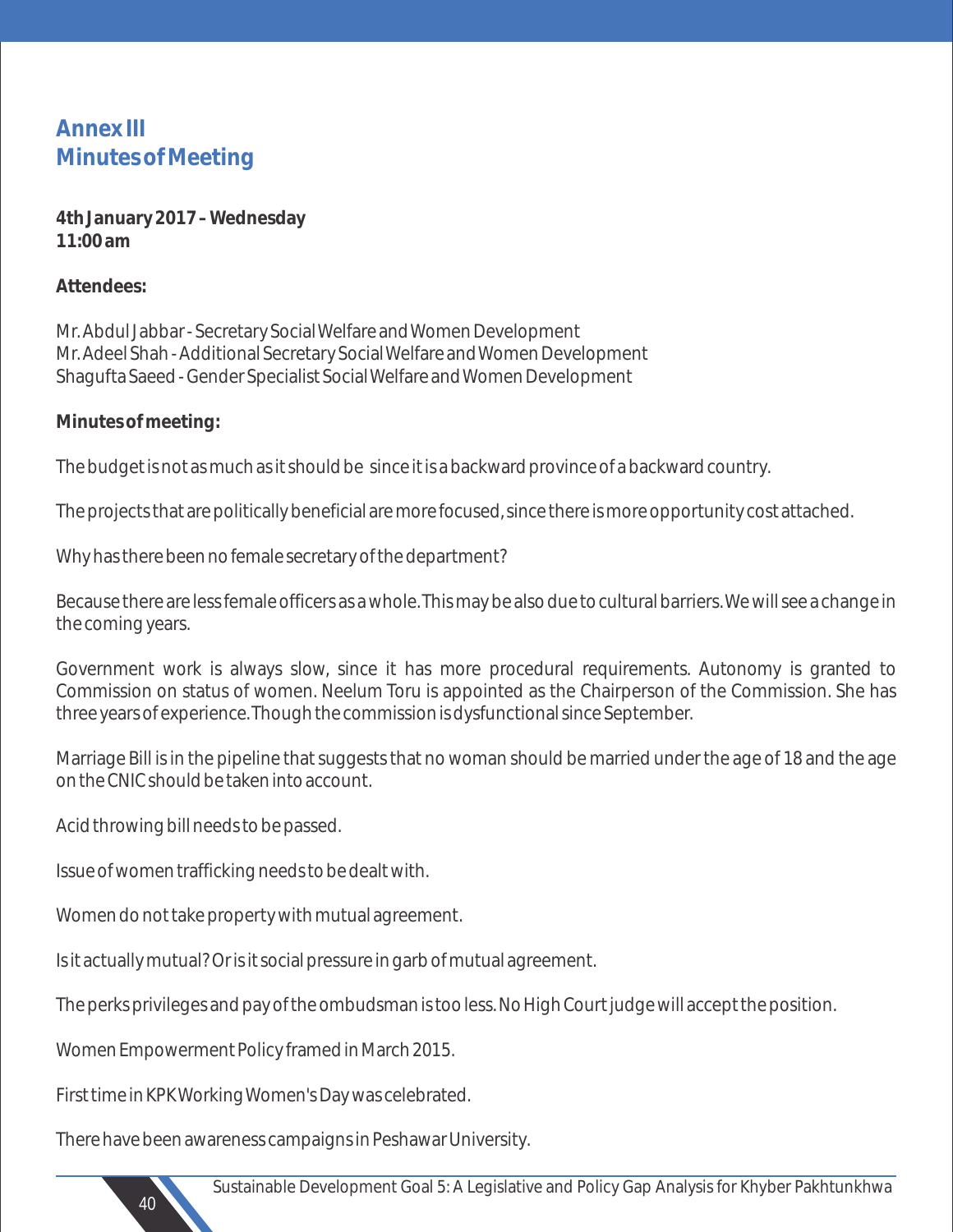We have established 4 hostels for working women.

There have been two workingwomen training seminars and career counseling programs.

There are 5 Daar-ul-Aman that provide legal aid for women. They give shelter to about 450 women.

There has been an industrial training center for women. That is working to improve departments.

A project has been started for transgender with 200 million Rs. A project State Children started for welfare of street children with 430 million. There are 100 children for now.

Guzara allowance provided at Rs 100 per month.

Health Assistance upto 5 lac is being provided to 42,000 women.

SWWDD finalized the domestic violence bill but it was decided by the Governer and CM to send it to the Islamic Council.

There has been an ADP scheme that focuses on gender based planning.

There is a Provincial Watch Committee but again resource allocation is the major issue.

Bolo Helpline has started which is a 24 hour helpline.

Social Welfare and Women Development is now further devolved to provinces.

There is no legislative cell in SWWDD and people making initial drafts of laws have no legal or legislative know how.

**4th January 2017 – Wednesday** 

**12:30 pm Rizwana Hameed SHO police** 

Women police station funds are very less. We don't have a car while all other police stations do. The premises are all broken but no funds for repair. We don't have a right to FIR. However the women performance has been remarkable in previous times. And we are given bonuses for our good performance, though its very nominal.

**1 pm Ms. Anoosh Khan Head of Department Gender Studies Dept Peshawar University** 

We try to train students so that when they leave the university they can make a change in their families' at least. When students are studying they can't bring a major change but even if we can change their personal behavior we think that is a good start. Women hostels are closed at 5pm and after that women students are not allowed to come out of the hostel, not even university campus. When asked why? She said because we want them to be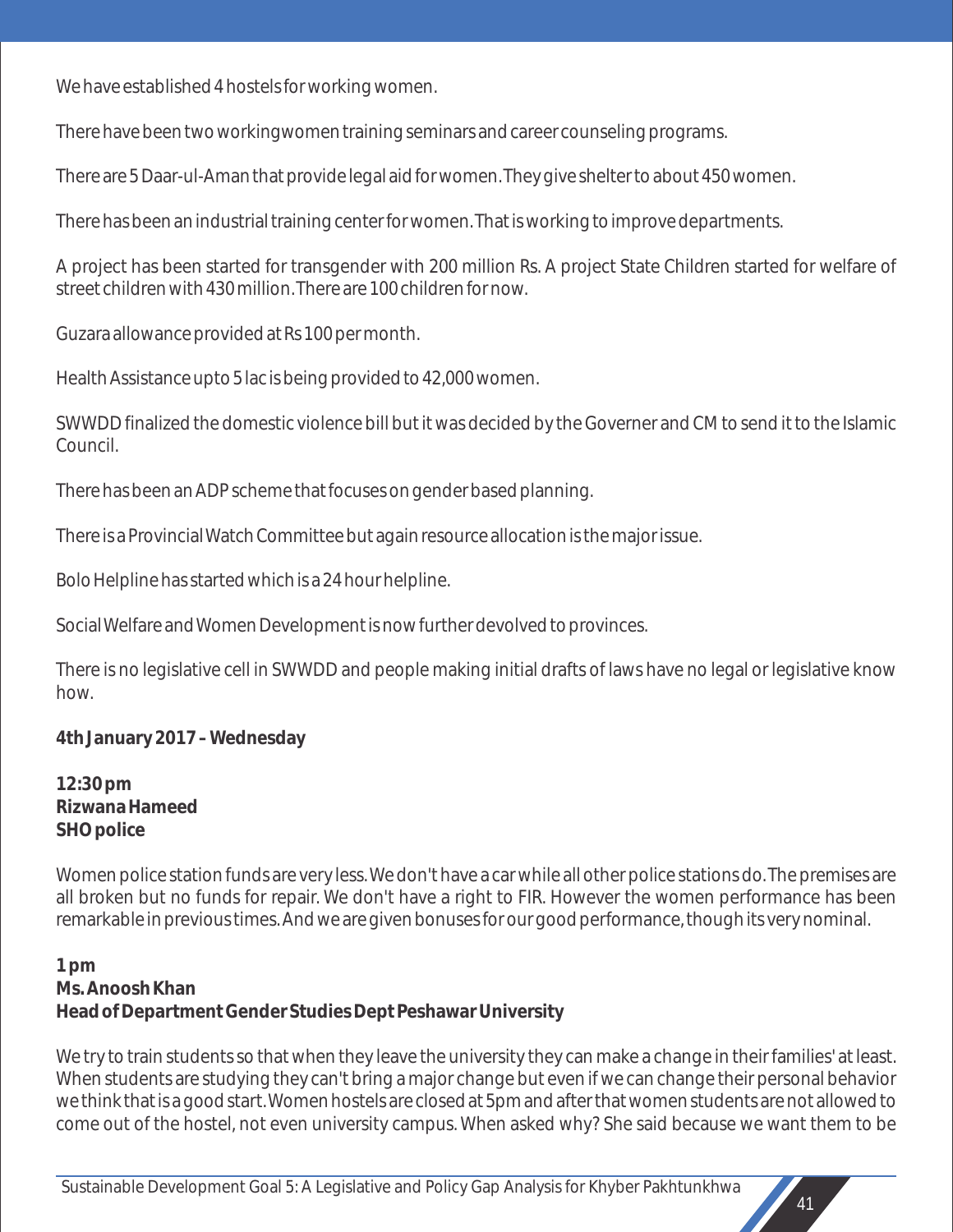safe from men, they harass women. However our argument was why not keep men tied up then? Because it's a cultural thing. We can tell men to stay indoors and let the women roam free.

**3 pm Ms. Zainab Azmat Lecturer at IM Sciences, ex-member of NCSW**

Women are really underprivileged in KP, much more than any other province. Political issues are much more important than development goals. The politicians are interested in work that gets them most votes. Even the appointment of the chairperson of PCSW is a political appointment. When I was a member of NCSW I was multiple times told that I was not fit for the position since I had young kids, and finally I left.

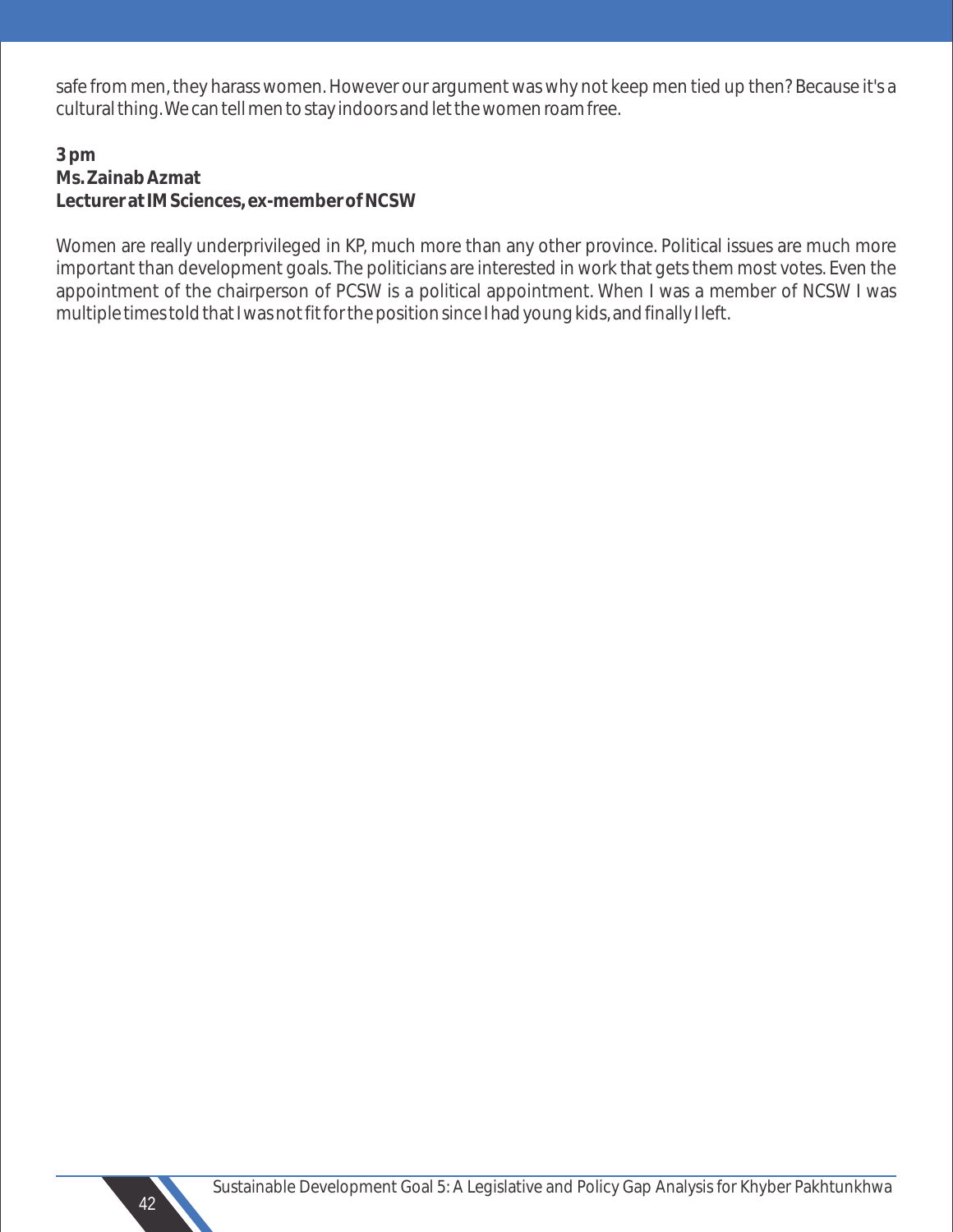# **Annex IV List of persons contacted:**

- i. Advocate General KPK
- ii. Neelum A. Khan Senior Lawyer and former additional Advocate General
- iii. Women Parliamentary Caucus Chairperson, Meraj Humayun
- iv. Shehla Zia and Nigar Ahmed co-founders at aurat foundation
- v. Tahira Abdullah active member of WAF, HRCP and Legislative Watch Group of Aurat Foundation.
- vi. Chairman Women Business Development Centre Peshawar; Minister for Industries & Production
- vii. Mrs. Shamama tul Amber President Women Chamber of Commerce
- viii. IG Police
- ix. Justice Irshad Qaisar, Justice Musarrat Hilali Judges of Peshawar High Court.
- x. SDU Kpk
- xi. Neelum Toru Chairperson Kpk Commission on status of women
- xii. Minister for Social Welfare and Women Development Sikandar Hayat Khan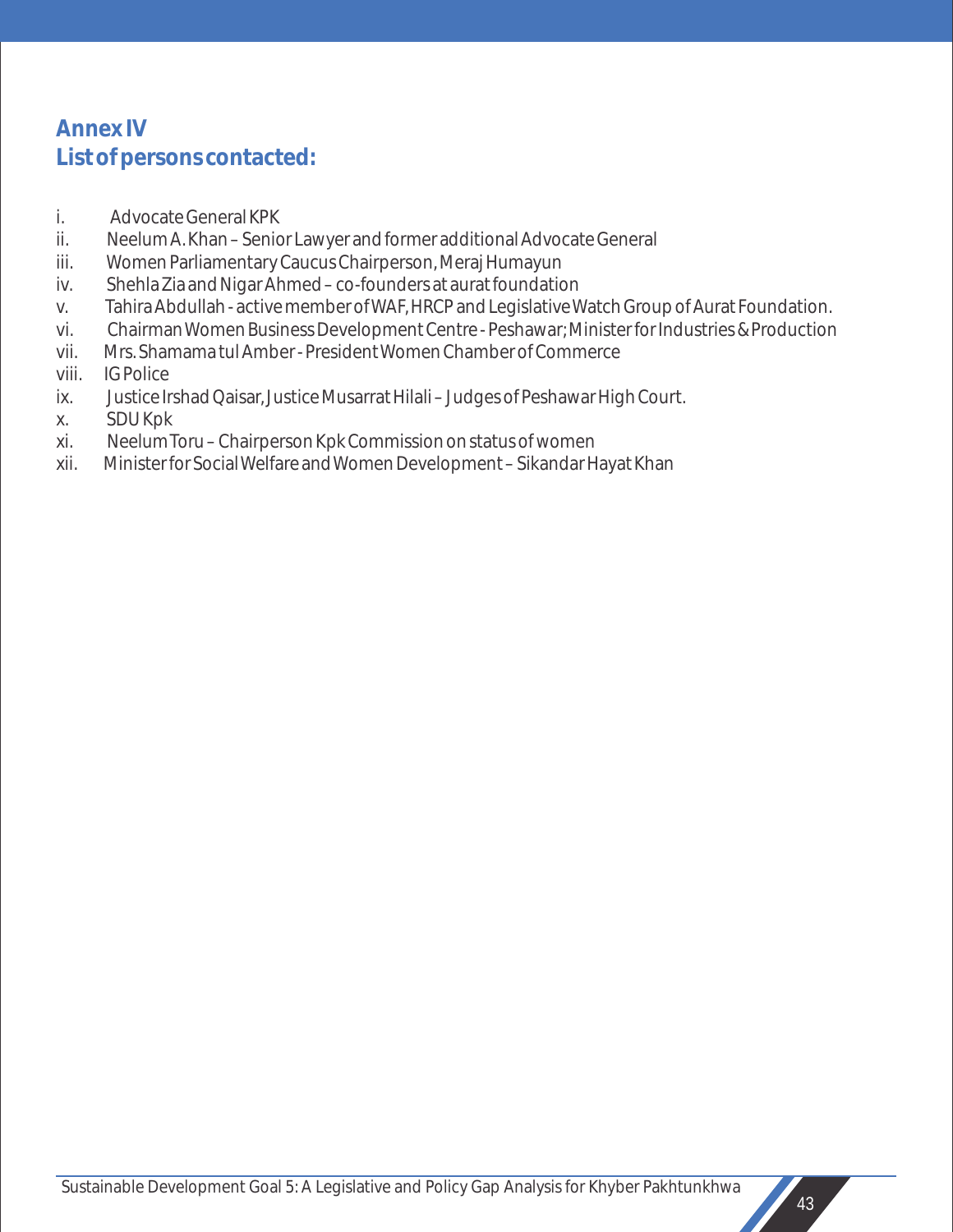# **Annex V Questions for Interviews**

**Social Welfare and Women Development Department:** 

- i. What is SWWDD's contribution in ensuring an end to all forms of discrimination against women? Is there a current strategy to provide equal opportunities to women?
- ii. Combating violence in public and private spheres is not easy in the current scenario, owing to the mindsets and the myth of women inferiority and vulnerability that prevails specially in rural areas. How does SWWDD intend on contributing to this rising problem and other harmful practices?
- iii. Provision of social protection and awareness policies is integral to promote shared responsibility at household and to recognize the untiring and unpaid efforts of women. Does SWWDD indulge in such campaigns? If yes, how often? Outcomes?
- iv. Owing to social, cultural and religious hindrances, it remains difficult to enact and implement legislation regarding sexual health and reproductive rights. Is there a policy solution to improve the current scenario?
- v. How does SWWDD take ensuring equal property rights to women in the wake of cultural barrier and decades old practices?

**Women Parliamentary Caucus KPK:**

- i. What has been the agenda of the caucus to end discrimination against women? Is there anything in the pipeline to ensure participation of women in all walks of life, like in Punjab?
- ii. The quarterly report of WPC though highlights its concerns and achievements regarding women rights in the province; there is no mention of SDG 5. Does this mean WPC has been negligent in addressing the issue of gender equality in accordance with the parameters of SDG 5?
- iii. The quarterly report mentions redrafting of domestic violence bill in consultation with religious scholars; why does drafting of such law requires religious approval while others don't? Anticipated negative effects of such consultation. How does the Caucus intend on combating violence and other harmful practices?
- iv. How does the Caucus intend to deal with inequalities within the household i.e. to recognize and compensate for unpaid care and domestic work that women do and increase social protection by policies and spreading awareness?
- v. Every year hundreds of women die in the course of giving birth, owing to lack of medical facilities and lack of awareness. What is the caucus' take on reproductive health reforms? If any, what are the social, cultural and religious hindrances to introduce strict laws in this regard?
- vi. What is the work agenda of the international interns and their substantive contribution to the WPC?
- vii. How does the Caucus plan on combating the issue of shortage of fund allocation? Is there an independent body under consideration?

**Provincial Commission on status of Women:**

- i. How does the commission see the issue of discrimination in the province? And what is the commission's current strategy in providing equal opportunities to women?
- ii. Combating violence in public and private spheres is not easy in the current scenario, owing to the mindsets and the myth of women inferiority and vulnerability. How does the commission intend on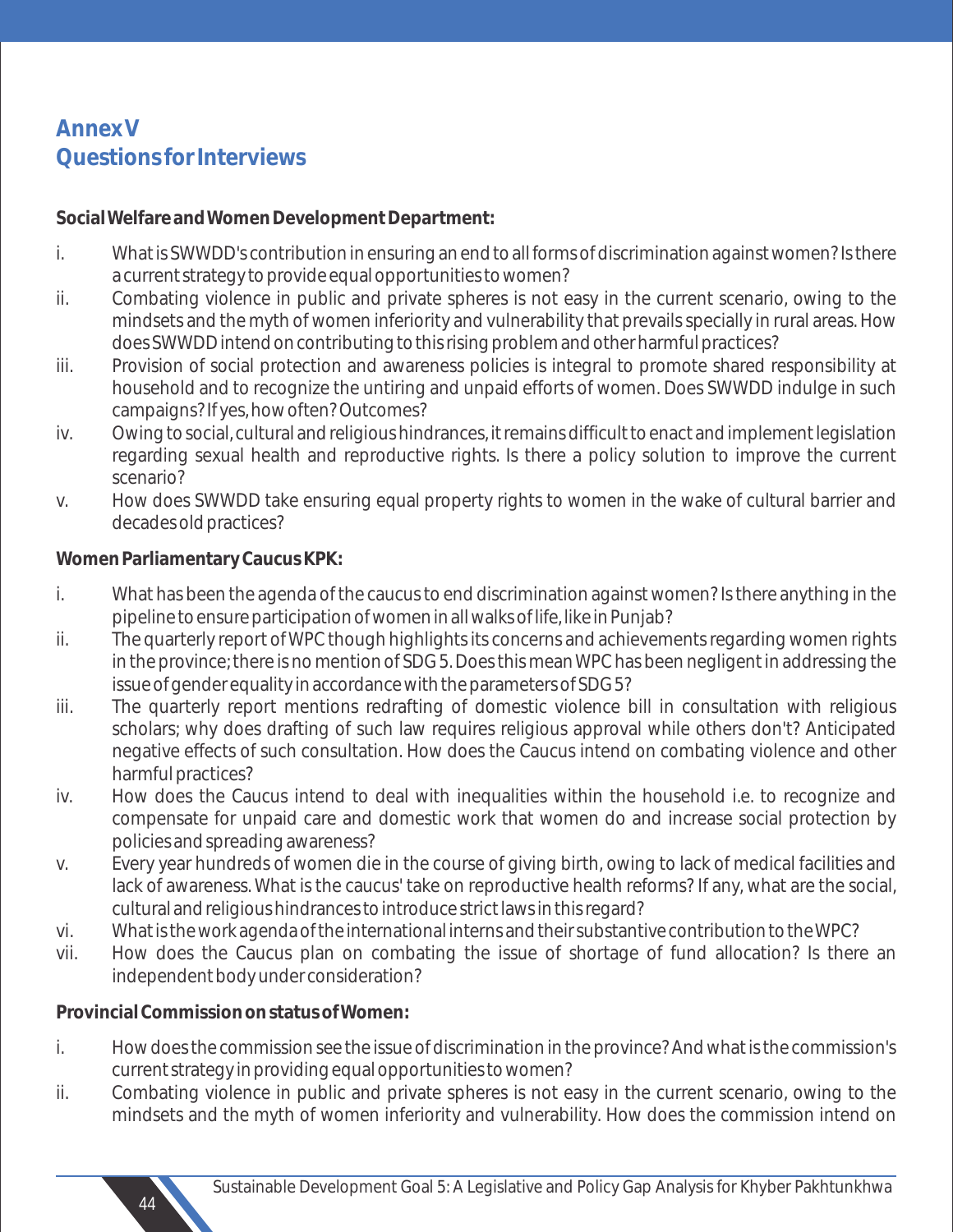contributing to this rising problem and other harmful practices? While all awareness campaigns remain directed towards women, are there any for men?

- iii. Social protection policies and awareness campaigns remain integral in recognizing the role that women play in day-to-day routine within the household. Promotion of shared responsibility can help improve the situation. What does the commission do to counter this deep-rooted problem?
- iv. Social, cultural and religious barriers create uncongenial environment for promotion of sexual health and reproductive rights. There remains a grave need for policy plus awareness. What role does the commission play in eliminating such taboos?
- v. How far has the commission come in ensuring equal opportunities, equal facilities, technological assistance and property rights to women in the province?

# **Women Police Station:**

- i. How often do women file complaints for domestic violence, harassment and other such crimes? What ratio of cases is pursued and what remains withdrawn? Are mostly cases withdrawn owing to cultural and social pressures or compensatory money is common?
- ii. If ever, how often does the police indulge in settlement of disputes?
- iii. Is there any protection available to persons filing such complaints by the police department?
- iv. Does the fate of cases differ, depending upon what class of society the complainant belongs to?
- v. Do you think women are provided a more comfortable and welcoming environment within the women police station as compared to the routine one? In the sense that they feel more protected and open up about their complaints without fear?

# **SDU - KP**

- i. How does the SDU allocate its resources within different development goals? What importance does it bear in mind for SDG 5, and particularly in ending discrimination and public and private sphere violence against women? Are there policy frameworks underway to combat such ills of the society?
- ii. Provision of social protection and awareness policies is integral to promote shared responsibility at household and to recognize the untiring and unpaid efforts of women. How does SDU indulge in such campaigns? If yes, how often? Outcomes?
- iii. Whereas it remains difficult to reform the current scenario pertaining to sexual health and reproductive rights in the province, owing to the uncongenial environment and closed mindsets, what remains to be SDU's strategy in this regard? What social, and religious repercussions could it have?
- iv. Where does SDU see itself in improving the current scenario regarding technology, education, and property rights, all of which remain to be scarcely available in the province by virtue of social and cultural barriers?

# **IG Office:**

- i. How often do women file complaints for domestic violence, harassment and other such crimes? What ratio of cases is pursued and what remains withdrawn? Are mostly cases withdrawn owing to cultural and social pressures or compensatory money is common?
- ii. If ever, how often does the police indulge in settlement of disputes?
- iii. Is there any protection available to persons filing such complaints by the police department?
- iv. Does the fate of cases differ, depending upon what class of society the complainant belongs to?

# **Local Women:**

- i. What constitutes violence according to your understanding?
- ii. What are the social/ religious pressures in filing a complaint against violence?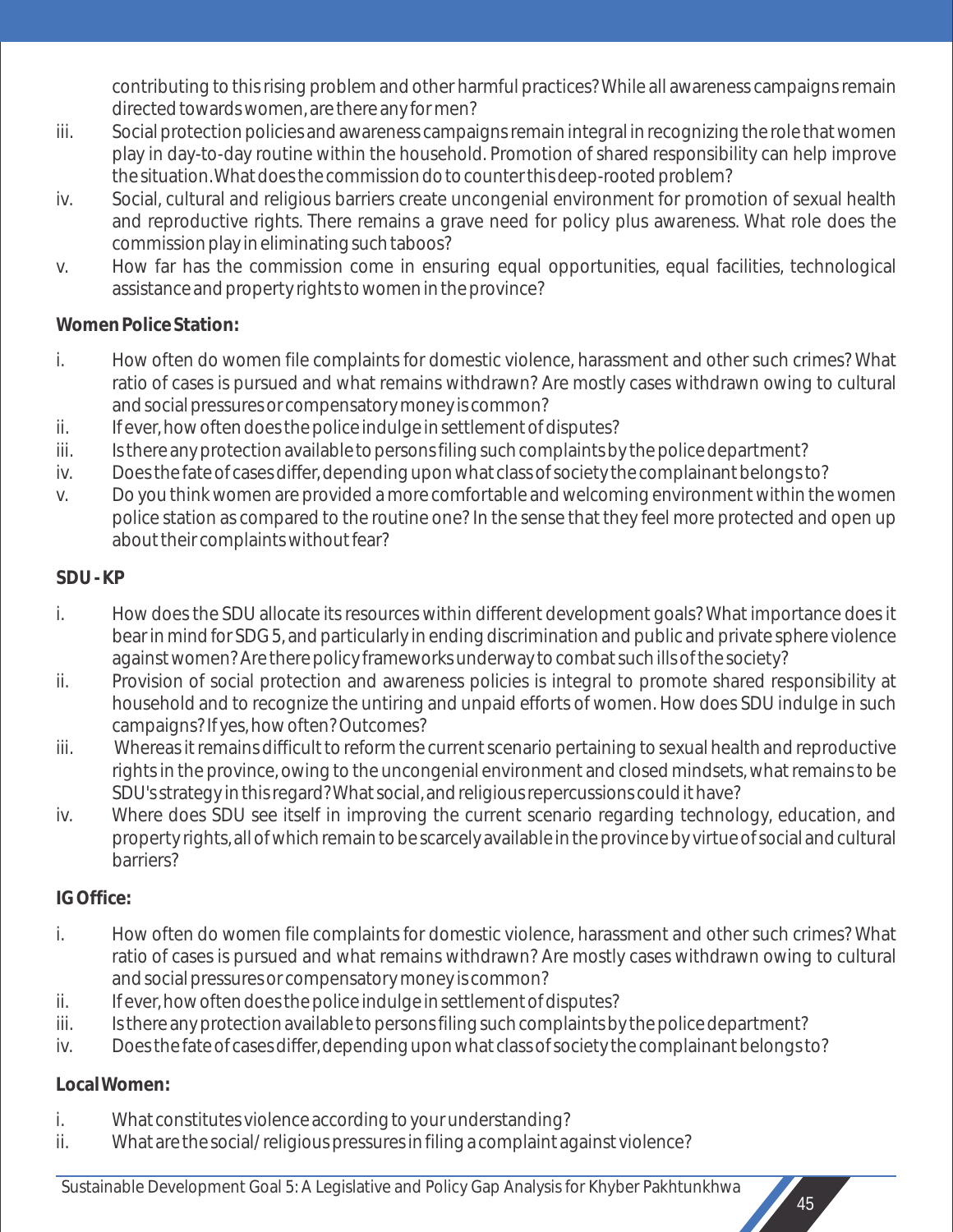# **Annex VI Participant List of FGD**

| S#             | Name                            | Designation                                              | <b>CNIC</b>     | Contact#     |
|----------------|---------------------------------|----------------------------------------------------------|-----------------|--------------|
| 1              | Prof Dr Fakhr-ul- Islam         | Director Pakistan Study Center<br>University Of Peshawer | 17301-1427716-5 | 0332-9080645 |
| $\overline{2}$ | Mohammad Rahim Shah<br>Advocate | <b>Assitt Advocate General</b><br>Peshawer High Court    |                 | 0345-9524225 |
| 3              | Neelam Toru                     | Provincial Commission On Status<br>Of Women              |                 | 0300-8111198 |
| 4              | Syed. M. F Saqlain              | Director Human Rights Cell KP                            |                 | 091-9211180  |
| 5              | Maqsood Ali                     | Depty Director Directrate Human<br><b>Rights KP</b>      | 17301-6165454-5 | 091-9213068  |
| 6              | Shahida Shah                    | Manager Takra Qabaili Khwainde                           |                 | 0344-4449615 |
| 7              | <b>Bilal Khattak</b>            | <b>UNDP</b>                                              |                 | 0333-5374610 |
| 8              | Shagufta Syed                   | <b>Gender Specialist</b><br>Social Welfare Department    |                 | 091-9213093  |
| 9              | Meraj Humayun Khan              | Chairperson<br>women Parlimentry Caucus                  | 17301-1367292-6 | 0300-8595054 |
| 10             | Rafat Yasmin                    | <b>UNDP</b>                                              |                 |              |
| 11             | Gulalai Ismail                  | <b>Aware Girls</b>                                       | 17301-9288676-0 | 0331-9796647 |
| 12             | Razia Malak                     | <b>Aware Girls</b>                                       | 16202-0828719-4 | 0331-9796653 |
| 13             | Samina Afridi                   | Lecturer University of Peshawer                          |                 | 0321-9151418 |
| 14             | <b>Abdul Matin</b>              | (Ret) District Judge                                     |                 | 0300-5921727 |
| 15             | Mohibullah                      | <b>APO Shirkat Gah</b>                                   |                 | 0342-5330119 |
| 16             | Tabassum                        | PO Shirkat Gah                                           |                 | 0333-9261032 |
| 17             | Stat                            | Special Branch                                           |                 | 0312-9148715 |
| 18             | <b>Iftikhar Firdous</b>         | Editor(expree Tribune)                                   |                 | 0333-3377793 |
|                | 19   Aziz Ullah Jan             | Depty Director<br>Sustainable Development Unit           |                 | 0336-7979232 |
| 20             | Amina Sardar                    | <b>MPA</b>                                               |                 | 0306-5616578 |
| 21             | <b>Arif Yousaf</b>              | <b>MPA</b>                                               |                 | 0300-8582182 |
| 22             | Shabina Ayaz                    | <b>Resident Director Aurat Foundation</b>                |                 | 0333-9141995 |
| 23             | Maryam Bibi                     | <b>Member National Commission</b><br>On Status Of Women  |                 | 0333-9278181 |
| 24             | Meher Taj Roghani               | Deputy Speaker KP Assembly                               |                 |              |